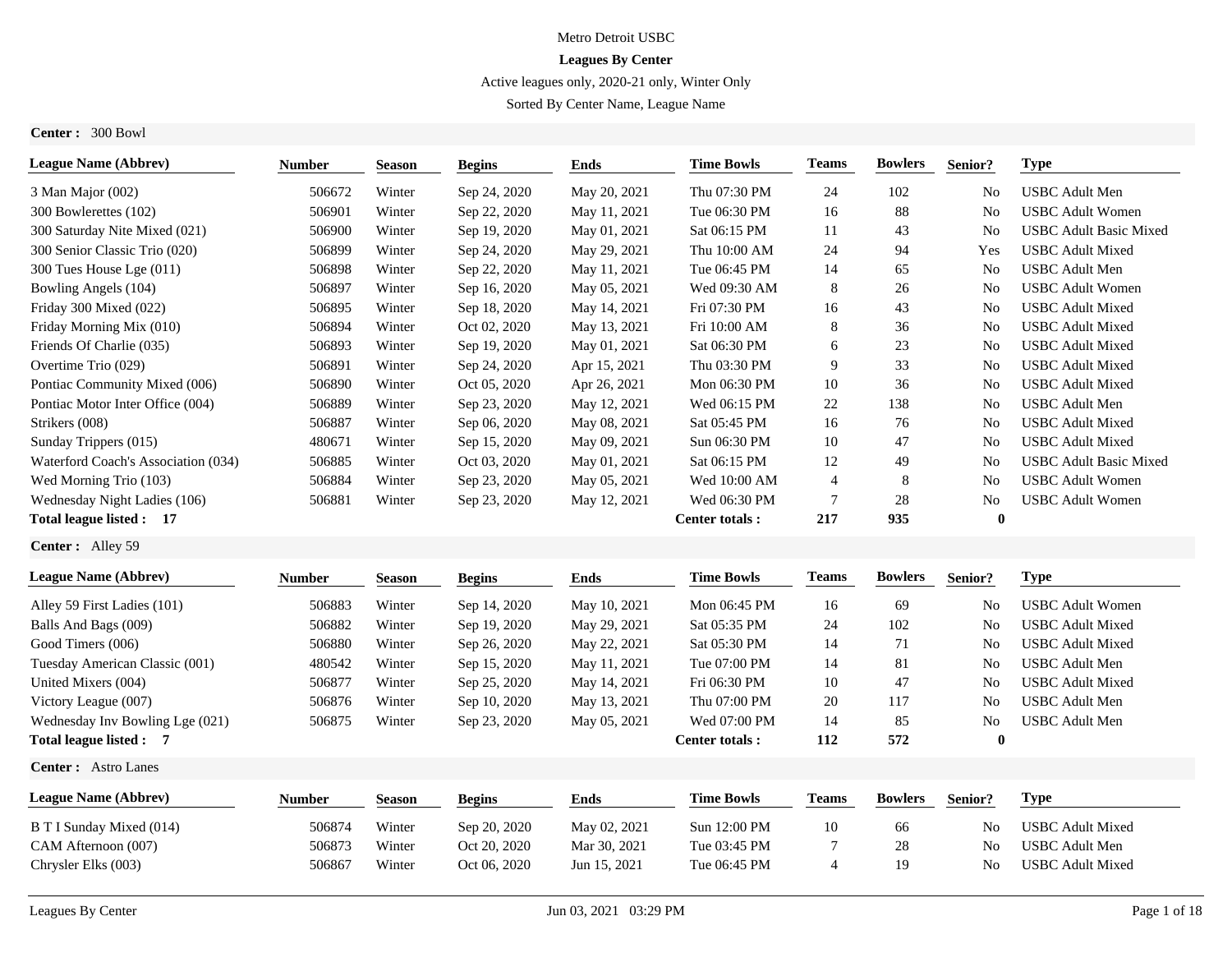## **Center :** Astro Lanes

| <b>League Name (Abbrev)</b>                 | <b>Number</b> | <b>Season</b> | <b>Begins</b> | <b>Ends</b>  | <b>Time Bowls</b>     | <b>Teams</b>     | <b>Bowlers</b> | Senior?        | <b>Type</b>                   |
|---------------------------------------------|---------------|---------------|---------------|--------------|-----------------------|------------------|----------------|----------------|-------------------------------|
| Detroit Architectural (028)                 | 506871        | Winter        | Sep 11, 2020  | May 21, 2021 | Fri 06:15 PM          | 15               | 98             | N <sub>0</sub> | <b>USBC</b> Adult Men         |
| Diamond Girls (104)                         | 506870        | Winter        | Oct 06, 2020  | May 11, 2021 | Tue 06:10 PM          | 6                | 41             | No             | <b>USBC</b> Adult Women       |
| E O Sat Nite Pin Busters (031)              | 506868        | Winter        | Sep 26, 2020  | May 25, 2021 | Sat 06:00 PM          | 18               | 77             | No             | <b>USBC</b> Adult Mixed       |
| Eagles Nest Classic (056)                   | 506866        | Winter        | Oct 06, 2020  | Jun 22, 2021 | Tue 06:45 PM          | 13               | 80             | No             | <b>USBC</b> Adult Mixed       |
| Friends And Family Of Fun (001)             | 480653        | Winter        | Sep 27, 2020  | Apr 25, 2021 | Sun 05:30 PM          | 10               | 42             | No             | <b>USBC Adult Basic Mixed</b> |
| Gutter Dusters (036)                        | 506863        | Winter        | Oct 19, 2020  | May 15, 2021 | Sat 05:45 PM          | 10               | 43             | No             | <b>USBC Adult Basic Mixed</b> |
| Hazel Park Eagles Mens (006)                | 506862        | Winter        | Sep 23, 2020  | May 05, 2021 | Wed 06:30 PM          | 17               | 103            | No             | <b>USBC</b> Adult Men         |
| Sat Nite Mixed (022)                        | 506859        | Winter        | Sep 21, 2020  | May 01, 2021 | Sat 06:45 AM          | 10               | 46             | No             | <b>USBC</b> Adult Mixed       |
| Thursday Nite Men (026)                     | 480539        | Winter        | Sep 17, 2020  | May 13, 2021 | Thu 06:15 PM          | 14               | 83             | No             | <b>USBC</b> Adult Men         |
| Total league listed: 12                     |               |               |               |              | <b>Center totals:</b> | 134              | 726            | $\bf{0}$       |                               |
| <b>Center:</b> Avon North Hill Lanes        |               |               |               |              |                       |                  |                |                |                               |
| <b>League Name (Abbrev)</b>                 | <b>Number</b> | <b>Season</b> | <b>Begins</b> | <b>Ends</b>  | <b>Time Bowls</b>     | <b>Teams</b>     | <b>Bowlers</b> | Senior?        | <b>Type</b>                   |
| Women's Athletic (102)                      | 179325        | Winter        | Sep 28, 2020  | May 24, 2021 | Mon 06:30 PM          | 7                | $27\,$         | No             | <b>USBC</b> Adult Women       |
| Total league listed : 1                     |               |               |               |              | <b>Center totals:</b> | 7                | 27             | $\mathbf 0$    |                               |
| <b>Center:</b> Belmar Lanes                 |               |               |               |              |                       |                  |                |                |                               |
| <b>League Name (Abbrev)</b>                 | <b>Number</b> | <b>Season</b> | <b>Begins</b> | <b>Ends</b>  | <b>Time Bowls</b>     | <b>Teams</b>     | <b>Bowlers</b> | Senior?        | <b>Type</b>                   |
| Bill's E/O Week (010)                       | 506638        | Winter        | Sep 19, 2020  | May 01, 2021 | Sat 06:00 PM          | 14               | 61             | No             | <b>USBC</b> Adult Basic Mixed |
| Friday Night Mens (015)                     | 506637        | Winter        | Sep 18, 2020  | May 14, 2021 | Fri 06:45 PM          | 13               | 77             | No             | <b>USBC</b> Adult Mixed       |
| GLSM Bob "Smokey" Belisle Memorial<br>(013) | 506636        | Winter        | Sep 21, 2020  | May 03, 2021 | Mon 06:30 PM          | 10               | 79             | No             | <b>USBC</b> Adult Men         |
| Happy Hour Trio (021)                       | 506635        | Winter        | Sep 29, 2020  | May 11, 2021 | Tue 01:00 PM          | 13               | 45             | Yes            | <b>USBC</b> Adult Men         |
| Peace Lutheran (019)                        | 506633        | Winter        | Sep 15, 2020  | May 04, 2021 | Tue 06:30 PM          | 9                | 59             | No             | <b>USBC</b> Adult Men         |
| Stempien Memorial (004)                     | 506632        | Winter        | Sep 17, 2020  | May 20, 2021 | Thu 06:45 PM          | 13               | 87             | No             | <b>USBC</b> Adult Men         |
| Sunday Morning Lincoln (011)                | 506631        | Winter        | Sep 13, 2020  | Apr 25, 2021 | Sun 11:00 AM          | 16               | 59             | No             | <b>USBC</b> Adult Men         |
| Total league listed : 7                     |               |               |               |              | <b>Center totals:</b> | 88               | 467            | $\bf{0}$       |                               |
| Center: Biddle Bowl                         |               |               |               |              |                       |                  |                |                |                               |
| <b>League Name (Abbrev)</b>                 | <b>Number</b> | <b>Season</b> | <b>Begins</b> | <b>Ends</b>  | <b>Time Bowls</b>     | $\mathbf{Teams}$ | <b>Bowlers</b> | Senior?        | <b>Type</b>                   |
| Monday Men (003)                            | 506629        | Winter        | Sep 14, 2020  | May 10, 2021 | Mon 08:20 PM          | 6                | $28\,$         | No             | <b>USBC</b> Adult Men         |
| Monday Night Ladies (102)                   | 506628        | Winter        | Sep 21, 2020  | May 17, 2021 | Mon 05:10 PM          | 8                | 37             | No             | <b>USBC</b> Adult Women       |
| Sunday Hangover (014)                       | 506627        | Winter        | Sep 20, 2020  | May 23, 2021 | Sun 11:00 AM          | 7                | 35             | No             | <b>USBC</b> Adult Men         |
| Thursday Mixed (002)                        | 506626        | Winter        | Sep 24, 2020  | May 20, 2021 | Thu 06:00 PM          | 8                | 24             | No             | <b>USBC</b> Adult Mixed       |
| Tuesday Bowlerettes (101)                   | 506625        | Winter        | Sep 22, 2020  | May 18, 2021 | Tue 12:15 PM          | 5                | 17             | No             | <b>USBC</b> Adult Women       |
| Wyandotte Shores (013)                      | 506624        | Winter        | Sep 16, 2020  | May 12, 2021 | Wed 05:40 PM          | 8                | 44             | N <sub>o</sub> | <b>USBC</b> Adult Men         |
| Total league listed : 6                     |               |               |               |              | <b>Center totals:</b> | 42               | 185            | $\mathbf 0$    |                               |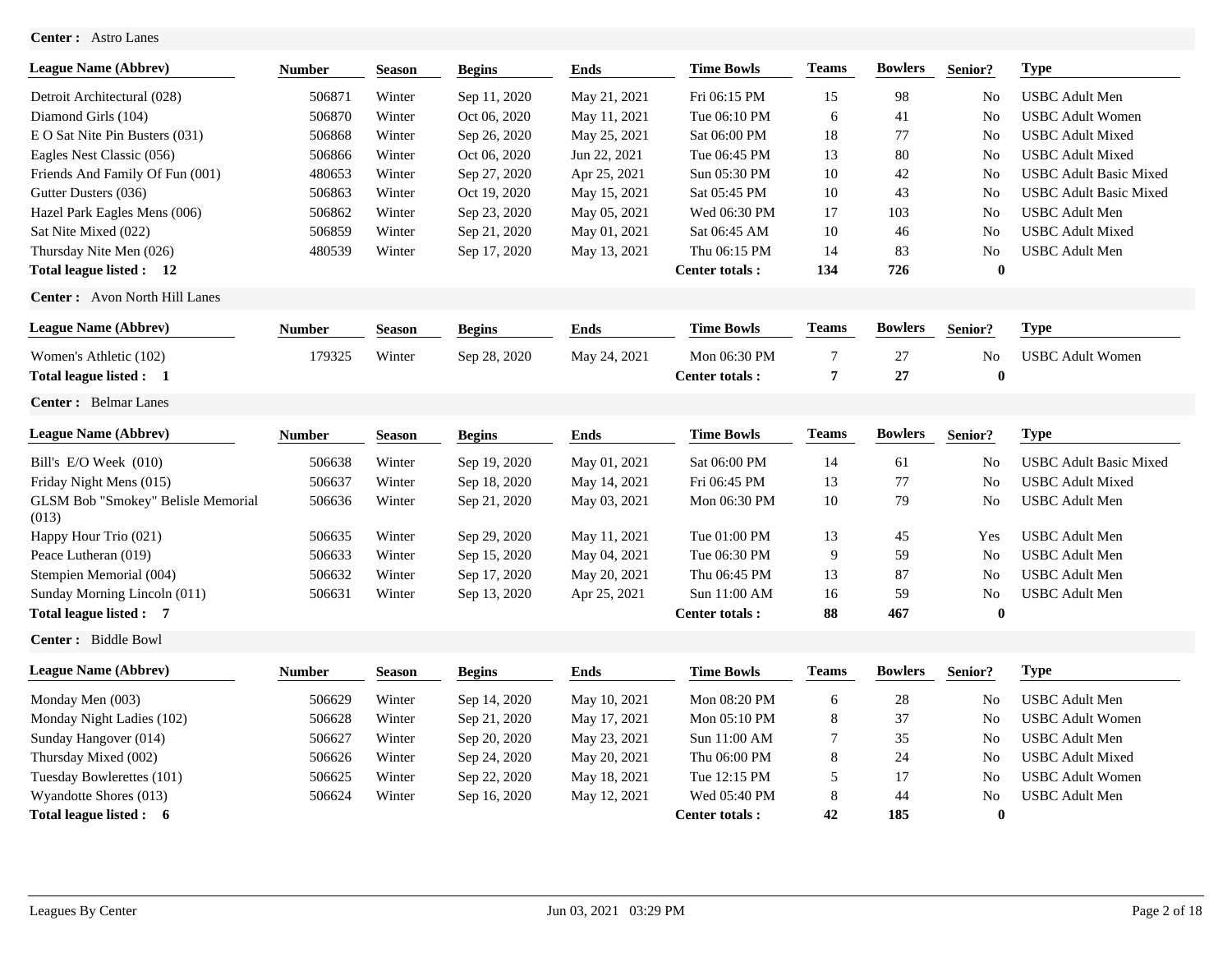## **Center :** Bonanza Lanes

| <b>League Name (Abbrev)</b>            | <b>Number</b> | <b>Season</b> | <b>Begins</b> | Ends         | <b>Time Bowls</b>      | <b>Teams</b> | <b>Bowlers</b> | Senior?        | <b>Type</b>             |
|----------------------------------------|---------------|---------------|---------------|--------------|------------------------|--------------|----------------|----------------|-------------------------|
| D. W, S, D, Mixed League $(002)$       | 506622        | Winter        | Oct 01, 2020  | May 12, 2021 | Thu 06:30 PM           | 40           | 95             | N <sub>o</sub> | <b>USBC Adult Mixed</b> |
| Det Board Of Ed Ladies Quad (102)      | 480616        | Winter        | Oct 12, 2020  | May 24, 2021 | Mon 05:15 PM           | 8            | 25             | Yes            | <b>USBC Adult Women</b> |
| Fantastics Inc Mixed (013)             | 506621        | Winter        | Oct 28, 2020  | Apr 28, 2021 | Wed 07:00 PM           | 20           | 63             | N <sub>o</sub> | <b>USBC</b> Adult Mixed |
| K Of C Mixed $(019)$                   | 506699        | Winter        | Oct 10, 2020  | May 22, 2021 | Sat 05:45 PM           | 22           | -90            | N <sub>0</sub> | <b>USBC Adult Mixed</b> |
| Local 961 (020)                        | 506618        | Winter        | Oct 05, 2020  | May 10, 2021 | Mon 06:15 PM           | 13           | 73             | N <sub>0</sub> | <b>USBC</b> Adult Mixed |
| Saturday Night Mixed (022)             | 506615        | Winter        | Oct 10, 2020  | May 29, 2021 | Sat 05:45 PM           | 20           | 79             | N <sub>o</sub> | <b>USBC</b> Adult Mixed |
| Scramblers (001)                       | 506614        | Winter        | Oct 17, 2020  | May 29, 2021 | Sat 06:00 PM           | 18           | 37             | N <sub>o</sub> | <b>USBC</b> Adult Mixed |
| Sunday Afternoon Mixed Travelers (027) | 506610        | Winter        | Oct 11, 2020  | Apr 11, 2021 | Sun 02:30 PM           | 21           | 138            | N <sub>0</sub> | <b>USBC Adult Mixed</b> |
| Sunday Gents (016)                     | 506609        | Winter        | Oct 04, 2020  | May 07, 2021 | Sun 10:00 AM           | 15           | 64             | N <sub>o</sub> | <b>USBC</b> Adult Men   |
| Wed Morning Earlybirds (031)           | 506607        | Winter        | Oct 07, 2020  | May 11, 2021 | Wed 10:00 AM           | 20           | 30             | N <sub>o</sub> | <b>USBC Adult Mixed</b> |
| Total league listed :<br>10            |               |               |               |              | <b>Center totals :</b> | 197          | 694            | $\mathbf{0}$   |                         |

**Center :** Bowl One Lanes

| <b>League Name (Abbrev)</b>   | <b>Number</b> | <b>Season</b> | <b>Begins</b> | Ends         | <b>Time Bowls</b>     | Teams          | <b>Bowlers</b> | Senior?        | <b>Type</b>                   |
|-------------------------------|---------------|---------------|---------------|--------------|-----------------------|----------------|----------------|----------------|-------------------------------|
| A League Of Our Own (007)     | 506605        | Winter        | Sep 30, 2020  | Apr 29, 2021 | Wed 07:00 PM          | 6              | 19             | No             | <b>USBC Adult Women</b>       |
| Adams $&$ Eves $(031)$        | 506604        | Winter        | Sep 19, 2020  | May 29, 2021 | Sat 05:15 PM          | 18             | 77             | No             | <b>USBC</b> Adult Mixed       |
| Afternoon Delights (105)      | 506603        | Winter        | Sep 23, 2020  | Apr 21, 2021 | Wed 05:30 PM          | 4              | 14             | N <sub>o</sub> | <b>USBC Adult Women</b>       |
| Business Women's (104)        | 506602        | Winter        | Sep 23, 2020  | May 12, 2021 | Wed 06:15 PM          | $\overline{7}$ | 31             | No             | <b>USBC Adult Women</b>       |
| $C$ J Mixers $(011)$          | 506601        | Winter        | Sep 26, 2020  | May 02, 2021 | Sat 08:45 PM          | 8              | 34             | N <sub>o</sub> | <b>USBC Adult Basic Mixed</b> |
| G M Mens #1 (033)             | 506600        | Winter        | Sep 28, 2020  | Apr 27, 2021 | Tue 05:00 PM          | 15             | 81             | N <sub>o</sub> | <b>USBC</b> Adult Men         |
| Gus Ponder Memorial (002)     | 506599        | Winter        | Sep 28, 2020  | Apr 12, 2021 | Mon 10:00 AM          | 16             | 75             | Yes            | <b>USBC</b> Adult Men         |
| Guys & Gals $(020)$           | 506598        | Winter        | Sep 26, 2020  | May 15, 2021 | Sat 05:00 PM          | 7              | 33             | N <sub>o</sub> | <b>USBC Adult Mixed</b>       |
| Ladies Nite Out (101)         | 506595        | Winter        | Sep 22, 2020  | May 04, 2021 | Tue 06:45 PM          | 6              | 28             | No             | <b>USBC Adult Women</b>       |
| Lady Bowlerettes (108)        | 506594        | Winter        | Sep 28, 2020  | May 10, 2021 | Mon 07:00 PM          | 6              | 28             | N <sub>o</sub> | <b>USBC Adult Women</b>       |
| S & B Ladies Classic (107)    | 506593        | Winter        | Sep 24, 2020  | Apr 29, 2021 | Thu 07:30 PM          | 16             | 73             | No             | <b>USBC</b> Adult Women       |
| Saturday Night Specials (015) | 506592        | Winter        | Sep 19, 2020  | May 15, 2021 | Sat 05:00 PM          | 14             | 51             | No             | <b>USBC Adult Mixed</b>       |
| Saturday Nite Mixers (055)    | 506591        | Winter        | Sep 26, 2020  | Apr 24, 2021 | Sat 05:15 PM          | 16             | 71             | No             | <b>USBC</b> Adult Mixed       |
| St Cletus Mens (021)          | 506590        | Winter        | Sep 25, 2020  | May 14, 2021 | Fri 06:30 PM          | 15             | 106            | N <sub>o</sub> | <b>USBC</b> Adult Men         |
| Sunday Moanin' (041)          | 506587        | Winter        | Oct 04, 2020  | Apr 04, 2021 | Sun 10:00 AM          | 18             | 56             | N <sub>o</sub> | <b>USBC</b> Adult Men         |
| Total league listed: 15       |               |               |               |              | <b>Center totals:</b> | 172            | 777            | $\mathbf{0}$   |                               |

**Center :** Century Bowl

| <b>League Name (Abbrev)</b>      | Number | <b>Season</b> | <b>Begins</b> | Ends         | <b>Time Bowls</b>      | <b>l'eams</b> | <b>Bowlers</b> | Senior?        | Type                   |
|----------------------------------|--------|---------------|---------------|--------------|------------------------|---------------|----------------|----------------|------------------------|
| $2 + 2$ Mixed (030)              | 506586 | Winter        | Oct 03, 2020  | May 01, 2021 | Sat 06:10 PM           |               | 35             | N <sub>0</sub> | USBC Adult Basic Mixed |
| Century Jets (106)               | 506585 | Winter        | Sep 28, 2020  | May 03, 2021 | Mon 06:00 PM           |               |                | N <sub>0</sub> | USBC Adult Women       |
| Saturday Nite Guys & Dolls (011) | 506582 | Winter        | Sep 26, 2020  | May 08, 2021 | Sat 06:00 PM           | 20            | 96             | No             | USBC Adult Basic Mixed |
| Thursday Mens House (008)        | 506581 | Winter        | Sep 10, 2020  | May 12, 2021 | Thu 07:00 PM           | 26            | 176            | N <sub>0</sub> | USBC Adult Men         |
| Total league listed : 4          |        |               |               |              | <b>Center totals :</b> | 59            | 324            |                |                        |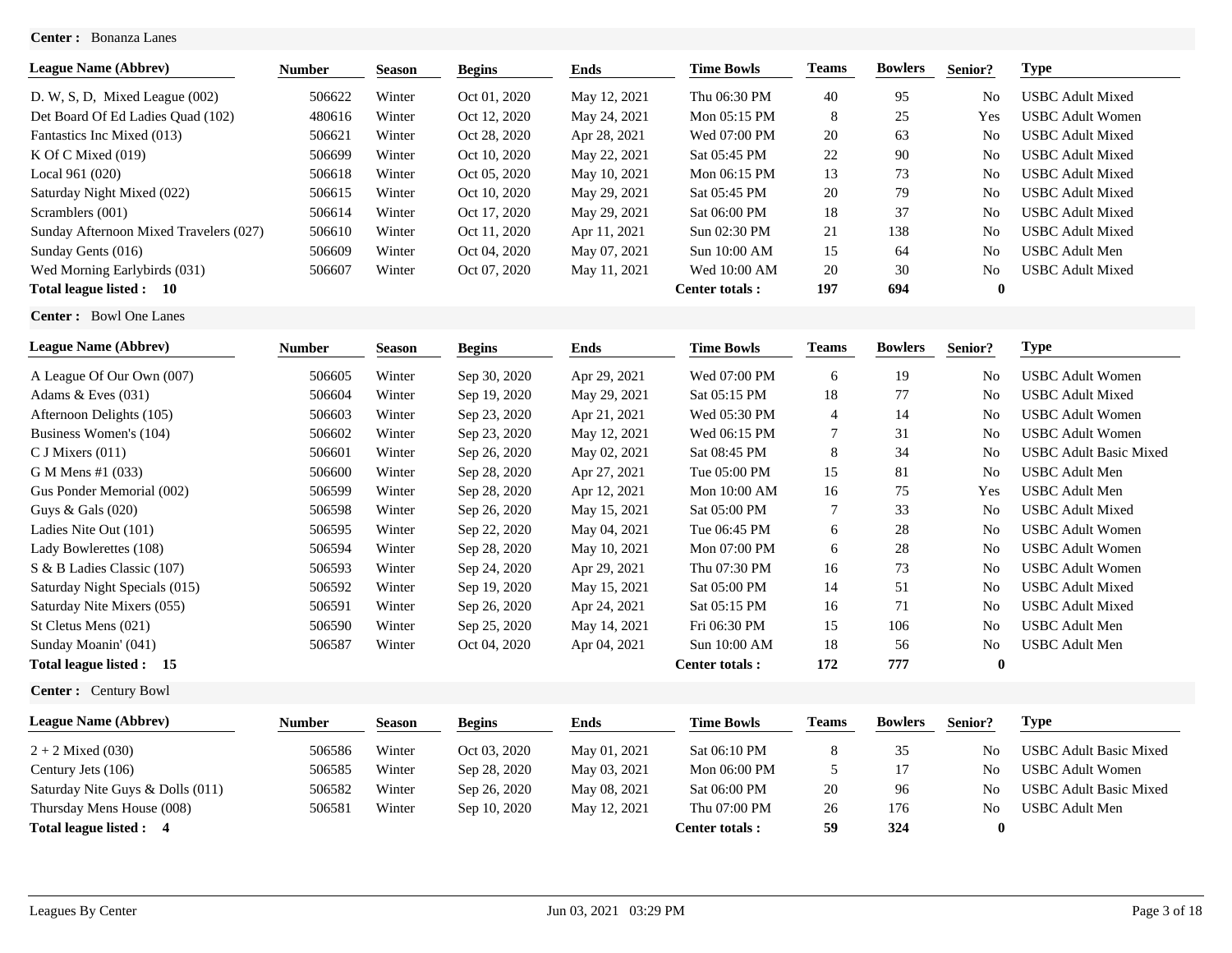# **Center :** Cherry Hill North

| <b>League Name (Abbrev)</b>     | <b>Number</b> | <b>Season</b> | <b>Begins</b> | <b>Ends</b>  | <b>Time Bowls</b>     | <b>Teams</b> | <b>Bowlers</b> | Senior?        | <b>Type</b>                   |
|---------------------------------|---------------|---------------|---------------|--------------|-----------------------|--------------|----------------|----------------|-------------------------------|
| Bucks N Does (011)              | 506580        | Winter        | Sep 14, 2020  | May 03, 2021 | Mon 06:30 PM          | 7            | 30             | No             | <b>USBC</b> Adult Mixed       |
| Dixie All Stars (008)           | 506577        | Winter        | Sep 21, 2020  | May 17, 2021 | Mon 06:30 PM          | 12           | 76             | No             | <b>USBC</b> Adult Men         |
| Guys & Dolls (005)              | 506576        | Winter        | Sep 10, 2020  | May 20, 2021 | Thu 06:00 PM          | 12           | 58             | No             | <b>USBC</b> Adult Mixed       |
| Hills Howlers (023)             | 506575        | Winter        | Sep 26, 2020  | May 22, 2021 | Sat 05:45 PM          | 14           | 67             | No             | <b>USBC</b> Adult Basic Mixed |
| Leftovers (014)                 | 506574        | Winter        | Sep 20, 2020  | May 09, 2021 | Sun 06:05 PM          | 15           | 52             | No             | <b>USBC Adult Basic Mixed</b> |
| Merry Mixers (018)              | 480554        | Winter        | Oct 03, 2020  | May 29, 2021 | Sat 06:15 PM          | 16           | 65             | No             | <b>USBC Adult Basic Mixed</b> |
| Waterford Merchants (001)       | 506570        | Winter        | Sep 15, 2020  | May 11, 2021 | Tue 06:15 PM          | 18           | 132            | No             | <b>USBC</b> Adult Men         |
| Wednesday Night Special (101)   | 506569        | Winter        | Sep 16, 2020  | May 05, 2021 | Wed 06:15 PM          | 8            | 39             | N <sub>0</sub> | <b>USBC Adult Women</b>       |
| Total league listed: 8          |               |               |               |              | <b>Center totals:</b> | 102          | 519            | $\bf{0}$       |                               |
| Center: Classic Lanes           |               |               |               |              |                       |              |                |                |                               |
| <b>League Name (Abbrev)</b>     | <b>Number</b> | <b>Season</b> | <b>Begins</b> | <b>Ends</b>  | <b>Time Bowls</b>     | <b>Teams</b> | <b>Bowlers</b> | Senior?        | <b>Type</b>                   |
| Classic Thurs. Night Mens (037) | 480532        | Winter        | Sep 17, 2020  | May 13, 2021 | Thu 07:00 PM          | 14           | 93             | No             | <b>USBC</b> Adult Mixed       |
| Classic Trios (007)             | 506943        | Winter        | Sep 30, 2020  | May 03, 2021 | Wed 05:30 PM          | 9            | 36             | No             | <b>USBC</b> Adult Mixed       |
| CTC Trios (001)                 | 506938        | Winter        | Sep 25, 2020  | Mar 31, 2021 | Mon 04:00 PM          | 8            | 24             | N <sub>0</sub> | <b>USBC</b> Adult Mixed       |
| Dirty Dozen Doubles (003)       | 480534        | Winter        | Sep 29, 2020  | Dec 29, 2020 | Tue 07:00 PM          | 11           | $26\,$         | No             | <b>USBC Adult Basic Mixed</b> |
| Kings & Queens (004)            | 506941        | Winter        | Sep 25, 2020  | May 21, 2021 | Fri 07:00 PM          | 8            | 36             | No             | <b>USBC</b> Adult Mixed       |
| Odd Couples (013)               | 506940        | Winter        | Sep 26, 2020  | May 22, 2021 | Sat 06:30 PM          | 32           | 123            | N <sub>0</sub> | <b>USBC Adult Basic Mixed</b> |
| Total league listed : 6         |               |               |               |              | <b>Center totals:</b> | 82           | 338            | $\bf{0}$       |                               |
| Center: Collier Lanes           |               |               |               |              |                       |              |                |                |                               |
| <b>League Name (Abbrev)</b>     | <b>Number</b> | <b>Season</b> | <b>Begins</b> | <b>Ends</b>  | <b>Time Bowls</b>     | <b>Teams</b> | <b>Bowlers</b> | Senior?        | <b>Type</b>                   |
| Girls Night Out (105)           | 506936        | Winter        | Oct 06, 2020  | Apr 27, 2021 | Tue 06:45 PM          | 8            | 38             | No             | <b>USBC</b> Adult Women       |
| Oxford $2 + 2(010)$             | 506935        | Winter        | Oct 03, 2020  | May 15, 2021 | Sat 05:30 PM          | 12           | 48             | No             | <b>USBC</b> Adult Mixed       |
| Oxford Merchants (007)          | 506932        | Winter        | Oct 06, 2020  | Apr 13, 2021 | Tue 06:45 PM          | 10           | 66             | N <sub>0</sub> | <b>USBC</b> Adult Men         |
| Oxford Wildcats (003)           | 506931        | Winter        | Oct 07, 2020  | Apr 28, 2021 | Wed 06:30 PM          | 16           | 105            | N <sub>0</sub> | <b>USBC</b> Adult Men         |
| Total league listed: 4          |               |               |               |              | <b>Center totals:</b> | 46           | 257            | $\bf{0}$       |                               |
| Center: Country Club of Detroit |               |               |               |              |                       |              |                |                |                               |
| <b>League Name (Abbrev)</b>     | <b>Number</b> | <b>Season</b> | <b>Begins</b> | <b>Ends</b>  | <b>Time Bowls</b>     | <b>Teams</b> | <b>Bowlers</b> | Senior?        | <b>Type</b>                   |
| CCD Mens Trio (006)             | 506929        | Winter        | Oct 21, 2020  | Mar 30, 2021 | Wed 05:00 PM          | 6            | 18             | No             | <b>USBC</b> Adult Men         |
| CCD Thurs Mixed (005)           | 506928        | Winter        | Oct 22, 2020  | Mar 25, 2021 | Thu 07:00 PM          | 6            | $18\,$         | No             | <b>USBC</b> Adult Mixed       |
| CCD Tues Mixed (004)            | 506927        | Winter        | Oct 20, 2020  | Mar 23, 2021 | Tue 07:00 PM          | 6            | 23             | N <sub>0</sub> | <b>USBC</b> Adult Mixed       |
| CCD Wed Ladies (003)            | 506825        | Winter        | Oct 21, 2020  | Mar 24, 2021 | Wed 09:30 AM          | 6            | $22\,$         | No             | <b>USBC</b> Adult Women       |
| CCD Wed Mens (001)              | 506824        | Winter        | Oct 21, 2020  | Mar 24, 2021 | Wed 07:10 PM          | 6            | 32             | N <sub>0</sub> | <b>USBC</b> Adult Men         |
| Total league listed : 5         |               |               |               |              | Center totals:        | 30           | 113            | $\bf{0}$       |                               |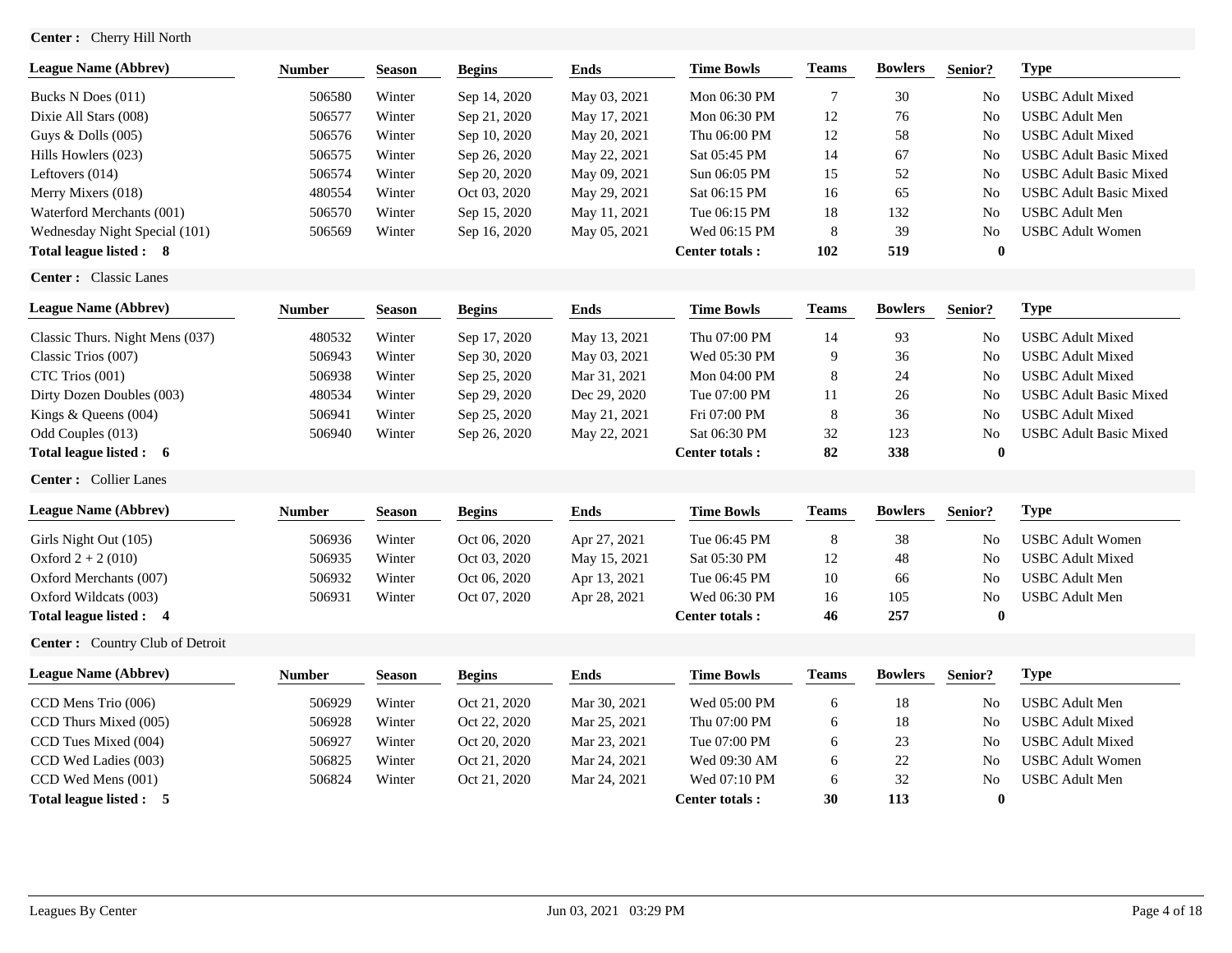## **Center :** Country Lanes

| <b>League Name (Abbrev)</b>            | <b>Number</b> | <b>Season</b> | <b>Begins</b> | Ends         | <b>Time Bowls</b> | Teams | <b>Bowlers</b> | Senior?        | Type                          |
|----------------------------------------|---------------|---------------|---------------|--------------|-------------------|-------|----------------|----------------|-------------------------------|
| Country Keglers (015)                  | 506822        | Winter        | Sep 16, 2020  | May 07, 2021 | Wed 06:30 PM      | 10    | 49             | N <sub>0</sub> | <b>USBC</b> Adult Men         |
| Friday Mixed Trio (035)                | 506821        | Winter        | Sep 25, 2020  | May 13, 2021 | Fri 06:30 PM      | 18    | 67             | N <sub>0</sub> | <b>USBC</b> Adult Mixed       |
| L T B $&$ Frenz Mixed (011)            | 17988         | Winter        | Jan 16, 2021  | May 15, 2021 | Sat 04:00 PM      | 8     | 16             | N <sub>0</sub> | <b>USBC Adult Mixed</b>       |
| Motor City Eagles Lads & Lassies (016) | 506819        | Winter        | Sep 20, 2020  | Apr 11, 2021 | Sun 05:30 PM      | 9     | 28             | N <sub>0</sub> | <b>USBC Adult Mixed</b>       |
| Prince Of Peace (102)                  | 506818        | Winter        | Sep 16, 2020  | May 05, 2021 | Wed 09:15 AM      | 6     | 19             | Yes            | <b>USBC Adult Women</b>       |
| Saturday Odd Couples (029)             | 506823        | Winter        | Sep 26, 2020  | May 06, 2021 | Sat 07:00 PM      | 11    | 42             | N <sub>0</sub> | <b>USBC Adult Basic Mixed</b> |
| Sun Morn Bowling Brothers (033)        | 506816        | Winter        | Oct 03, 2020  | Apr 11, 2021 | Sun 09:30 AM      | 6     | 14             | N <sub>0</sub> | <b>USBC</b> Adult Men         |
| Thursday Mixed (009)                   | 506814        | Winter        | Sep 17, 2020  | Jun 20, 2021 | Thu 07:00 PM      | 16    | 77             | N <sub>0</sub> | <b>USBC Adult Mixed</b>       |
| Triple XXX Spring (004)                | 506921        | Winter        | Feb 16, 2021  | May 25, 2021 | Tue 07:00 PM      | 12    | 37             | N <sub>0</sub> | <b>USBC Adult Basic Mixed</b> |
| Triple XXX Trio (003)                  | 457791        | Winter        | Oct 06, 2020  | Jan 12, 2021 | Tue 07:00 PM      | 10    | 33             | N <sub>0</sub> | <b>USBC Adult Basic Mixed</b> |
| Tuesday Invitational (002)             | 506813        | Winter        | Sep 15, 2020  | May 18, 2021 | Tue 06:45 PM      | 16    | 67             | N <sub>0</sub> | <b>USBC</b> Adult Men         |
| Wednesday Nite Ladies (107)            | 506810        | Winter        | Sep 16, 2020  | Apr 28, 2021 | Wed 06:30 PM      | 4     | 13             | N <sub>0</sub> | <b>USBC Adult Women</b>       |
| Total league listed : 12               |               |               |               |              | Center totals:    | 126   | 462            | $\mathbf{0}$   |                               |

**Center :** Detroit Athletic Club

| <b>League Name (Abbrev)</b> | Number | <b>Season</b> | <b>Begins</b> | Ends         | <b>Time Bowls</b> | <b>Teams</b> | <b>Bowlers</b> | Senior?        | Type                  |
|-----------------------------|--------|---------------|---------------|--------------|-------------------|--------------|----------------|----------------|-----------------------|
| Friday 5:00 (009)           | 506809 | Winter        | Sep 17, 2020  | May 14, 2021 | Fri 05:00 PM      | 8            | 45             | N <sub>0</sub> | <b>USBC</b> Adult Men |
| Friday 7:30 (002)           | 506808 | Winter        | Sep 17, 2020  | May 14, 2021 | Fri 07:30 PM      | 8            | 34             | N <sub>0</sub> | <b>USBC Adult Men</b> |
| Joe Paulus Classic (001)    | 506807 | Winter        | Sep 14, 2020  | May 10, 2021 | Mon 06:00 PM      | 8            | 39             | N <sub>0</sub> | <b>USBC</b> Adult Men |
| Monday 4:00 (012)           | 506806 | Winter        | Sep 14, 2020  | May 10, 2021 | Mon 04:00 PM      | 8            | 34             | No             | <b>USBC</b> Adult Men |
| Monday 8:15 (003)           | 506805 | Winter        | Sep 14, 2020  | May 10, 2021 | Mon 08:15 PM      | 8            | 34             | No             | <b>USBC</b> Adult Men |
| Thursday 3:00 (014)         | 506804 | Winter        | Sep 17, 2020  | May 13, 2021 | Thu 03:00 PM      | 8            | 45             | No             | <b>USBC</b> Adult Men |
| Thursday 5:30 (010)         | 506803 | Winter        | Sep 17, 2020  | May 13, 2021 | Thu 05:30 PM      | 8            | 53             | N <sub>0</sub> | <b>USBC</b> Adult Men |
| Thursday 8:30 (006)         | 506802 | Winter        | Sep 17, 2020  | May 13, 2021 | Thu 08:30 PM      | 8            | 23             | N <sub>0</sub> | <b>USBC</b> Adult Men |
| Tuesday 3:15 (005)          | 506801 | Winter        | Sep 15, 2020  | May 11, 2021 | Tue 03:15 PM      | 8            | 33             | N <sub>0</sub> | <b>USBC</b> Adult Men |
| Tuesday 5:30 (004)          | 506800 | Winter        | Sep 15, 2020  | May 11, 2021 | Tue 05:30 PM      | 8            | 57             | N <sub>0</sub> | <b>USBC</b> Adult Men |
| Tuesday 8:30 (013)          | 506799 | Winter        | Sep 15, 2020  | May 11, 2021 | Tue 08:30 PM      | 8            | 37             | N <sub>0</sub> | <b>USBC</b> Adult Men |
| Wednesday $3:00(011)$       | 506798 | Winter        | Sep 16, 2020  | May 12, 2021 | Wed 03:00 PM      | 8            | 43             | N <sub>0</sub> | <b>USBC Adult Men</b> |
| Wednesday 5:30 (007)        | 506797 | Winter        | Sep 16, 2020  | May 12, 2021 | Wed 05:30 PM      | 4            | 26             | N <sub>0</sub> | <b>USBC</b> Adult Men |
| Wednesday 8:30 (008)        | 506796 | Winter        | Sep 16, 2020  | May 07, 2021 | Wed 08:30 PM      | 8            | 38             | N <sub>o</sub> | <b>USBC</b> Adult Men |
| Total league listed : 14    |        |               |               |              | Center totals:    | 108          | 541            | $\mathbf{0}$   |                       |

**Center :** Five Star Lanes

| <b>League Name (Abbrey)</b>           | Number | <b>Season</b> | <b>Begins</b> | Ends         | <b>Time Bowls</b> | Teams | <b>Bowlers</b> | Senior?        | Type                    |
|---------------------------------------|--------|---------------|---------------|--------------|-------------------|-------|----------------|----------------|-------------------------|
| 5 5 5 League (010)                    | 506792 | Winter        | Sep 24, 2020  | May 13, 2021 | Thu 06:30 PM      |       | 77             | N <sub>0</sub> | USBC Adult Men-         |
| Aron Lipshy Sun Morning Classic (008) | 506791 | Winter        | Oct 04, 2020  | May 07, 2021 | Sun 10:00 AM      | 12    | 73             | No             | USBC Adult Mixed        |
| Chevy 4:00 P M $(020)$                | 506790 | Winter        | Sep 30, 2020  | Mar 31, 2021 | Wed 04:00 PM      | 16    | 71             | No             | USBC Adult Men          |
| Chrysler Central Engineering (003)    | 506789 | Winter        | Sep 15, 2020  | May 25, 2021 | Tue 07:00 PM      | 19    | 99             | N <sub>0</sub> | USBC Adult Mixed        |
| Corpus Christi (011)                  | 506788 | Winter        | Sep 15, 2020  | May 11, 2021 | Tue 06:15 PM      | 15    | -94            | N <sub>0</sub> | USBC Adult Men          |
| Fri Morn "250" Dbls (043)             | 506787 | Winter        | Sep 18, 2020  | May 28, 2021 | Fri 10:00 AM      | 12    | 27             | No             | <b>USBC Adult Mixed</b> |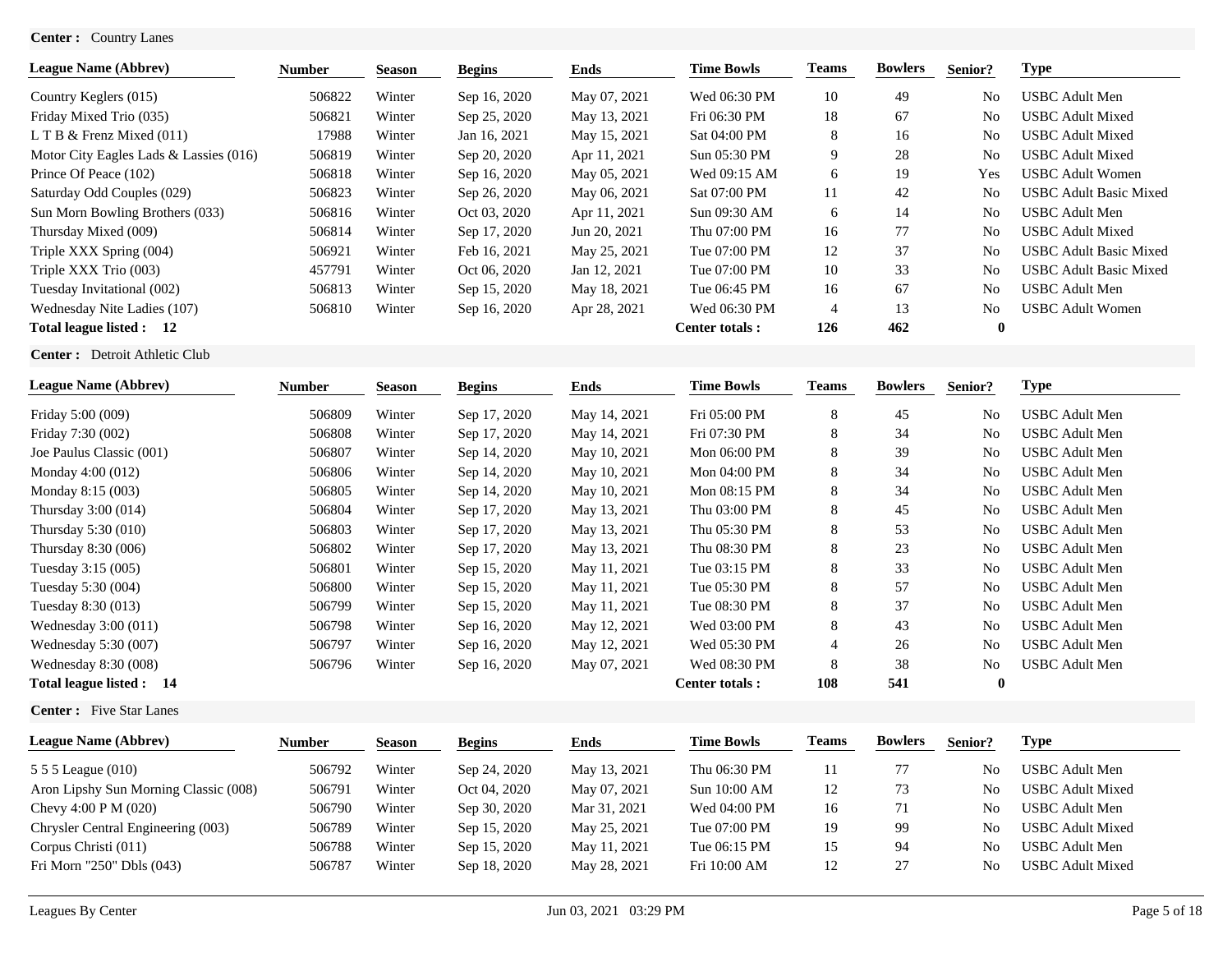## **Center :** Five Star Lanes

| <b>League Name (Abbrev)</b>      | <b>Number</b> | <b>Season</b> | <b>Begins</b> | <b>Ends</b>  | <b>Time Bowls</b>     | Teams | <b>Bowlers</b> | Senior?        | <b>Type</b>             |
|----------------------------------|---------------|---------------|---------------|--------------|-----------------------|-------|----------------|----------------|-------------------------|
| Friday Morning Seniors (040)     | 506786        | Winter        | Sep 18, 2020  | May 14, 2021 | Fri 09:00 AM          | 11    | 48             | Yes            | <b>USBC</b> Adult Men   |
| Guardian Angels CYO Ladies (103) | 506785        | Winter        | Sep 23, 2020  | Apr 21, 2021 | Wed 06:45 PM          | 13    | 54             | N <sub>0</sub> | <b>USBC Adult Women</b> |
| Gutter Dusters "A" (031)         | 506782        | Winter        | Sep 09, 2020  | May 29, 2021 | Sat 05:15 PM          | 8     | 35             | N <sub>0</sub> | <b>USBC</b> Adult Mixed |
| Gutter Dusters "B" (021)         | 506784        | Winter        | Sep 19, 2020  | May 29, 2021 | Sat 05:15 PM          | 11    | 49             | N <sub>0</sub> | <b>USBC</b> Adult Mixed |
| Gutter Dusters "C" (028)         | 506783        | Winter        | Sep 19, 2020  | May 29, 2021 | Sat 05:30 PM          | 9     | 37             | N <sub>0</sub> | <b>USBC</b> Adult Mixed |
| Job Shop $(015)$                 | 506781        | Winter        | Sep 17, 2020  | May 13, 2021 | Thu 06:15 PM          | 24    | 172            | N <sub>0</sub> | <b>USBC</b> Adult Men   |
| Liberated Women (109)            | 506779        | Winter        | Sep 15, 2020  | May 11, 2021 | Tue 12:30 PM          | 6     | 12             | N <sub>0</sub> | <b>USBC Adult Women</b> |
| Luz-Vi-Min $(013)$               | 506778        | Winter        | Sep 13, 2020  | May 05, 2021 | Sun 01:00 PM          | 6     | 27             | N <sub>0</sub> | <b>USBC</b> Adult Mixed |
| Metro Monday Men (001)           | 506777        | Winter        | Sep 28, 2020  | Apr 26, 2021 | Mon 06:30 PM          | 9     | 56             | N <sub>0</sub> | <b>USBC</b> Adult Men   |
| Mixed Nuts (034)                 | 506776        | Winter        | Sep 18, 2020  | May 28, 2021 | Fri 06:30 PM          | 14    | 64             | N <sub>0</sub> | <b>USBC</b> Adult Mixed |
| Monday Night Guys & Dolls (022)  | 506774        | Winter        | Sep 21, 2020  | Apr 28, 2021 | Mon 06:30 PM          | 14    | 56             | N <sub>0</sub> | <b>USBC</b> Adult Mixed |
| Pleasure Mixed (030)             | 506773        | Winter        | Sep 19, 2020  | Jun 12, 2021 | Sat 08:15 PM          | 18    | 85             | N <sub>0</sub> | <b>USBC</b> Adult Mixed |
| Saturday Night Leftovers (044)   | 506772        | Winter        | Sep 26, 2020  | May 22, 2021 | Sat 05:15 PM          | 22    | 106            | N <sub>0</sub> | <b>USBC</b> Adult Mixed |
| SHAP Trio (005)                  | 506771        | Winter        | Sep 14, 2020  | May 03, 2021 | Mon 04:30 PM          | 8     | 29             | N <sub>0</sub> | <b>USBC Adult Mixed</b> |
| St Jane Men (002)                | 506568        | Winter        | Sep 23, 2020  | May 12, 2021 | Wed 06:45 PM          | 13    | 68             | N <sub>0</sub> | <b>USBC</b> Adult Men   |
| Tuesday Morning Eyeopeners (106) | 506565        | Winter        | Sep 29, 2020  | May 04, 2021 | Tue 09:15 AM          | 7     | 27             | N <sub>0</sub> | <b>USBC Adult Women</b> |
| Wed Morn Classic (007)           | 506855        | Winter        | Sep 23, 2020  | May 12, 2021 | Wed 10:00 AM          | 10    | 31             | N <sub>0</sub> | <b>USBC Adult Mixed</b> |
| Total league listed :<br>-23     |               |               |               |              | <b>Center totals:</b> | 288   | 1,397          | $\bf{0}$       |                         |

**Center :** Ford Lanes

| <b>League Name (Abbrev)</b>       | <b>Number</b> | <b>Season</b> | <b>Begins</b> | Ends         | <b>Time Bowls</b> | <b>Teams</b> | <b>Bowlers</b> | Senior?        | <b>Type</b>             |
|-----------------------------------|---------------|---------------|---------------|--------------|-------------------|--------------|----------------|----------------|-------------------------|
| Ford Division Purchasing (008)    | 562407        | Winter        | Sep 16, 2020  | Apr 29, 2021 | Wed 04:45 PM      | 16           | 62             | No             | USBC Adult Mixed        |
| Ford Research (005)               | 865612        | Winter        | Sep 15, 2020  | Apr 27, 2021 | Tue 04:45 PM      | 20           | 89             | N <sub>0</sub> | <b>USBC</b> Adult Men   |
| Ford Tool $&$ Die $(001)$         | 480651        | Winter        | Sep 13, 2020  | May 16, 2021 | Sun 10:30 AM      | 12           | 91             | N <sub>0</sub> | USBC Adult Mixed        |
| Madden's Friday Five (022)        | 385799        | Winter        | Sep 11, 2020  | May 28, 2021 | Fri 08:00 PM      | 24           | 160            | N <sub>0</sub> | USBC Adult Men          |
| Mens Comedy Central (023)         | 336242        | Winter        | Sep 17, 2020  | Apr 29, 2021 | Thu 04:40 PM      | 10           | 60             | N <sub>0</sub> | USBC Adult Men          |
| Monday NIght Mixed 20-21 (021)    | 562277        | Winter        | Sep 14, 2020  | Apr 19, 2021 | Mon 06:00 PM      | 20           | 47             | N <sub>o</sub> | USBC Adult Mixed        |
| Odd Couples 2021<br>(003)         | 865400        | Winter        | Oct 03, 2020  | May 29, 2021 | Sat 08:30 PM      | 6            | 25             | N <sub>o</sub> | USBC Adult Mixed        |
| Renaissance (032)                 | 113101        | Winter        | Sep 17, 2020  | May 13, 2021 | Thu 08:00 PM      | 22           | 98             | N <sub>0</sub> | <b>USBC Adult Men</b>   |
| Saturday Nite Extra Special (015) | 506555        | Winter        | Sep 12, 2020  | May 26, 2021 | Sat 08:30 PM      | 24           | 96             | N <sub>0</sub> | <b>USBC Adult Mixed</b> |
| Saturday Nite Mixed (002)         | 506554        | Winter        | Sep 12, 2020  | May 15, 2021 | Sat 05:15 PM      | 24           | 126            | N <sub>o</sub> | USBC Adult Mixed        |
| Total league listed :<br>-10      |               |               |               |              | Center totals:    | 178          | 854            | $\mathbf{0}$   |                         |

**Center :** Fraser Star Lanes

| <b>League Name (Abbrev)</b> | Number | <b>Season</b> | <b>Begins</b> | Ends         | <b>Time Bowls</b> | <b>Teams</b> | <b>Bowlers</b> | Senior?        | Type                    |
|-----------------------------|--------|---------------|---------------|--------------|-------------------|--------------|----------------|----------------|-------------------------|
| Alley Cats Mixed (007)      | 506552 | Winter        | Sep 19, 2020  | May 29, 2021 | Sat 06:00 PM      | 8            | 33             | No             | <b>USBC Adult Mixed</b> |
| Apollo Dames (101)          | 506551 | Winter        | Sep 28, 2020  | May 03, 2021 | Mon 06:00 AM      | O            | 21             | N <sub>0</sub> | <b>USBC Adult Women</b> |
| Fraser Stars (009)          | 506550 | Winter        | Sep 22, 2020  | May 11, 2021 | Tue 07:00 PM      | 10           | 58             | No             | <b>USBC Adult Mixed</b> |
| Macomb Blind Bowlers (008)  | 506549 | Winter        | Oct 14, 2020  | May 26, 2021 | Wed 11:30 AM      | O            |                | No             | <b>USBC Adult Mixed</b> |
| Powertrain Trio (028)       | 506548 | Winter        | Oct 06, 2020  | Apr 27, 2021 | Tue 03:15 PM      | 10           | 32             | Yes            | <b>USBC</b> Adult Men   |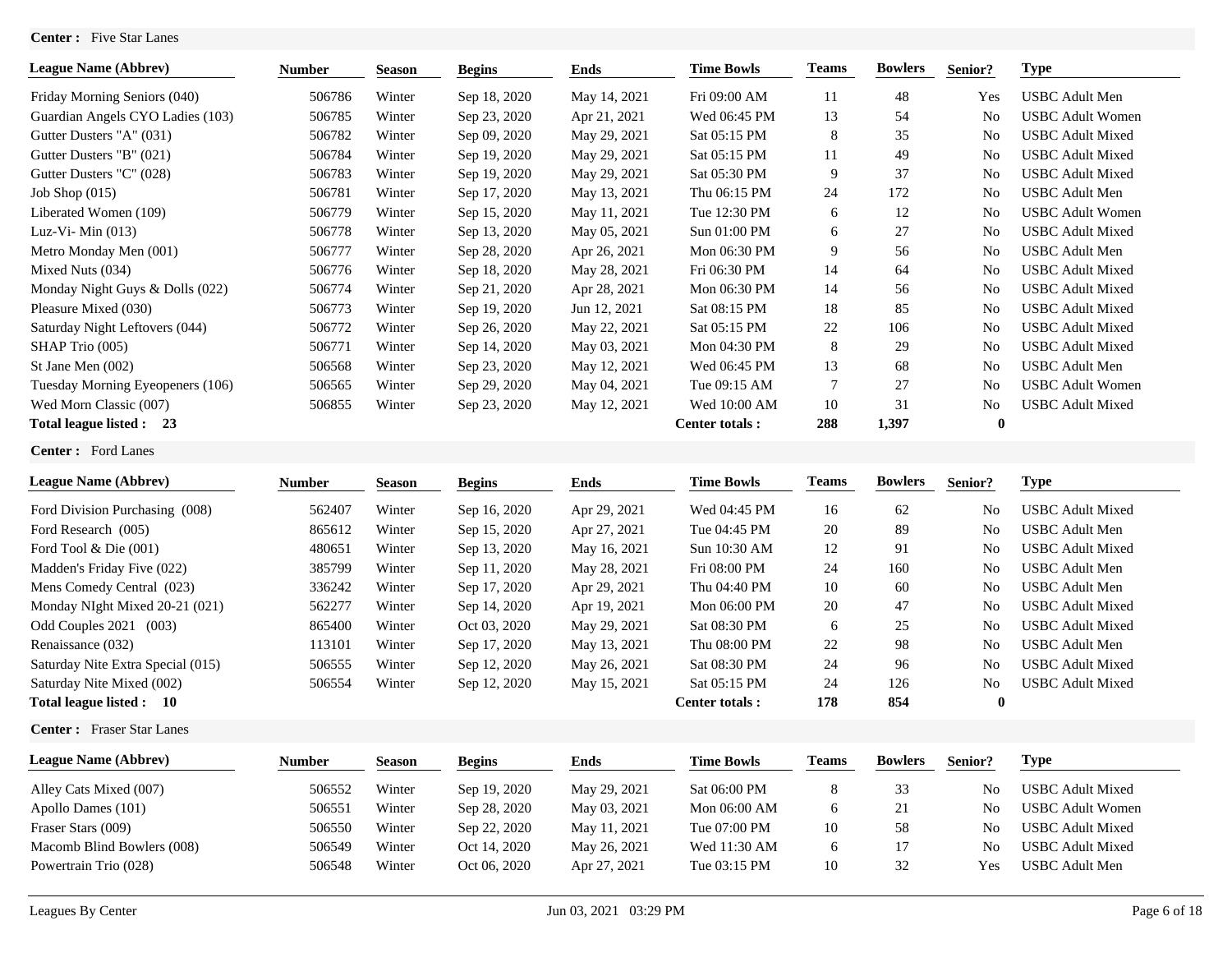| Center: Fraser Star Lanes                |               |               |               |              |                       |              |                |                |                         |
|------------------------------------------|---------------|---------------|---------------|--------------|-----------------------|--------------|----------------|----------------|-------------------------|
| <b>League Name (Abbrev)</b>              | <b>Number</b> | <b>Season</b> | <b>Begins</b> | <b>Ends</b>  | <b>Time Bowls</b>     | <b>Teams</b> | <b>Bowlers</b> | Senior?        | <b>Type</b>             |
| Servite Of St John Berchman (013)        | 179496        | Winter        | Sep 14, 2020  | May 03, 2021 | Mon 07:00 PM          | 6            | 32             | No             | <b>USBC</b> Adult Men   |
| Veterans Mens Invitational (014)         | 506546        | Winter        | Sep 17, 2020  | May 13, 2021 | Thu 07:00 PM          | 13           | 63             | No             | <b>USBC</b> Adult Men   |
| Total league listed : 7                  |               |               |               |              | <b>Center totals:</b> | 59           | 256            | $\bf{0}$       |                         |
| Center: Grosse Pte Yacht Club            |               |               |               |              |                       |              |                |                |                         |
| <b>League Name (Abbrev)</b>              | <b>Number</b> | <b>Season</b> | <b>Begins</b> | <b>Ends</b>  | <b>Time Bowls</b>     | <b>Teams</b> | <b>Bowlers</b> | Senior?        | <b>Type</b>             |
| Mon Mens $(001)$                         | 480614        | Winter        | Jan 18, 2021  | May 10, 2021 | Mon 06:30 PM          | 6            | 20             | No             | <b>USBC</b> Adult Men   |
| Total league listed : 1                  |               |               |               |              | <b>Center totals:</b> | 6            | 20             | $\bf{0}$       |                         |
| Center: Harbor Lanes                     |               |               |               |              |                       |              |                |                |                         |
| <b>League Name (Abbrev)</b>              | <b>Number</b> | <b>Season</b> | <b>Begins</b> | <b>Ends</b>  | <b>Time Bowls</b>     | <b>Teams</b> | <b>Bowlers</b> | Senior?        | <b>Type</b>             |
| Double Trouble (009)                     | 457879        | Winter        | Sep 23, 2020  | Apr 14, 2021 | Wed 04:00 PM          | 10           | 23             | N <sub>0</sub> | <b>USBC</b> Adult Mixed |
| Friday Night Invitational (001)          | 506543        | Winter        | Sep 18, 2020  | May 28, 2021 | Fri 06:45 PM          | 20           | 152            | No             | <b>USBC</b> Adult Men   |
| Jack & Jills Fun League (004)            | 506540        | Winter        | Sep 20, 2020  | May 02, 2021 | Sun 02:45 PM          | 10           | 43             | No             | <b>USBC</b> Adult Mixed |
| Knights Of St John (037)                 | 506539        | Winter        | Sep 09, 2020  | May 05, 2021 | Wed 06:30 PM          | 16           | 84             | No             | <b>USBC</b> Adult Men   |
| Lake Shore Mixed (013)                   | 506538        | Winter        | Sep 28, 2020  | May 17, 2021 | Mon 04:00 PM          | 6            | 18             | No             | <b>USBC</b> Adult Mixed |
| Saturday Night Swingers (016)            | 506537        | Winter        | Sep 19, 2020  | May 29, 2021 | Sat 06:00 PM          | 14           | 69             | No             | <b>USBC</b> Adult Mixed |
| Thursday Nite Mens (003)                 | 506536        | Winter        | Sep 17, 2020  | Jun 03, 2021 | Thu 06:15 PM          | 20           | 106            | No             | <b>USBC</b> Adult Men   |
| Tuesday Night Mens (005)                 | 506535        | Winter        | Sep 15, 2020  | Apr 27, 2021 | Tue 06:30 PM          | 12           | 72             | No             | <b>USBC</b> Adult Men   |
| Total league listed : 8                  |               |               |               |              | Center totals:        | 108          | 567            | $\bf{0}$       |                         |
| <b>Center:</b> Imperial Lanes            |               |               |               |              |                       |              |                |                |                         |
| <b>League Name (Abbrev)</b>              | <b>Number</b> | <b>Season</b> | <b>Begins</b> | <b>Ends</b>  | <b>Time Bowls</b>     | <b>Teams</b> | <b>Bowlers</b> | Senior?        | <b>Type</b>             |
| 6 O'Clock Special (033)                  | 506529        | Winter        | Sep 12, 2020  | May 22, 2021 | Sat 05:45 PM          | 18           | 75             | No             | <b>USBC</b> Adult Mixed |
| Afternoon Delight (044)                  | 506528        | Winter        | Sep 13, 2020  | May 07, 2021 | Sun 01:15 PM          | 8            | 33             | No             | <b>USBC</b> Adult Mixed |
| Balls & Bags (007)                       | 506527        | Winter        | Sep 19, 2020  | May 29, 2021 | Sat 05:45 PM          | 22           | 87             | No             | <b>USBC</b> Adult Mixed |
| Business & Industrial (003)              | 506853        | Winter        | Sep 17, 2020  | May 13, 2021 | Thu 07:15 PM          | 30           | 210            | No             | <b>USBC</b> Adult Men   |
| City Lutheran (052)                      | 506720        | Winter        | Oct 01, 2020  | Jun 03, 2021 | Thu 06:45 PM          | 10           | 67             | No             | <b>USBC</b> Adult Men   |
| Clinton First (051)                      | 506852        | Winter        | Sep 16, 2020  | May 05, 2021 | Wed 06:30 PM          | 18           | 110            | No             | <b>USBC</b> Adult Men   |
| Dirty Dozen (104)                        | 506851        | Winter        | Sep 17, 2020  | May 02, 2021 | Thu 06:30 PM          | 18           | 111            | No             | <b>USBC</b> Adult Women |
| Friday Night Couples (036)               | 506850        | Winter        | Sep 18, 2020  | May 18, 2021 | Fri 08:15 PM          | 14           | 55             | N <sub>o</sub> | <b>USBC</b> Adult Mixed |
| Friday Night Men (010)                   | 506849        | Winter        | Sep 20, 2020  | May 21, 2021 | Fri 06:30 PM          | 29           | 219            | No             | <b>USBC</b> Adult Men   |
| IM026 Sunday Morning Family Fun<br>(026) | 506847        | Winter        | Sep 20, 2020  | May 02, 2021 | Sun 09:30 AM          | 17           | 72             | No             | USBC Adult-Youth Mixed  |
| Immanuel-Trinity Fellowship (037)        | 506846        | Winter        | Sep 20, 2020  | May 02, 2021 | Sun 02:00 PM          | 10           | 37             | No             | <b>USBC</b> Adult Mixed |
| Imperial Businessmen (016)               | 506845        | Winter        | Sep 15, 2020  | May 11, 2021 | Tue 06:30 PM          | $10\,$       | 67             | No             | <b>USBC</b> Adult Men   |
| Imperial Kings & Queens (030)            | 179345        | Winter        | Sep 12, 2020  | May 22, 2021 | Sat 05:30 PM          | 20           | 88             | No             | <b>USBC</b> Adult Mixed |
| Imperial Queens (109)                    | 506843        | Winter        | Sep 23, 2020  | May 05, 2021 | Wed 06:30 PM          | 9            | 51             | No             | <b>USBC</b> Adult Women |
| Imperial Swingers (106)                  | 506842        | Winter        | Sep 15, 2020  | May 11, 2021 | Tue 06:30 PM          | 18           | 116            | No             | <b>USBC</b> Adult Women |
| Imperial Women (103)                     | 506841        | Winter        | Sep 11, 2020  | May 21, 2021 | Fri 06:30 PM          | 12           | 75             | No             | <b>USBC</b> Adult Women |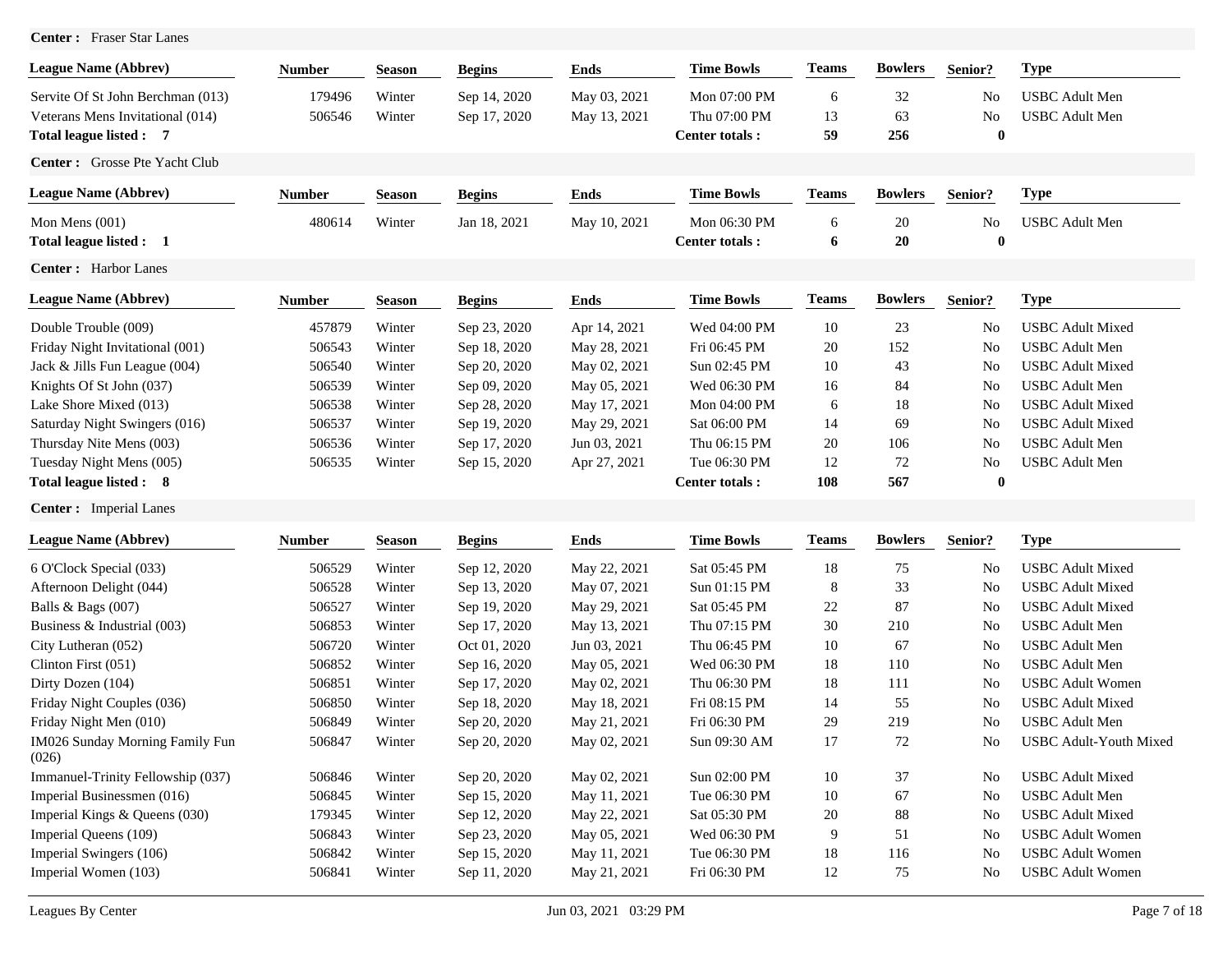**Center :** Imperial Lanes

| <b>League Name (Abbrev)</b>           | <b>Number</b> | <b>Season</b> | <b>Begins</b> | <b>Ends</b>  | <b>Time Bowls</b>     | <b>Teams</b> | <b>Bowlers</b> | Senior?        | <b>Type</b>                   |
|---------------------------------------|---------------|---------------|---------------|--------------|-----------------------|--------------|----------------|----------------|-------------------------------|
| Imperialettes (111)                   | 506840        | Winter        | Sep 23, 2020  | May 05, 2021 | Wed 09:00 AM          | 10           | 35             | No             | <b>USBC</b> Adult Women       |
| Kings & Queens (008)                  | 506839        | Winter        | Sep 19, 2020  | May 22, 2021 | Sat 05:45 PM          | 17           | 73             | No             | <b>USBC</b> Adult Mixed       |
| Knights & Guards (013)                | 506770        | Winter        | Sep 15, 2020  | May 11, 2021 | Tue 06:30 PM          | 16           | 111            | No             | <b>USBC</b> Adult Men         |
| Monday Mens Trio (019)                | 506769        | Winter        | Sep 14, 2020  | Apr 26, 2021 | Mon 07:00 PM          | 26           | 105            | No             | <b>USBC</b> Adult Men         |
| Monday Night Mixed (017)              | 506768        | Winter        | Sep 09, 2020  | Apr 05, 2021 | Mon 06:30 PM          | 10           | 40             | No             | <b>USBC</b> Adult Mixed       |
| Redemption Lutheran (018)             | 506767        | Winter        | Sep 25, 2020  | Jun 04, 2021 | Fri 06:30 PM          | 8            | 33             | N <sub>0</sub> | <b>USBC</b> Adult Mixed       |
| Saturday Imperial Margarines (002)    | 506766        | Winter        | Sep 12, 2020  | May 22, 2021 | Sat 05:30 PM          | 22           | 58             | N <sub>0</sub> | <b>USBC</b> Adult Mixed       |
| Saturday Night Misfits (028)          | 506765        | Winter        | Sep 19, 2020  | May 01, 2021 | Sat 08:45 PM          | 10           | 40             | N <sub>0</sub> | <b>USBC</b> Adult Mixed       |
| Saturday Nite Swingers (024)          | 506764        | Winter        | Sep 26, 2020  | May 24, 2021 | Sat 05:45 PM          | 16           | 62             | No             | <b>USBC</b> Adult Mixed       |
| Super Senior Classic (040)            | 506762        | Winter        | Sep 28, 2020  | Apr 19, 2021 | Mon 11:00 AM          | 16           | 75             | Yes            | <b>USBC</b> Adult Men         |
| Wed Night Happy Hour (012)            | 506760        | Winter        | Sep 09, 2020  | May 12, 2021 | Wed 06:30 PM          | 16           | 100            | No             | <b>USBC</b> Adult Men         |
| Total league listed : 27              |               |               |               |              | Center totals:        | 430          | 2,205          | $\bf{0}$       |                               |
| Center: Indian Lanes                  |               |               |               |              |                       |              |                |                |                               |
| <b>League Name (Abbrev)</b>           | <b>Number</b> | <b>Season</b> | <b>Begins</b> | <b>Ends</b>  | <b>Time Bowls</b>     | <b>Teams</b> | <b>Bowlers</b> | Senior?        | <b>Type</b>                   |
| Bucks & Squaws (003)                  | 506759        | Winter        | Sep 27, 2020  | May 07, 2021 | Sun 06:00 PM          | 22           | 95             | No.            | <b>USBC</b> Adult Mixed       |
| Guys & Dolls (032)                    | 865399        | Winter        | Sep 15, 2020  | May 11, 2021 | Tue 07:00 PM          | 16           | 71             | No             | <b>USBC</b> Adult Mixed       |
| Saturday Night Live (001)             | 480658        | Winter        | Sep 06, 2020  | Jun 06, 2021 | Sat 05:00 PM          | 20           | 81             | No             | <b>USBC</b> Adult Basic Mixed |
| Ten Pins $(102)$                      | 506756        | Winter        | Sep 24, 2020  | May 04, 2021 | Thu 06:00 PM          | 10           | 60             | No             | <b>USBC</b> Adult Women       |
| Wyandotte Wed Men '19-20 (002)        | 506755        | Winter        | Sep 16, 2020  | May 12, 2021 | Wed 06:15 PM          | 21           | 146            | No             | <b>USBC</b> Adult Men         |
| Total league listed : 5               |               |               |               |              | <b>Center totals:</b> | 89           | 453            | $\bf{0}$       |                               |
| Center: Lakeshore Lanes               |               |               |               |              |                       |              |                |                |                               |
| <b>League Name (Abbrev)</b>           | <b>Number</b> | <b>Season</b> | <b>Begins</b> | <b>Ends</b>  | <b>Time Bowls</b>     | <b>Teams</b> | <b>Bowlers</b> | Senior?        | <b>Type</b>                   |
| Christian Fellowship (003)            | 506754        | Winter        | Oct 15, 2020  | May 27, 2021 | Thu 06:30 PM          | 8            | 25             | No             | <b>USBC</b> Adult Mixed       |
| Total league listed : 1               |               |               |               |              | <b>Center totals:</b> | 8            | 25             | $\bf{0}$       |                               |
| <b>Center:</b> Luxury Lanes           |               |               |               |              |                       |              |                |                |                               |
| <b>League Name (Abbrev)</b>           | <b>Number</b> | <b>Season</b> | <b>Begins</b> | <b>Ends</b>  | <b>Time Bowls</b>     | <b>Teams</b> | <b>Bowlers</b> | Senior?        | <b>Type</b>                   |
| Jacks & Jills Mixed League (010)      | 506750        | Winter        | Sep 14, 2020  | May 15, 2021 | Sat 07:00 PM          | 8            | 30             | No             | <b>USBC</b> Adult Mixed       |
| Luxury Ladies Inv. League (103)       | 506749        | Winter        | Sep 21, 2020  | Apr 19, 2021 | Mon 07:30 PM          | 12           | 45             | No             | <b>USBC</b> Adult Women       |
| Luxury Ladies Night Out (102)         | 506748        | Winter        | Sep 16, 2020  | May 05, 2021 | Wed 06:30 PM          | 8            | 43             | No             | <b>USBC</b> Adult Women       |
| Roosevelt Bowlerettes (105)           | 480573        | Winter        | Sep 17, 2020  | May 13, 2021 | Thu 09:00 AM          | 6            | 16             | N <sub>0</sub> | <b>USBC</b> Adult Women       |
| Young Bowling Friday Night Mens (005) | 506745        | Winter        | Sep 18, 2020  | May 15, 2021 | Fri 06:30 PM          | 14           | 88             | No             | <b>USBC</b> Adult Men         |
| Total league listed : 5               |               |               |               |              | <b>Center totals:</b> | 48           | $222\,$        | $\bf{0}$       |                               |
| Center: Madison Park Bowl             |               |               |               |              |                       |              |                |                |                               |
| <b>League Name (Abbrev)</b>           | <b>Number</b> | <b>Season</b> | <b>Begins</b> | <b>Ends</b>  | <b>Time Bowls</b>     | <b>Teams</b> | <b>Bowlers</b> | Senior?        | <b>Type</b>                   |
| MP Mixed 4's (004)                    | 457854        | Winter        | Sep 09, 2020  | May 05, 2021 | Wed 07:00 PM          | 12           | 47             | No             | <b>USBC</b> Adult Men         |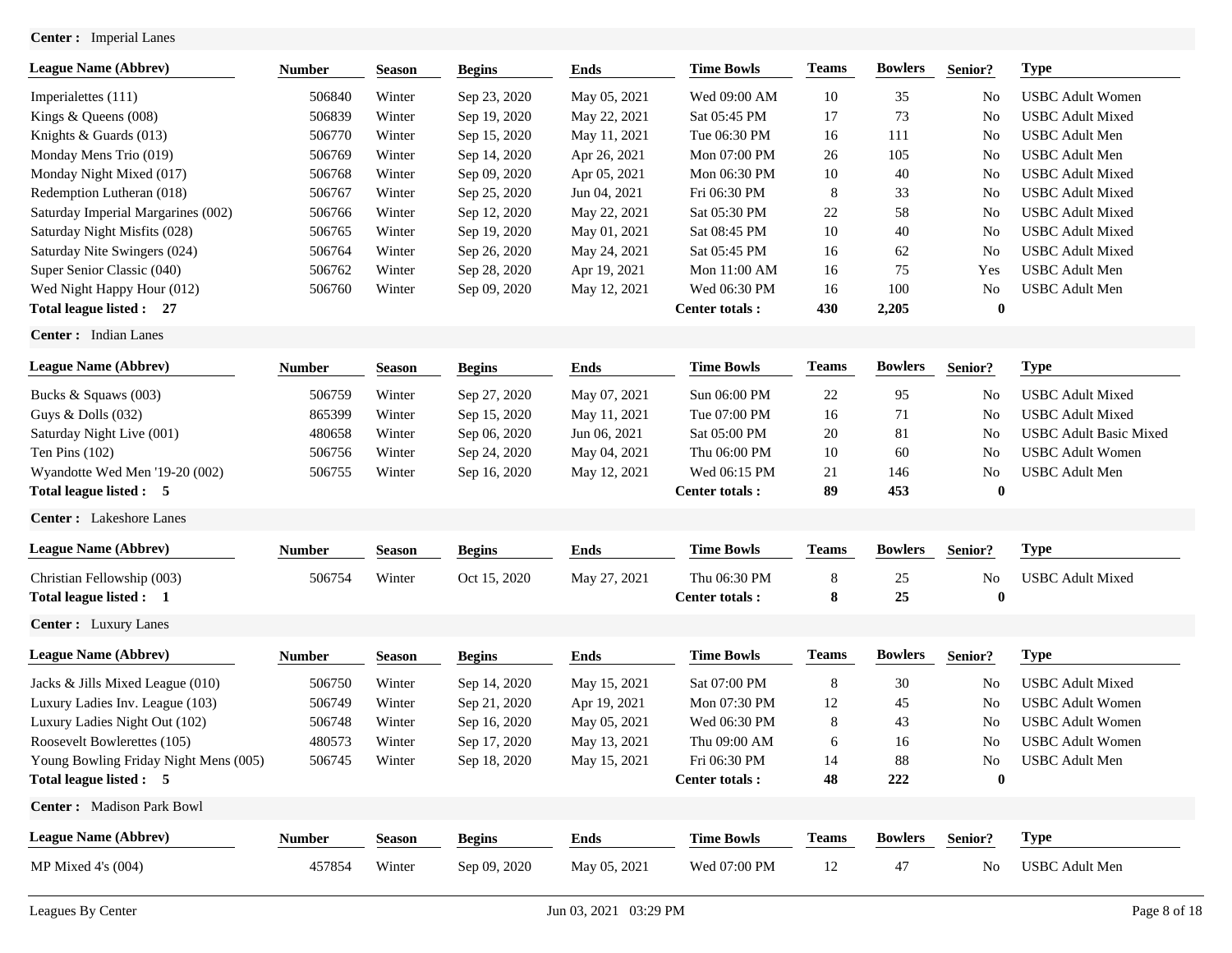# **Center :** Madison Park Bowl

| <b>League Name (Abbrev)</b>          | <b>Number</b> | <b>Season</b> | <b>Begins</b> | <b>Ends</b>  | <b>Time Bowls</b>     | <b>Teams</b>   | <b>Bowlers</b> | Senior?        | <b>Type</b>                   |
|--------------------------------------|---------------|---------------|---------------|--------------|-----------------------|----------------|----------------|----------------|-------------------------------|
| Unity Mixed (020)                    | 506740        | Winter        | Sep 19, 2020  | Apr 24, 2021 | Sat 02:30 PM          | 16             | 33             | No             | <b>USBC</b> Adult Mixed       |
| Wayne County Mixed 4Some (003)       | 506739        | Winter        | Sep 21, 2020  | May 03, 2021 | Mon 06:30 PM          | 6              | 21             | No             | <b>USBC</b> Adult Mixed       |
| Total league listed : 3              |               |               |               |              | <b>Center totals:</b> | 34             | 101            | $\bf{0}$       |                               |
| Center: Mayflower Lanes              |               |               |               |              |                       |                |                |                |                               |
| <b>League Name (Abbrev)</b>          | <b>Number</b> | <b>Season</b> | <b>Begins</b> | <b>Ends</b>  | <b>Time Bowls</b>     | <b>Teams</b>   | <b>Bowlers</b> | Senior?        | <b>Type</b>                   |
| Eloise Mixed League (037)            | 503802        | Winter        | Sep 30, 2020  | May 05, 2021 | Wed 06:30 PM          | 30             | 83             | No             | <b>USBC</b> Adult Mixed       |
| Lucky Four HDCP Mixed (017)          | 506735        | Winter        | Sep 25, 2020  | May 14, 2021 | Fri 07:15 PM          | 20             | 88             | No             | <b>USBC</b> Adult Mixed       |
| Mayflower Friday Men's Seniors (001) | 506734        | Winter        | Sep 18, 2020  | May 06, 2021 | Fri 11:00 AM          | 12             | 73             | Yes            | <b>USBC</b> Adult Men         |
| Mon Night Mxd Trio (009)             | 506733        | Winter        | Sep 28, 2020  | May 03, 2021 | Mon 05:30 PM          | 12             | 40             | N <sub>0</sub> | <b>USBC</b> Adult Mixed       |
| Monday Men's Senior (011)            | 506732        | Winter        | Sep 21, 2020  | Apr 26, 2021 | Mon 11:00 AM          | 16             | 95             | Yes            | <b>USBC</b> Adult Men         |
| Monday Men's Trio (002)              | 506731        | Winter        | Sep 28, 2020  | May 17, 2021 | Mon 06:15 PM          | $\overline{4}$ | 15             | N <sub>o</sub> | <b>USBC</b> Adult Men         |
| Nite Train Express Mixed (034)       | 506730        | Winter        | Sep 15, 2020  | May 04, 2021 | Tue 07:00 PM          | 18             | 93             | No             | <b>USBC</b> Adult Mixed       |
| Saturday Night Going Nowhere (030)   | 506691        | Winter        | Sep 26, 2020  | May 22, 2021 | Sat 06:00 PM          | 14             | 55             | No             | <b>USBC Adult Basic Mixed</b> |
| Sunday's Best (026)                  | 506689        | Winter        | Sep 20, 2020  | May 02, 2021 | Sun 05:00 PM          | 15             | 64             | N <sub>0</sub> | <b>USBC</b> Adult Mixed       |
| TNT Mixed (035)                      | 506688        | Winter        | Sep 24, 2020  | May 06, 2021 | Thu 06:45 PM          | 11             | 45             | No             | <b>USBC</b> Adult Mixed       |
| Total league listed : 10             |               |               |               |              | <b>Center totals:</b> | 152            | 651            | $\bf{0}$       |                               |
| Center: Merri-Bowl                   |               |               |               |              |                       |                |                |                |                               |
| <b>League Name (Abbrev)</b>          | <b>Number</b> | <b>Season</b> | <b>Begins</b> | <b>Ends</b>  | <b>Time Bowls</b>     | <b>Teams</b>   | <b>Bowlers</b> | Senior?        | <b>Type</b>                   |
| Detroit Firefighters (011)           | 506521        | Winter        | Sep 21, 2020  | May 17, 2021 | Mon 06:45 PM          | 18             | 121            | No             | <b>USBC</b> Adult Men         |
| Friday Nite Dbls (005)               | 179391        | Winter        | Oct 09, 2020  | May 07, 2021 | Fri 06:45 PM          | 16             | 49             | No             | <b>USBC</b> Adult Mixed       |
| Monday Retired Citizens (012)        | 480675        | Winter        | Sep 14, 2020  | May 31, 2021 | Mon 12:00 PM          | 14             | 56             | Yes            | <b>USBC</b> Adult Mixed       |
| Pin Pals $(019)$                     | 506502        | Winter        | Sep 20, 2020  | Apr 04, 2021 | Sun 06:00 PM          | 16             | 44             | N <sub>0</sub> | <b>USBC</b> Adult Basic Mixed |
| Pinvitational (007)                  | 506501        | Winter        | Oct 18, 2020  | May 09, 2021 | Sun 06:45 PM          | 11             | 47             | No             | <b>USBC</b> Adult Mixed       |
| Rouge Skilled Trades (002)           | 179394        | Winter        | Sep 21, 2020  | May 03, 2021 | Mon 05:00 PM          | $\overline{7}$ | 33             | No             | <b>USBC</b> Adult Men         |
| Saturday Funtimers Mixed (038)       | 179393        | Winter        | Oct 03, 2020  | May 10, 2021 | Sat 05:30 PM          | 22             | 108            | No             | <b>USBC</b> Adult Basic Mixed |
| St Valentine Mixed (031)             | 179392        | Winter        | Sep 27, 2020  | May 16, 2021 | Sun 06:00 PM          | 9              | 36             | N <sub>o</sub> | <b>USBC</b> Adult Mixed       |
| Sunday Afternoon Doubles (024)       | 480682        | Winter        | Jan 17, 2021  | Apr 18, 2021 | Sun 03:00 PM          | 6              | 12             | No             | <b>USBC</b> Adult Mixed       |
| Sunday Trio (039)                    | 480560        | Winter        | Sep 13, 2020  | Apr 18, 2021 | Sun 10:30 AM          | 5              | 19             | No             | <b>USBC</b> Adult Mixed       |
| Sundowners Women (106)               | 179491        | Winter        | Sep 16, 2020  | May 12, 2021 | Wed 06:30 PM          | 17             | 96             | No             | <b>USBC</b> Adult Women       |
| Thomas Dooley (021)                  | 179490        | Winter        | Nov 08, 2020  | May 09, 2021 | Sun 03:00 PM          | $\overline{7}$ | 27             | No             | <b>USBC Adult Basic Mixed</b> |
| Thursday Mens NFL (003)              | 179489        | Winter        | Sep 17, 2020  | May 13, 2021 | Thu 07:15 PM          | 25             | 176            | No             | <b>USBC</b> Adult Men         |
| Thursday Senior Mixed (035)          | 179488        | Winter        | Oct 01, 2020  | May 13, 2021 | Thu 11:30 AM          | 8              | 29             | Yes            | <b>USBC</b> Adult Mixed       |
| Tues. Big 10 (026)                   | 480559        | Winter        | Sep 15, 2020  | May 20, 2021 | Tue 07:20 PM          | 6              | 31             | No             | <b>USBC</b> Adult Mixed       |
| Vacation Mixed (045)                 | 506709        | Winter        | Sep 20, 2020  | Jun 06, 2021 | Sun 05:30 PM          | 8              | 20             | Yes            | <b>USBC</b> Adult Mixed       |
| Young Couples (004)                  | 506707        | Winter        | Sep 26, 2020  | May 08, 2021 | Sat 06:30 PM          | 18             | 74             | N <sub>o</sub> | <b>USBC Adult Basic Mixed</b> |
| Total league listed: 17              |               |               |               |              | Center totals:        | 213            | 978            | $\bf{0}$       |                               |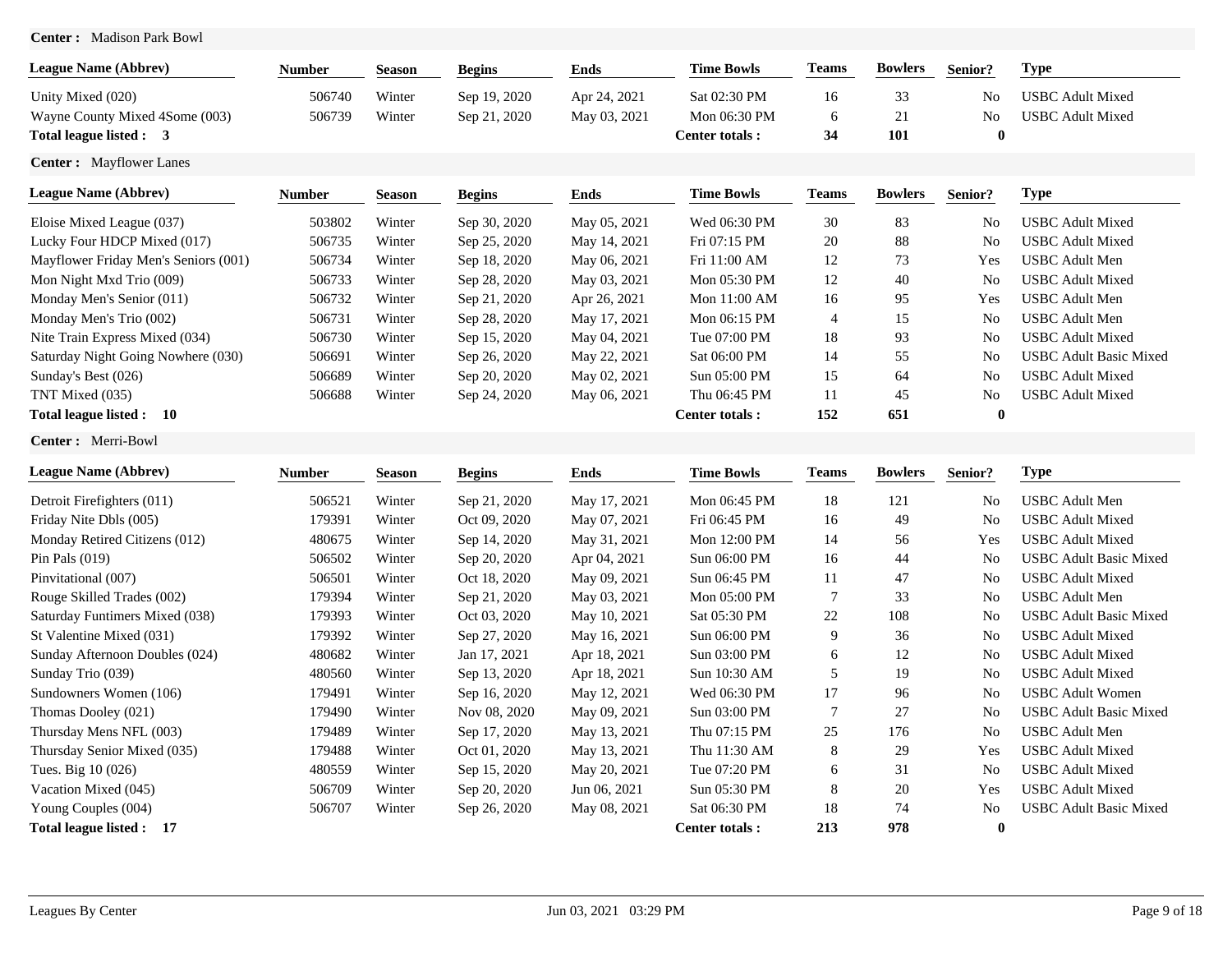**Center :** Novi Bowl

| <b>League Name (Abbrev)</b>    | Number | <b>Season</b> | <b>Begins</b> | Ends         | <b>Time Bowls</b>      | <b>Teams</b> | <b>Bowlers</b> | Senior?        | Type                    |
|--------------------------------|--------|---------------|---------------|--------------|------------------------|--------------|----------------|----------------|-------------------------|
| Mens Lutheran (013)            | 506834 | Winter        | Sep 23, 2020  | Jan 20, 2021 | Wed 07:00 PM           |              | 30             | N <sub>0</sub> | USBC Adult Men          |
| Northville Women (101)         | 506833 | Winter        | Sep 29, 2020  | May 11, 2021 | Tue 07:00 PM           |              | 22             | No             | <b>USBC Adult Women</b> |
| Novi Spirits (015)             | 480558 | Winter        | Sep 14, 2020  | May 15, 2021 | Sat 05:35 PM           |              |                | N <sub>0</sub> | <b>USBC</b> Adult Mixed |
| Wednesday's Wonder Women (103) | 506829 | Winter        | Sep 30, 2020  | May 10, 2021 | Wed 09:15 AM           | 9            | 32             | N <sub>0</sub> | <b>USBC Adult Women</b> |
| Total league listed : 4        |        |               |               |              | <b>Center totals :</b> | 26           | 101            |                |                         |

**Center :** Perfect Game

| <b>League Name (Abbrev)</b>                 | <b>Number</b> | <b>Season</b> | <b>Begins</b> | Ends         | <b>Time Bowls</b>     | <b>Teams</b> | <b>Bowlers</b> | Senior?        | Type                    |
|---------------------------------------------|---------------|---------------|---------------|--------------|-----------------------|--------------|----------------|----------------|-------------------------|
| Easy Rollers (015)                          | 179792        | Winter        | Sep 27, 2020  | May 07, 2021 | Sun 05:45 PM          | 12           | 39             | No             | <b>USBC Adult Mixed</b> |
| Farmington Mixed 19/20 (005)                | 480654        | Winter        | Sep 28, 2020  | May 24, 2021 | Mon 06:30 PM          | 9            | 37             | N <sub>o</sub> | <b>USBC Adult Mixed</b> |
| Thursday Ladies (102)                       | 480652        | Winter        | Sep 17, 2020  | May 13, 2021 | Thu 06:15 PM          | 8            | 30             | N <sub>o</sub> | <b>USBC Adult Women</b> |
| Tuesday Night Farmington Men 19/20<br>(010) | 274569        | Winter        | Sep 15, 2020  | Apr 27, 2021 | Tue 07:30 PM          | 8            | 38             | No             | <b>USBC</b> Adult Men   |
| Wed Nite Ladies Trio (103)                  | 820835        | Winter        | Sep 09, 2020  | May 12, 2021 | Wed 06:00 PM          | 6            | 18             | No             | <b>USBC Adult Women</b> |
| Wednesday Night Men's (001)                 | 827513        | Winter        | Sep 15, 2020  | May 05, 2021 | Wed 07:30 PM          | 10           | 51             | N <sub>o</sub> | <b>USBC</b> Adult Men   |
| Total league listed : 6                     |               |               |               |              | <b>Center totals:</b> | 53           | 213            | $\mathbf{0}$   |                         |

**Center :** Plaza Lanes

| <b>League Name (Abbrey)</b>        | <b>Number</b> | <b>Season</b> | <b>Begins</b> | Ends         | <b>Time Bowls</b>     | <b>Teams</b> | <b>Bowlers</b> | Senior?        | Type                    |
|------------------------------------|---------------|---------------|---------------|--------------|-----------------------|--------------|----------------|----------------|-------------------------|
| 3 PM Mixed (032)                   | 506684        | Winter        | Sep 11, 2020  | May 07, 2021 | Fri 06:00 PM          |              | 27             | N <sub>0</sub> | USBC Adult Mixed        |
| Bill Brown Ford Invitational (003) | 506683        | Winter        | Sep 15, 2020  | Jun 02, 2021 | Wed 07:00 PM          | 12           | 89             | N <sub>0</sub> | <b>USBC</b> Adult Men   |
| Fomoco Thurs Night (002)           | 506681        | Winter        | Sep 17, 2020  | May 13, 2021 | Thu 04:30 PM          | 11           | 55             | No             | <b>USBC Adult Mixed</b> |
| Friday Night Live (004)            | 506680        | Winter        | Sep 11, 2020  | May 14, 2021 | Fri 06:30 PM          | 10           | 62             | N <sub>0</sub> | <b>USBC Adult Mixed</b> |
| Happy Kings $&$ Queens (015)       | 506679        | Winter        | Sep 19, 2020  | May 15, 2021 | Sat 05:35 PM          | 30           | 123            | N <sub>0</sub> | USBC Adult Mixed        |
| Holy Rollers (038)                 | 506678        | Winter        | Sep 11, 2020  | Jun 11, 2021 | Fri 07:45 PM          |              | 17             | N <sub>0</sub> | USBC Adult Mixed        |
| Plaza Men $(026)$                  | 506676        | Winter        | Sep 14, 2020  | May 17, 2021 | Mon 07:00 PM          | 23           | 146            | N <sub>0</sub> | USBC Adult Men          |
| Plaza Wed Nite Mens (011)          | 506675        | Winter        | Sep 23, 2020  | May 05, 2021 | Wed 05:00 PM          | 10           | 51             | N <sub>0</sub> | USBC Adult Men          |
| Plymouth Bowling Club (007)        | 506674        | Winter        | Oct 01, 2020  | Apr 22, 2021 | Thu 05:30 PM          | 12           | 13             | N <sub>o</sub> | USBC Adult Mixed        |
| Sun Morn Printcraft (035)          | 506670        | Winter        | Sep 02, 2020  | May 02, 2021 | Sun 11:30 AM          | 11           | 63             | N <sub>0</sub> | USBC Adult Men          |
| Total league listed : 10           |               |               |               |              | <b>Center totals:</b> | 131          | 646            |                |                         |

**Center :** Plum Hollow Lanes

| <b>League Name (Abbrev)</b>     | Number | Season | <b>Begins</b> | Ends         | <b>Time Bowls</b> | <b>Teams</b> | <b>Bowlers</b> | Senior?        | <b>Type</b>             |
|---------------------------------|--------|--------|---------------|--------------|-------------------|--------------|----------------|----------------|-------------------------|
| Beauties and Beast (005)        | 480617 | Winter | Oct 23, 2020  | May 14, 2021 | Fri 07:00 PM      | 24           | 96             | No             | <b>USBC Adult Mixed</b> |
| Saturday Nite Elite Mixed (002) | 506661 | Winter | Sep 19, 2020  | May 15, 2021 | Sat 07:00 PM      | 18           | 118            | No             | <b>USBC Adult Mixed</b> |
| Wen-Mixed (030)                 | 506652 | Winter | Sep 23, 2020  | May 05, 2021 | Wed 07:00 PM      | 16           | 69             | N <sub>0</sub> | <b>USBC</b> Adult Mixed |
| Total league listed : 3         |        |        |               |              | Center totals :   | 58           | 283            |                |                         |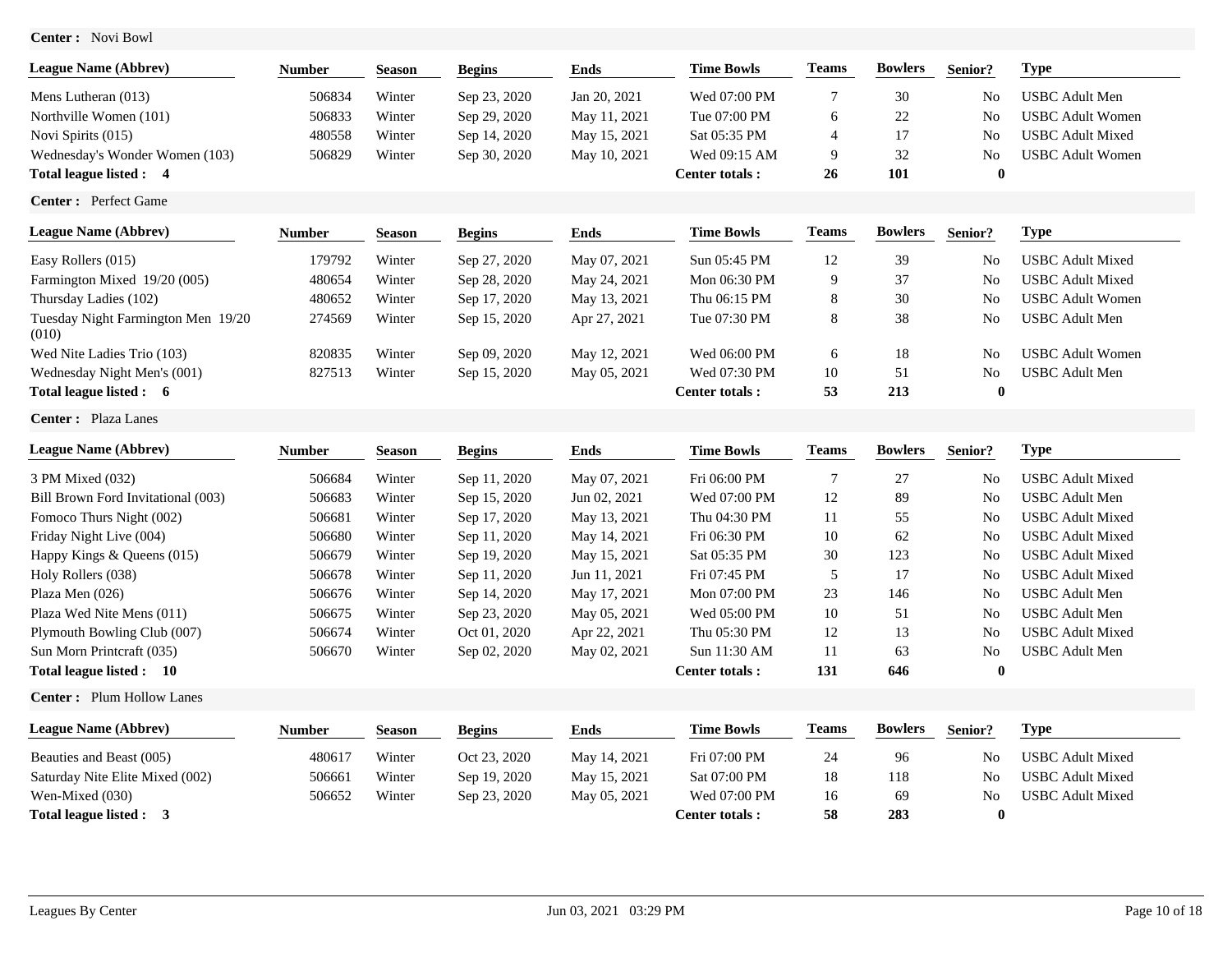| <b>Center :</b> | <b>Premier Lanes</b> |
|-----------------|----------------------|
|-----------------|----------------------|

| <b>League Name (Abbrev)</b>         | <b>Number</b> | Season        | <b>Begins</b> | <b>Ends</b>  | <b>Time Bowls</b>     | <b>Teams</b> | <b>Bowlers</b> | Senior?        | <b>Type</b>                   |
|-------------------------------------|---------------|---------------|---------------|--------------|-----------------------|--------------|----------------|----------------|-------------------------------|
| Dolls & Guys $(022)$                | 506651        | Winter        | Sep 12, 2020  | May 08, 2021 | Sat 06:00 PM          | 18           | 76             | No             | <b>USBC</b> Adult Mixed       |
| Thursday Night Men's Misfits (021)  | 506650        | Winter        | Sep 17, 2020  | May 20, 2021 | Thu 06:45 PM          | 16           | 114            | No             | <b>USBC</b> Adult Men         |
| Wednesday Nite Mixed (016)          | 506649        | Winter        | Sep 23, 2020  | Apr 14, 2021 | Wed 06:30 PM          | 8            | 34             | No             | <b>USBC</b> Adult Mixed       |
| Total league listed : 3             |               |               |               |              | Center totals:        | 42           | 224            | $\bf{0}$       |                               |
| Center: Renaissance Bowl            |               |               |               |              |                       |              |                |                |                               |
| <b>League Name (Abbrev)</b>         | Number        | <b>Season</b> | <b>Begins</b> | <b>Ends</b>  | <b>Time Bowls</b>     | <b>Teams</b> | <b>Bowlers</b> | Senior?        | <b>Type</b>                   |
| 36th District Court (021)           | 506647        | Winter        | Oct 07, 2020  | Apr 28, 2021 | Wed 06:30 PM          | 10           | 19             | N <sub>0</sub> | <b>USBC Adult Mixed</b>       |
| Considine Seniors Mixed (006)       | 506646        | Winter        | Sep 24, 2020  | May 06, 2021 | Thu 12:00 PM          | 12           | 52             | Yes            | <b>USBC</b> Adult Mixed       |
| Monday Morning Mixed (030)          | 506643        | Winter        | Oct 19, 2020  | Mar 15, 2021 | Mon 10:00 AM          | 8            | 23             | No             | <b>USBC</b> Adult Mixed       |
| Tuesday Morning Goodtimers (005)    | 506640        | Winter        | Sep 22, 2020  | May 11, 2021 | Tue 10:00 AM          | 12           | 39             | No             | <b>USBC</b> Adult Mixed       |
| Total league listed : 4             |               |               |               |              | Center totals:        | 42           | 133            | $\bf{0}$       |                               |
| Center: Roosevelt Lanes             |               |               |               |              |                       |              |                |                |                               |
| <b>League Name (Abbrev)</b>         | <b>Number</b> | <b>Season</b> | <b>Begins</b> | <b>Ends</b>  | <b>Time Bowls</b>     | <b>Teams</b> | <b>Bowlers</b> | Senior?        | <b>Type</b>                   |
| Allen Park Ladies (101)             | 506729        | Winter        | Oct 06, 2020  | May 18, 2021 | Tue 06:00 PM          | 6            | 19             | N <sub>0</sub> | <b>USBC</b> Adult Women       |
| Ball & Chain (001)                  | 506728        | Winter        | Oct 10, 2020  | May 08, 2021 | Sat 05:45 AM          | 14           | 54             | No             | <b>USBC Adult Basic Mixed</b> |
| Ford Traffic (022)                  | 506727        | Winter        | Sep 30, 2020  | Apr 28, 2021 | Wed 06:00 PM          | 11           | 47             | No             | <b>USBC</b> Adult Men         |
| Roosevelt Sun Morn Men (005)        | 506725        | Winter        | Oct 04, 2020  | May 23, 2021 | Sun 10:00 AM          | 12           | 65             | N <sub>o</sub> | <b>USBC</b> Adult Men         |
| Roosevelt Thursday Men (010)        | 506726        | Winter        | Oct 01, 2020  | May 13, 2021 | Thu 06:15 PM          | 12           | 59             | No             | <b>USBC</b> Adult Men         |
| Total league listed : 5             |               |               |               |              | Center totals:        | 55           | 244            | $\bf{0}$       |                               |
| Center: Rosebowl Lanes              |               |               |               |              |                       |              |                |                |                               |
| <b>League Name (Abbrev)</b>         | <b>Number</b> | <b>Season</b> | <b>Begins</b> | <b>Ends</b>  | <b>Time Bowls</b>     | <b>Teams</b> | <b>Bowlers</b> | Senior?        | <b>Type</b>                   |
| Chrysler Sandbaggers (006)          | 506721        | Winter        | Sep 21, 2020  | May 03, 2021 | Mon 10:00 AM          | 15           | 66             | No             | <b>USBC Adult Mixed</b>       |
| Early Birdetts (110)                | 506718        | Winter        | Sep 09, 2020  | Apr 14, 2021 | Wed 10:00 AM          | 5            | 18             | Yes            | <b>USBC</b> Adult Women       |
| Electrical Workers L U 58 Men (008) | 506717        | Winter        | Sep 09, 2020  | May 05, 2021 | Wed 07:30 PM          | 10           | 65             | N <sub>o</sub> | <b>USBC</b> Adult Men         |
| Fri Nite Kings & Queens (002)       | 506716        | Winter        | Sep 18, 2020  | Apr 30, 2021 | Fri 07:15 PM          | 12           | 54             | No             | <b>USBC</b> Adult Mixed       |
| Guys And Dolls (004)                | 506715        | Winter        | Sep 19, 2020  | Jan 05, 2021 | Sat 06:00 PM          | 10           | 40             | No             | <b>USBC</b> Adult Basic Mixed |
| JAS Singles (120)                   | 506700        | Winter        | Sep 10, 2020  | May 13, 2021 | Thu 01:00 PM          | 30           | 36             | No             | <b>USBC</b> Adult Women       |
| Just For Fun-Saturdays (056)        | 506714        | Winter        | Sep 26, 2020  | Jun 12, 2021 | Sat 06:30 PM          | 16           | 50             | <b>No</b>      | <b>USBC</b> Adult Mixed       |
| Mama's & Papa's Sunday PM (037)     | 506711        | Winter        | Sep 27, 2020  | Jun 07, 2021 | Sun 02:30 PM          | 16           | 62             | No             | <b>USBC</b> Adult Mixed       |
| Mens Industrial Trio (046)          | 506710        | Winter        | Sep 14, 2020  | May 10, 2021 | Mon 04:10 PM          | 12           | 40             | No.            | USBC Adult Men                |
| Our Lady Queen Of Peace (007)       | 506526        | Winter        | Sep 14, 2020  | Apr 28, 2021 | Mon 06:45 PM          | 26           | 167            | N <sub>0</sub> | <b>USBC</b> Adult Men         |
| Saturday Night Mixers (003)         | 506516        | Winter        | Sep 19, 2020  | May 15, 2021 | Sat 05:45 PM          | 8            | 39             | No             | <b>USBC</b> Adult Basic Mixed |
| Saturday Nite Mixed (011)           | 506517        | Winter        | Sep 12, 2020  | May 29, 2021 | Sat 06:00 PM          | 22           | 100            | No             | <b>USBC</b> Adult Basic Mixed |
| Suburban Industrial (001)           | 506518        | Winter        | Sep 10, 2020  | May 13, 2021 | Thu 06:45 PM          | 26           | 163            | No             | <b>USBC</b> Adult Men         |
| Sunday Rollers (031)                | 506515        | Winter        | Sep 27, 2020  | May 09, 2021 | Sun 06:00 PM          | 18           | 87             | No             | <b>USBC</b> Adult Basic Mixed |
| Total league listed: 14             |               |               |               |              | <b>Center totals:</b> | 226          | 987            | $\bf{0}$       |                               |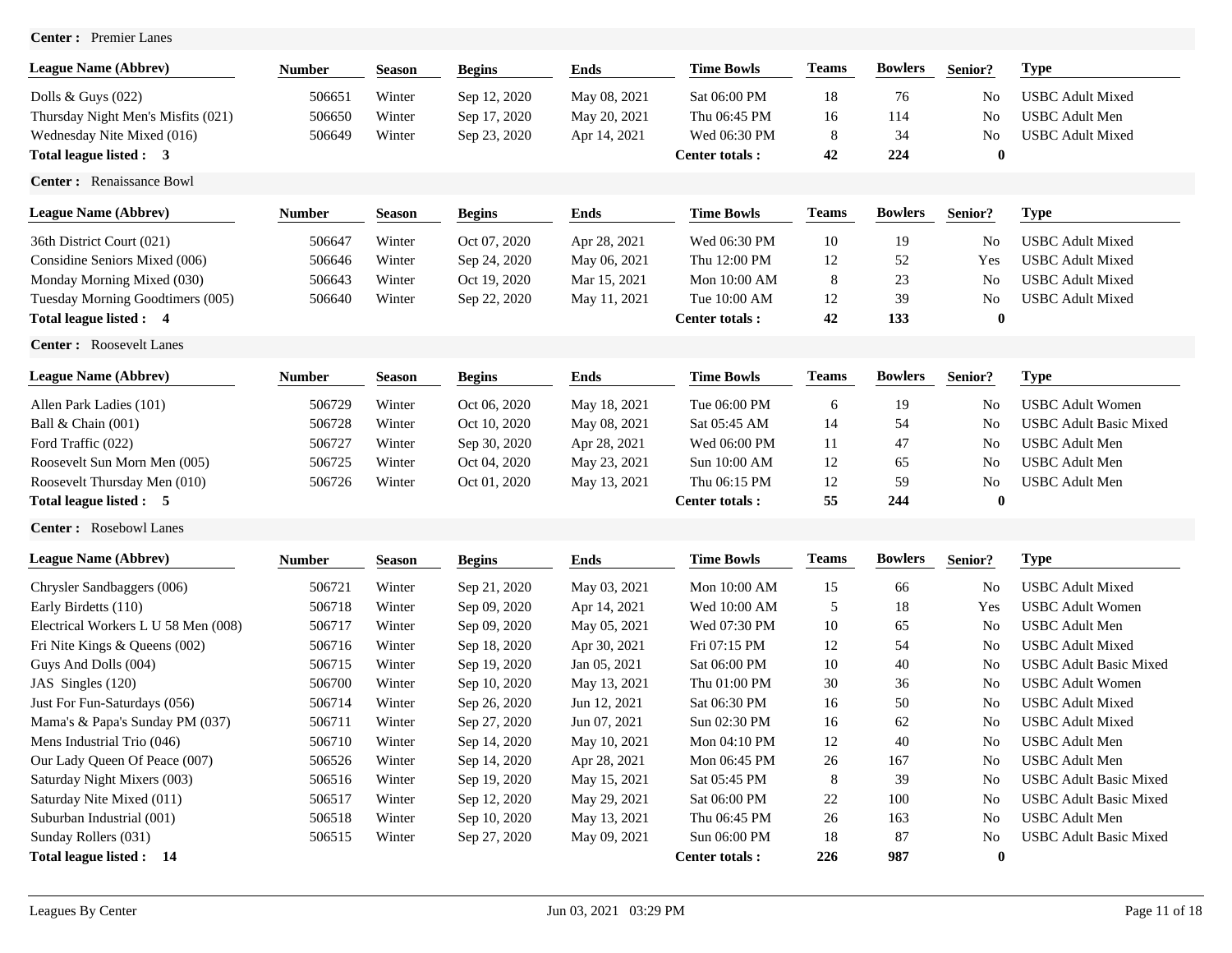**Center :** Shelby Lanes

| <b>League Name (Abbrev)</b>  | <b>Number</b> | <b>Season</b> | <b>Begins</b> | Ends         | <b>Time Bowls</b>     | <b>Teams</b> | <b>Bowlers</b> | Senior?      | Type                          |
|------------------------------|---------------|---------------|---------------|--------------|-----------------------|--------------|----------------|--------------|-------------------------------|
| Disco Bowlers (101)          | 506514        | Winter        | Sep 15, 2020  | Apr 27, 2021 | Tue 09:15 AM          |              | 21             | No           | USBC Adult Women              |
| Ford Trio League (003)       | 506513        | Winter        | Sep 09, 2020  | Apr 28, 2021 | Wed 04:00 PM          | 14           | 45             | No           | <b>USBC Adult Mixed</b>       |
| Greater Utica Men (019)      | 506512        | Winter        | Sep 14, 2020  | May 03, 2021 | Mon 07:00 PM          | 13           | 83             | No           | USBC Adult Men                |
| Partytimers (001)            | 480667        | Winter        | Sep 15, 2020  | Jan 05, 2021 | Tue 07:00 PM          | 11           | 37             | No           | <b>USBC Adult Mixed</b>       |
| Partytimers II (036)         | 480804        | Winter        | Feb 02, 2021  | May 04, 2021 | Tue 07:00 PM          | 11           | 44             | No           | <b>USBC Adult Basic Mixed</b> |
| Sat Night Crooners (005)     | 506508        | Winter        | Sep 12, 2020  | May 08, 2021 | Sat 06:00 PM          | 9            | 38             | No           | <b>USBC Adult Basic Mixed</b> |
| Saturday Niters (009)        | 480585        | Winter        | Sep 19, 2020  | May 29, 2021 | Sat 05:45 PM          | 24           | 91             | No           | <b>USBC Adult Basic Mixed</b> |
| Shelby Shooters (013)        | 506506        | Winter        | Sep 12, 2020  | May 08, 2021 | Sat 06:00 PM          | 10           | 45             | No           | <b>USBC Adult Basic Mixed</b> |
| Sunday Night Leftovers (002) | 506505        | Winter        | Sep 13, 2020  | May 09, 2021 | Sun 06:15 PM          | 6            | 27             | No           | USBC Adult Mixed              |
| Thursday Night Men (006)     | 506706        | Winter        | Sep 10, 2020  | May 21, 2021 | Thu 06:45 PM          | 12           | 83             | No           | USBC Adult Men                |
| Total league listed :<br>-10 |               |               |               |              | <b>Center totals:</b> | 115          | 514            | $\mathbf{0}$ |                               |

**Center :** Shore Lanes

| <b>League Name (Abbrey)</b>      | <b>Number</b> | <b>Season</b> | <b>Begins</b> | Ends         | <b>Time Bowls</b>     | Teams          | <b>Bowlers</b> | Senior?        | Type                          |
|----------------------------------|---------------|---------------|---------------|--------------|-----------------------|----------------|----------------|----------------|-------------------------------|
| Bowling for Beer (035)           | 480669        | Winter        | Sep 19, 2020  | May 22, 2021 | Sat 08:00 PM          | 14             | 61             | N <sub>0</sub> | <b>USBC Adult Mixed</b>       |
| EOW(017)                         | 506703        | Winter        | Sep 12, 2020  | Jun 05, 2021 | Sat 08:00 PM          | 16             | 54             | No             | <b>USBC Adult Mixed</b>       |
| Friday Eagle Ladies (110)        | 506702        | Winter        | Sep 18, 2020  | May 14, 2021 | Fri 06:30 PM          | $\overline{4}$ | 22             | N <sub>0</sub> | <b>USBC Adult Women</b>       |
| Friday Nite Men (003)            | 506701        | Winter        | Sep 18, 2020  | May 14, 2021 | Fri 06:30 PM          | 20             | 136            | N <sub>0</sub> | USBC Adult Men                |
| Party People Mixed (009)         | 506698        | Winter        | Sep 19, 2020  | May 29, 2021 | Sat 05:00 PM          | 21             | 92             | N <sub>0</sub> | USBC Adult Mixed              |
| Pointers & Setters (057)         | 506525        | Winter        | Sep 20, 2020  | May 16, 2021 | Sun 01:00 PM          | 13             | 55             | N <sub>0</sub> | <b>USBC Adult Basic Mixed</b> |
| Saturday Night Bold Ones (012)   | 506697        | Winter        | Sep 26, 2020  | Jun 05, 2021 | Sat 05:00 PM          | 7              | 29             | N <sub>0</sub> | USBC Adult Mixed              |
| Shore Lanes Mixed (023)          | 506696        | Winter        | Sep 13, 2020  | May 09, 2021 | Sun 06:15 PM          | 14             | 70             | N <sub>0</sub> | <b>USBC Adult Basic Mixed</b> |
| Shore Thursday Men (004)         | 506695        | Winter        | Sep 17, 2020  | Apr 22, 2021 | Thu 06:30 PM          | 18             | 110            | N <sub>0</sub> | USBC Adult Men                |
| St Margarets Tuesday Early (002) | 506694        | Winter        | Sep 15, 2020  | May 11, 2021 | Tue 06:30 PM          | 26             | 160            | N <sub>0</sub> | <b>USBC</b> Adult Men         |
| Wednesday Night Belles (107)     | 506693        | Winter        | Sep 16, 2020  | May 12, 2021 | Wed 06:30 PM          | 14             | 88             | N <sub>0</sub> | <b>USBC Adult Women</b>       |
| Total league listed : 11         |               |               |               |              | <b>Center totals:</b> | 167            | 877            | $\mathbf{0}$   |                               |

**Center :** Skore Lanes

| <b>League Name (Abbrev)</b>           | <b>Number</b> | <b>Season</b> | <b>Begins</b> | Ends         | <b>Time Bowls</b> | Teams | <b>Bowlers</b> | Senior?        | Type                   |
|---------------------------------------|---------------|---------------|---------------|--------------|-------------------|-------|----------------|----------------|------------------------|
| Bob Sparks T V N (022)                | 179486        | Winter        | Sep 27, 2020  | Apr 25, 2021 | Sun 10:00 AM      | 16    | 101            | No             | USBC Adult Men         |
| Fairlane Mixed (021)                  | 179483        | Winter        | Sep 26, 2020  | May 08, 2021 | Sat 07:15 PM      | 14    | 65             | No             | USBC Adult Basic Mixed |
| Knights $&$ Ladies (010)              | 179485        | Winter        | Oct 07, 2020  | Apr 28, 2021 | Wed 06:30 PM      | 6     | 20             | N <sub>o</sub> | USBC Adult Mixed       |
| Robert H Jones Tues Mens (002)        | 865212        | Winter        | Sep 22, 2020  | Apr 20, 2021 | Tue 06:30 PM      | 16    | 104            | N <sub>o</sub> | JSBC Adult Men         |
| Saturday Night Strikers (029)         | 179464        | Winter        | Sep 19, 2020  | May 15, 2021 | Sat 05:45 PM      | 18    | 85             | No             | USBC Adult Mixed       |
| Silver Fox Seniors (033)              | 179463        | Winter        | Sep 15, 2020  | May 26, 2021 | Wed 12:00 PM      | 16    | 64             | Yes            | USBC Adult Mixed       |
| Sun Morn Inv Trio (004)               | 179462        | Winter        | Sep 13, 2020  | May 02, 2021 | Sun 10:00 AM      | 20    | 75             | No             | USBC Adult Men         |
| Thursday Nite Ladies (102)            | 179460        | Winter        | Sep 17, 2020  | May 20, 2021 | Thu 06:30 PM      | 13    | 76             | No             | JSBC Adult Women       |
| Tues. Morn. Senior Mens Classic (047) | 179484        | Winter        | Sep 29, 2020  | Apr 20, 2021 | Tue 10:00 AM      |       | 34             | Yes            | <b>USBC</b> Adult Men  |
| Total league listed : 9               |               |               |               |              | Center totals:    | 126   | 624            | 0              |                        |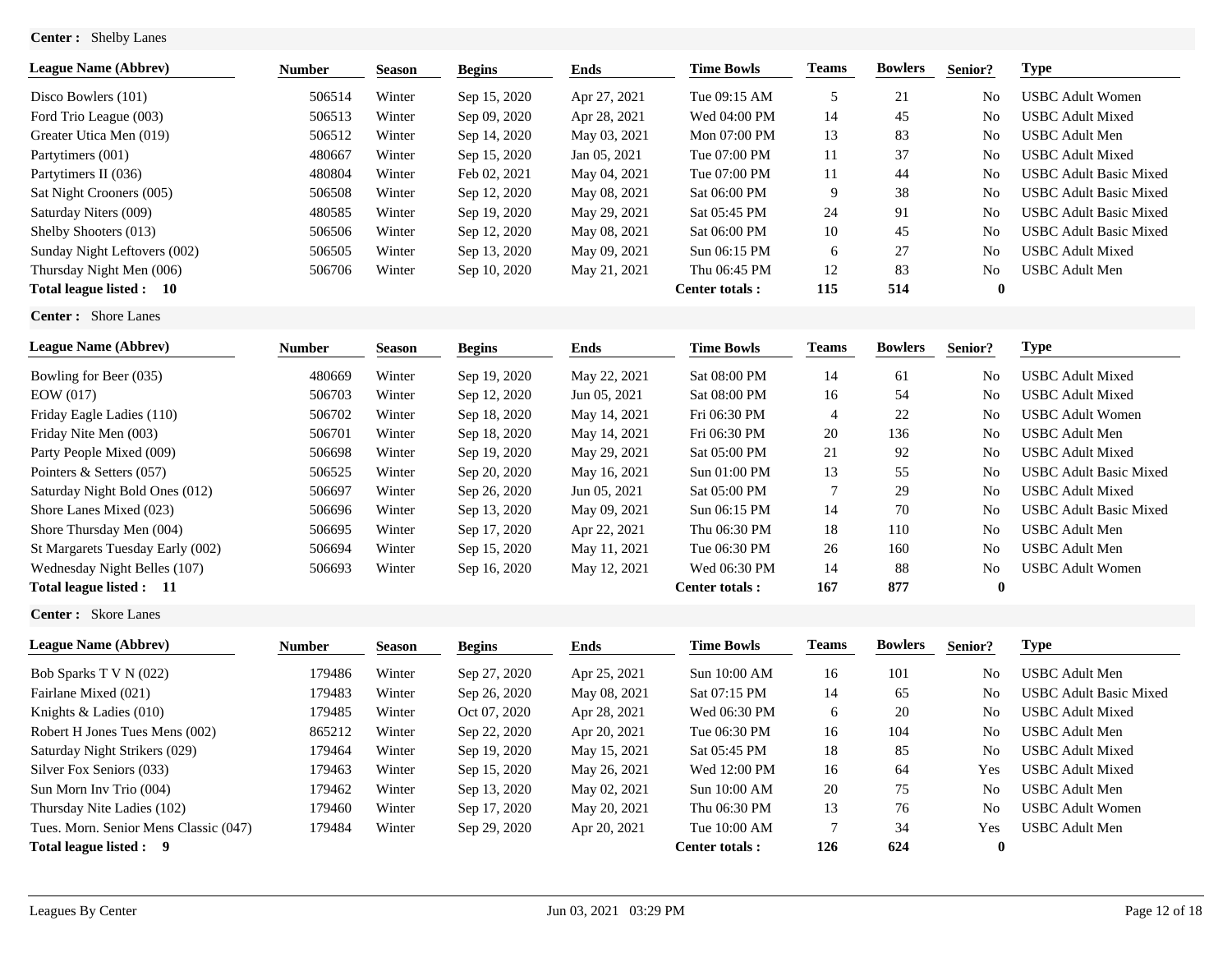# **Center :** Sterling Lanes

| <b>League Name (Abbrev)</b>               | <b>Number</b> | <b>Season</b> | <b>Begins</b> | <b>Ends</b>  | <b>Time Bowls</b>     | <b>Teams</b>   | <b>Bowlers</b> | Senior?          | <b>Type</b>                   |
|-------------------------------------------|---------------|---------------|---------------|--------------|-----------------------|----------------|----------------|------------------|-------------------------------|
| $E$ O W (002)                             | 179436        | Winter        | Sep 19, 2020  | May 29, 2021 | Sat 06:15 PM          | 14             | 55             | No               | <b>USBC</b> Adult Mixed       |
| EastSide Lutheran Mens (041)              | 179452        | Winter        | Sep 28, 2020  | May 03, 2021 | Mon 06:30 PM          | 8              | 48             | No               | <b>USBC</b> Adult Men         |
| Eastside Sr Classic (005)                 | 179451        | Winter        | Sep 23, 2020  | Apr 21, 2021 | Wed 11:00 AM          | 19             | 92             | Yes              | <b>USBC</b> Adult Men         |
| Fri Sr Trio (024)                         | 179450        | Winter        | Oct 16, 2020  | May 07, 2021 | Fri 11:00 AM          | 13             | 43             | Yes              | <b>USBC</b> Adult Men         |
| Friday Night Pinbuster Invitational (003) | 179449        | Winter        | Sep 18, 2020  | May 07, 2021 | Fri 06:45 PM          | 18             | 119            | <b>No</b>        | <b>USBC</b> Adult Men         |
| Friendly Couples (045)                    | 179448        | Winter        | Sep 26, 2020  | May 22, 2021 | Sat 06:30 PM          | 20             | 72             | No               | <b>USBC</b> Adult Mixed       |
| Friendly Gang Mx (010)                    | 179438        | Winter        | Sep 20, 2020  | May 23, 2021 | Sun 04:00 PM          | 12             | 50             | No               | <b>USBC</b> Adult Mixed       |
| Metro East Men (027)                      | 275933        | Winter        | Sep 22, 2020  | May 04, 2021 | Tue 06:30 PM          | 18             | 111            | No               | <b>USBC</b> Adult Men         |
| Oldtimers (004)                           | 179434        | Winter        | Sep 24, 2020  | May 13, 2021 | Thu 11:00 AM          | 14             | 74             | Yes              | <b>USBC</b> Adult Men         |
| Over The Hill (006)                       | 179433        | Winter        | Sep 29, 2020  | Apr 27, 2021 | Tue 10:00 AM          | 11             | 61             | Yes              | <b>USBC</b> Adult Men         |
| San Marino Mens (040)                     | 179432        | Winter        | Sep 21, 2020  | Apr 26, 2021 | Mon 07:00 PM          | 16             | 105            | No               | <b>USBC</b> Adult Men         |
| Saturday Funhouse (037)                   | 179498        | Winter        | Sep 19, 2020  | May 29, 2021 | Sat 06:00 PM          | 16             | 71             | No               | <b>USBC</b> Adult Mixed       |
| Saturday Nite Luvs (025)                  | 179497        | Winter        | Sep 19, 2020  | May 15, 2021 | Sat 06:00 PM          | 15             | 63             | No               | <b>USBC</b> Adult Mixed       |
| Sterling Pin Ups (106)                    | 385562        | Winter        | Sep 24, 2020  | May 27, 2021 | Thu 06:30 PM          | 11             | 57             | No               | <b>USBC</b> Adult Women       |
| Thursday Mens Ind (001)                   | 480679        | Winter        | Sep 24, 2020  | May 12, 2021 | Thu 06:30 PM          | 24             | 135            | No               | <b>USBC</b> Adult Men         |
| Wed Ladies Trio (112)                     | 179453        | Winter        | Oct 28, 2020  | May 12, 2021 | Wed 07:00 PM          | 7              | 20             | No               | <b>USBC</b> Adult Basic Women |
| Wednesday Fun Timers (016)                | 179479        | Winter        | Oct 07, 2020  | Apr 28, 2021 | Wed 06:30 PM          | 14             | 70             | N <sub>o</sub>   | <b>USBC</b> Adult Mixed       |
| Wednesday Road Runners (102)              | 179478        | Winter        | Sep 16, 2020  | Apr 28, 2021 | Wed 12:30 PM          | 9              | 34             | Yes              | <b>USBC</b> Adult Women       |
| Total league listed: 18                   |               |               |               |              | <b>Center totals:</b> | 259            | 1,280          | $\boldsymbol{0}$ |                               |
| Center: Summit Sport Center               |               |               |               |              |                       |                |                |                  |                               |
| <b>League Name (Abbrev)</b>               | <b>Number</b> | <b>Season</b> | <b>Begins</b> | <b>Ends</b>  | <b>Time Bowls</b>     | <b>Teams</b>   | <b>Bowlers</b> | Senior?          | <b>Type</b>                   |
| Ball Busters (001)                        | 457886        | Winter        | Oct 24, 2020  | May 08, 2021 | Sat 06:45 PM          | 8              | 30             | No               | <b>USBC Adult Basic Mixed</b> |
| Bi-Weaklings (004)                        | 179477        | Winter        | Sep 19, 2020  | May 15, 2021 | Sat 06:30 PM          | 18             | 73             | No               | <b>USBC</b> Adult Basic Mixed |
| Summit Nite Swingers (101)                | 179476        | Winter        | Sep 15, 2020  | May 04, 2021 | Tue 07:00 PM          | 11             | 51             | No               | <b>USBC</b> Adult Women       |
| Total league listed : 3                   |               |               |               |              | Center totals:        | 37             | 154            | $\bf{0}$         |                               |
| Center: Super Bowl                        |               |               |               |              |                       |                |                |                  |                               |
| <b>League Name (Abbrev)</b>               | <b>Number</b> | <b>Season</b> | <b>Begins</b> | <b>Ends</b>  | <b>Time Bowls</b>     | <b>Teams</b>   | <b>Bowlers</b> | Senior?          | <b>Type</b>                   |
| Cantonettes (010)                         | 179474        | Winter        | Sep 15, 2020  | May 18, 2021 | Tue 09:15 AM          | 5              | 20             | No               | <b>USBC</b> Adult Women       |
| Carriage Hills (007)                      | 179473        | Winter        | Sep 19, 2020  | May 01, 2021 | Sat 06:30 PM          | 9              | 42             | No               | <b>USBC</b> Adult Basic Mixed |
| Double Nickel (002)                       | 179472        | Winter        | Sep 22, 2020  | May 18, 2021 | Tue 01:00 PM          | 8              | 33             | Yes              | <b>USBC</b> Adult Mixed       |
| Friday Funsters (003)                     | 179470        | Winter        | Sep 18, 2020  | Jun 04, 2021 | Fri 10:00 AM          | 12             | 44             | Yes              | <b>USBC</b> Adult Mixed       |
| Monday Canton Seniors (001)               | 179469        | Winter        | Sep 14, 2020  | May 10, 2021 | Mon 10:00 AM          | 12             | 48             | Yes              | <b>USBC</b> Adult Mixed       |
| Monday Nite Mixed (009)                   | 179390        | Winter        | Sep 14, 2020  | May 10, 2021 | Mon 07:00 PM          | 15             | 78             | No               | <b>USBC</b> Adult Mixed       |
| Polonaise (014)                           | 2696          | Winter        | Sep 20, 2020  | May 04, 2021 | Sun 06:30 PM          | 10             | 47             | No               | <b>USBC</b> Adult Basic Mixed |
| Powertrain Men's (012)                    | 179388        | Winter        | Sep 16, 2020  | Apr 07, 2021 | Wed 04:00 PM          | 14             | 66             | No               | <b>USBC</b> Adult Men         |
| Sandy's Sr Sandbaggers (004)              | 179387        | Winter        | Sep 30, 2020  | May 19, 2021 | Wed 09:50 AM          | 11             | 48             | Yes              | <b>USBC</b> Adult Mixed       |
| Saturday Night Bloopers (006)             | 179386        | Winter        | Sep 12, 2020  | May 08, 2021 | Sat 06:30 PM          | 17             | 74             | No               | <b>USBC</b> Adult Mixed       |
| Thursday Nite Ladies (015)                | 179499        | Winter        | Oct 08, 2020  | May 06, 2021 | Thu 07:00 PM          | $\overline{4}$ | 16             | No               | <b>USBC</b> Adult Women       |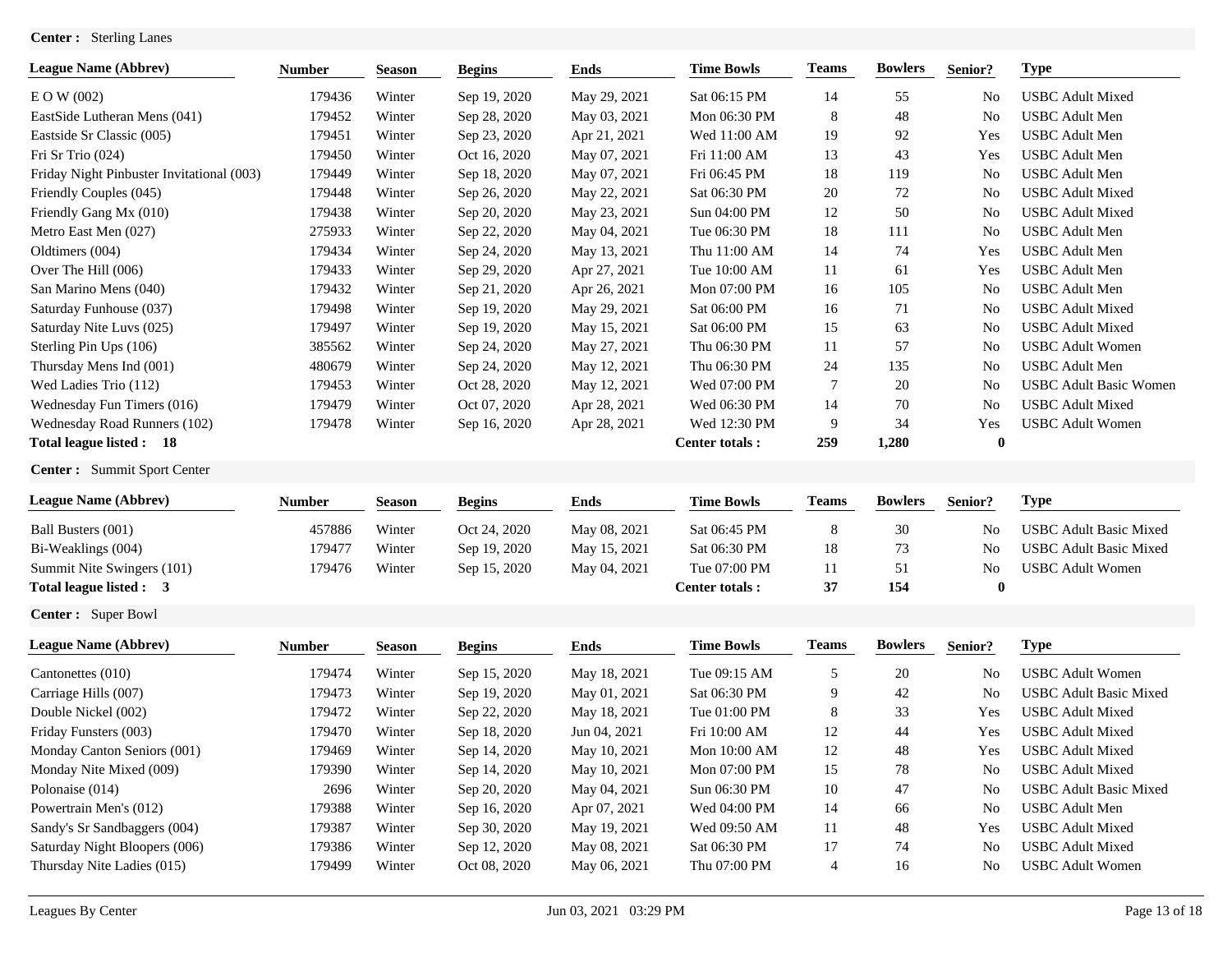| <b>Center :</b> | Super Bowl |  |
|-----------------|------------|--|
|-----------------|------------|--|

| 179431<br>Winter<br>9<br>58<br>Sep 24, 2020<br>May 20, 2021<br>Thu 06:45 PM<br>N <sub>o</sub><br><b>USBC</b> Adult Men<br>574<br>126<br>$\boldsymbol{0}$<br>Center totals:<br><b>Type</b><br><b>Ends</b><br><b>Time Bowls</b><br><b>Teams</b><br><b>Bowlers</b><br><b>Begins</b><br>Senior?<br><b>Number</b><br><b>Season</b><br>179430<br>Winter<br>Sep 26, 2020<br>Apr 25, 2021<br>Sat 06:00 PM<br>12<br>55<br><b>USBC Adult Basic Mixed</b><br>No<br>10<br>179429<br>Winter<br>Sat 05:35 PM<br>41<br><b>USBC</b> Adult Mixed<br>Sep 26, 2020<br>May 22, 2021<br>No<br>21<br>179415<br>Winter<br>Sep 21, 2020<br>May 03, 2021<br>Mon 07:30 PM<br>82<br>No<br><b>USBC</b> Adult Mixed<br>22<br>83<br>457917<br>Winter<br>Sep 19, 2020<br>Apr 17, 2021<br>Sat 06:00 PM<br><b>No</b><br><b>USBC Adult Basic Mixed</b><br>10<br>179417<br>Winter<br>Sep 15, 2020<br>Mar 29, 2021<br>Tue 07:00 PM<br>61<br>N <sub>o</sub><br><b>USBC</b> Adult Men<br>Thursday Invitational (029)<br>179416<br>Winter<br>Sep 17, 2020<br>Thu 07:00 PM<br>14<br>90<br>N <sub>o</sub><br><b>USBC</b> Adult Mixed<br>Apr 15, 2021<br>12<br>179414<br>Wed 06:30 PM<br>50<br>No<br><b>USBC</b> Adult Women<br>Winter<br>Oct 14, 2020<br>Apr 21, 2021<br><b>101</b><br>462<br>$\boldsymbol{0}$<br>Center totals:<br><b>Bowlers</b><br><b>Type</b><br><b>Time Bowls</b><br><b>Teams</b><br><b>Begins</b><br><b>Ends</b><br>Senior?<br>Number<br><b>Season</b><br>179413<br>Winter<br>Nov 06, 2020<br>Apr 23, 2021<br>Fri 06:30 PM<br>27<br><b>USBC</b> Adult Mixed<br>6<br>No<br>Winter<br>Sep 20, 2020<br>May 02, 2021<br>12<br>39<br><b>USBC</b> Adult Men<br>179412<br>Sun 10:00 AM<br>No<br>179410<br>Winter<br>Oct 15, 2020<br>Apr 08, 2021<br>Thu 07:00 PM<br>10<br>37<br><b>USBC</b> Adult Men<br>No<br>179409<br>Winter<br>Oct 02, 2020<br>Apr 09, 2021<br>Fri 06:45 PM<br>43<br><b>USBC</b> Adult Mixed<br>6<br>No<br>8<br>32<br>179407<br>Winter<br>Sep 26, 2020<br>May 22, 2021<br>Sat 05:00 PM<br>N <sub>o</sub><br><b>USBC</b> Adult Mixed<br>179384<br>Winter<br>Oct 18, 2020<br>Apr 25, 2021<br>Sun 05:30 PM<br>11<br>43<br><b>USBC</b> Adult Mixed<br>No<br>18<br>179383<br>Winter<br>Sep 28, 2020<br>May 03, 2021<br>Mon 06:30 PM<br>117<br><b>USBC</b> Adult Mixed<br>No<br>179382<br>Winter<br>Sep 25, 2020<br>May 07, 2021<br>Fri 10:00 AM<br>14<br>94<br><b>USBC</b> Adult Mixed<br>No<br>179381<br>Winter<br>Oct 07, 2020<br>May 05, 2021<br>Wed 06:30 PM<br>12<br>79<br>No<br><b>USBC</b> Adult Mixed<br>12<br>Winter<br>Sep 29, 2020<br>May 04, 2021<br>Tue 07:00 PM<br>45<br><b>No</b><br><b>USBC</b> Adult Mixed<br>Tuesday Primetime (004)<br>480618<br>18<br>179371<br>Winter<br>Oct 07, 2020<br>Apr 28, 2021<br>Wed 10:30 AM<br>40<br>N <sub>o</sub><br><b>USBC</b> Adult Mixed<br>Wednesday A M Mixed Doubles (045)<br>Wednesday Nite Riders (108)<br>179370<br>Wed 07:00 PM<br>18<br>No<br><b>USBC</b> Adult Women<br>Winter<br>Sep 16, 2020<br>May 19, 2021<br>6<br>133<br>614<br>$\bf{0}$<br>Center totals:<br><b>Type</b><br><b>Time Bowls</b><br><b>Teams</b><br><b>Bowlers</b><br><b>Ends</b><br>Senior?<br><b>Number</b><br><b>Season</b><br><b>Begins</b><br>91<br>179458<br>Winter<br>Sep 24, 2020<br>Apr 29, 2021<br>Thu 05:00 PM<br>16<br><b>USBC</b> Adult Men<br>I O S Bowling Lge (003)<br>No<br>Sep 09, 2020<br>Apr 21, 2021<br>Wed 06:45 PM<br>12<br>57<br><b>USBC</b> Adult Basic Mixed<br>179457<br>Winter<br>No<br>Oct 13, 2020<br>May 04, 2021<br>Tue 04:30 PM<br>10<br>44<br><b>USBC</b> Adult Mixed<br>179456<br>Winter<br>No<br>Apr 28, 2021<br>12<br>58<br><b>USBC</b> Adult Men<br>179455<br>Winter<br>Sep 14, 2020<br>Mon 06:45 PM<br>No<br>179454<br>Sep 12, 2020<br>May 04, 2021<br>Sat 06:00 PM<br>20<br>92<br><b>USBC</b> Adult Mixed<br>Winter<br>No<br>Sunday A M Beer League (006)<br>179447<br>Winter<br>Sep 13, 2020<br>20<br>94<br><b>USBC</b> Adult Mixed<br>Apr 19, 2021<br>Sun 11:30 AM<br>No<br>179446<br>Winter<br>Sun 05:45 PM<br>14<br><b>USBC</b> Adult Basic Mixed<br>Sep 13, 2020<br>Apr 25, 2021<br>66<br>No<br>179445<br>Winter<br>Sep 22, 2020<br>Tue 07:30 PM<br>9<br>59<br><b>USBC</b> Adult Men<br>Apr 20, 2021<br>No | <b>League Name (Abbrev)</b>                                   | Number | <b>Season</b> | <b>Begins</b> | <b>Ends</b> | <b>Time Bowls</b> | <b>Teams</b> | <b>Bowlers</b> | Senior? | <b>Type</b> |
|-------------------------------------------------------------------------------------------------------------------------------------------------------------------------------------------------------------------------------------------------------------------------------------------------------------------------------------------------------------------------------------------------------------------------------------------------------------------------------------------------------------------------------------------------------------------------------------------------------------------------------------------------------------------------------------------------------------------------------------------------------------------------------------------------------------------------------------------------------------------------------------------------------------------------------------------------------------------------------------------------------------------------------------------------------------------------------------------------------------------------------------------------------------------------------------------------------------------------------------------------------------------------------------------------------------------------------------------------------------------------------------------------------------------------------------------------------------------------------------------------------------------------------------------------------------------------------------------------------------------------------------------------------------------------------------------------------------------------------------------------------------------------------------------------------------------------------------------------------------------------------------------------------------------------------------------------------------------------------------------------------------------------------------------------------------------------------------------------------------------------------------------------------------------------------------------------------------------------------------------------------------------------------------------------------------------------------------------------------------------------------------------------------------------------------------------------------------------------------------------------------------------------------------------------------------------------------------------------------------------------------------------------------------------------------------------------------------------------------------------------------------------------------------------------------------------------------------------------------------------------------------------------------------------------------------------------------------------------------------------------------------------------------------------------------------------------------------------------------------------------------------------------------------------------------------------------------------------------------------------------------------------------------------------------------------------------------------------------------------------------------------------------------------------------------------------------------------------------------------------------------------------------------------------------------------------------------------------------------------------------------------------------------------------------------------------------------------------------------------------------------------------------------------------------------------------------------------------------------------------------------------------------------------------------------------------------------------------------------------------------------------------------------------------------------------------------------------------------------------------------------------------------------------------------------|---------------------------------------------------------------|--------|---------------|---------------|-------------|-------------------|--------------|----------------|---------|-------------|
|                                                                                                                                                                                                                                                                                                                                                                                                                                                                                                                                                                                                                                                                                                                                                                                                                                                                                                                                                                                                                                                                                                                                                                                                                                                                                                                                                                                                                                                                                                                                                                                                                                                                                                                                                                                                                                                                                                                                                                                                                                                                                                                                                                                                                                                                                                                                                                                                                                                                                                                                                                                                                                                                                                                                                                                                                                                                                                                                                                                                                                                                                                                                                                                                                                                                                                                                                                                                                                                                                                                                                                                                                                                                                                                                                                                                                                                                                                                                                                                                                                                                                                                                                                               | Thursday Super Invitational (008)<br>Total league listed : 12 |        |               |               |             |                   |              |                |         |             |
|                                                                                                                                                                                                                                                                                                                                                                                                                                                                                                                                                                                                                                                                                                                                                                                                                                                                                                                                                                                                                                                                                                                                                                                                                                                                                                                                                                                                                                                                                                                                                                                                                                                                                                                                                                                                                                                                                                                                                                                                                                                                                                                                                                                                                                                                                                                                                                                                                                                                                                                                                                                                                                                                                                                                                                                                                                                                                                                                                                                                                                                                                                                                                                                                                                                                                                                                                                                                                                                                                                                                                                                                                                                                                                                                                                                                                                                                                                                                                                                                                                                                                                                                                                               | <b>Center:</b> Ten Pins Of Trenton                            |        |               |               |             |                   |              |                |         |             |
|                                                                                                                                                                                                                                                                                                                                                                                                                                                                                                                                                                                                                                                                                                                                                                                                                                                                                                                                                                                                                                                                                                                                                                                                                                                                                                                                                                                                                                                                                                                                                                                                                                                                                                                                                                                                                                                                                                                                                                                                                                                                                                                                                                                                                                                                                                                                                                                                                                                                                                                                                                                                                                                                                                                                                                                                                                                                                                                                                                                                                                                                                                                                                                                                                                                                                                                                                                                                                                                                                                                                                                                                                                                                                                                                                                                                                                                                                                                                                                                                                                                                                                                                                                               | <b>League Name (Abbrev)</b>                                   |        |               |               |             |                   |              |                |         |             |
|                                                                                                                                                                                                                                                                                                                                                                                                                                                                                                                                                                                                                                                                                                                                                                                                                                                                                                                                                                                                                                                                                                                                                                                                                                                                                                                                                                                                                                                                                                                                                                                                                                                                                                                                                                                                                                                                                                                                                                                                                                                                                                                                                                                                                                                                                                                                                                                                                                                                                                                                                                                                                                                                                                                                                                                                                                                                                                                                                                                                                                                                                                                                                                                                                                                                                                                                                                                                                                                                                                                                                                                                                                                                                                                                                                                                                                                                                                                                                                                                                                                                                                                                                                               | Airport Mixed (023)                                           |        |               |               |             |                   |              |                |         |             |
|                                                                                                                                                                                                                                                                                                                                                                                                                                                                                                                                                                                                                                                                                                                                                                                                                                                                                                                                                                                                                                                                                                                                                                                                                                                                                                                                                                                                                                                                                                                                                                                                                                                                                                                                                                                                                                                                                                                                                                                                                                                                                                                                                                                                                                                                                                                                                                                                                                                                                                                                                                                                                                                                                                                                                                                                                                                                                                                                                                                                                                                                                                                                                                                                                                                                                                                                                                                                                                                                                                                                                                                                                                                                                                                                                                                                                                                                                                                                                                                                                                                                                                                                                                               | Eureka 600 (034)                                              |        |               |               |             |                   |              |                |         |             |
|                                                                                                                                                                                                                                                                                                                                                                                                                                                                                                                                                                                                                                                                                                                                                                                                                                                                                                                                                                                                                                                                                                                                                                                                                                                                                                                                                                                                                                                                                                                                                                                                                                                                                                                                                                                                                                                                                                                                                                                                                                                                                                                                                                                                                                                                                                                                                                                                                                                                                                                                                                                                                                                                                                                                                                                                                                                                                                                                                                                                                                                                                                                                                                                                                                                                                                                                                                                                                                                                                                                                                                                                                                                                                                                                                                                                                                                                                                                                                                                                                                                                                                                                                                               | Monday Nite Trio (022)                                        |        |               |               |             |                   |              |                |         |             |
|                                                                                                                                                                                                                                                                                                                                                                                                                                                                                                                                                                                                                                                                                                                                                                                                                                                                                                                                                                                                                                                                                                                                                                                                                                                                                                                                                                                                                                                                                                                                                                                                                                                                                                                                                                                                                                                                                                                                                                                                                                                                                                                                                                                                                                                                                                                                                                                                                                                                                                                                                                                                                                                                                                                                                                                                                                                                                                                                                                                                                                                                                                                                                                                                                                                                                                                                                                                                                                                                                                                                                                                                                                                                                                                                                                                                                                                                                                                                                                                                                                                                                                                                                                               | Saturday Mixed (002)                                          |        |               |               |             |                   |              |                |         |             |
|                                                                                                                                                                                                                                                                                                                                                                                                                                                                                                                                                                                                                                                                                                                                                                                                                                                                                                                                                                                                                                                                                                                                                                                                                                                                                                                                                                                                                                                                                                                                                                                                                                                                                                                                                                                                                                                                                                                                                                                                                                                                                                                                                                                                                                                                                                                                                                                                                                                                                                                                                                                                                                                                                                                                                                                                                                                                                                                                                                                                                                                                                                                                                                                                                                                                                                                                                                                                                                                                                                                                                                                                                                                                                                                                                                                                                                                                                                                                                                                                                                                                                                                                                                               | Superior Turbo Tuesday (003)                                  |        |               |               |             |                   |              |                |         |             |
|                                                                                                                                                                                                                                                                                                                                                                                                                                                                                                                                                                                                                                                                                                                                                                                                                                                                                                                                                                                                                                                                                                                                                                                                                                                                                                                                                                                                                                                                                                                                                                                                                                                                                                                                                                                                                                                                                                                                                                                                                                                                                                                                                                                                                                                                                                                                                                                                                                                                                                                                                                                                                                                                                                                                                                                                                                                                                                                                                                                                                                                                                                                                                                                                                                                                                                                                                                                                                                                                                                                                                                                                                                                                                                                                                                                                                                                                                                                                                                                                                                                                                                                                                                               |                                                               |        |               |               |             |                   |              |                |         |             |
|                                                                                                                                                                                                                                                                                                                                                                                                                                                                                                                                                                                                                                                                                                                                                                                                                                                                                                                                                                                                                                                                                                                                                                                                                                                                                                                                                                                                                                                                                                                                                                                                                                                                                                                                                                                                                                                                                                                                                                                                                                                                                                                                                                                                                                                                                                                                                                                                                                                                                                                                                                                                                                                                                                                                                                                                                                                                                                                                                                                                                                                                                                                                                                                                                                                                                                                                                                                                                                                                                                                                                                                                                                                                                                                                                                                                                                                                                                                                                                                                                                                                                                                                                                               | Wild Women Wednesdays (102)                                   |        |               |               |             |                   |              |                |         |             |
|                                                                                                                                                                                                                                                                                                                                                                                                                                                                                                                                                                                                                                                                                                                                                                                                                                                                                                                                                                                                                                                                                                                                                                                                                                                                                                                                                                                                                                                                                                                                                                                                                                                                                                                                                                                                                                                                                                                                                                                                                                                                                                                                                                                                                                                                                                                                                                                                                                                                                                                                                                                                                                                                                                                                                                                                                                                                                                                                                                                                                                                                                                                                                                                                                                                                                                                                                                                                                                                                                                                                                                                                                                                                                                                                                                                                                                                                                                                                                                                                                                                                                                                                                                               | Total league listed : 7                                       |        |               |               |             |                   |              |                |         |             |
|                                                                                                                                                                                                                                                                                                                                                                                                                                                                                                                                                                                                                                                                                                                                                                                                                                                                                                                                                                                                                                                                                                                                                                                                                                                                                                                                                                                                                                                                                                                                                                                                                                                                                                                                                                                                                                                                                                                                                                                                                                                                                                                                                                                                                                                                                                                                                                                                                                                                                                                                                                                                                                                                                                                                                                                                                                                                                                                                                                                                                                                                                                                                                                                                                                                                                                                                                                                                                                                                                                                                                                                                                                                                                                                                                                                                                                                                                                                                                                                                                                                                                                                                                                               | <b>Center:</b> Thunderbowl Lanes                              |        |               |               |             |                   |              |                |         |             |
|                                                                                                                                                                                                                                                                                                                                                                                                                                                                                                                                                                                                                                                                                                                                                                                                                                                                                                                                                                                                                                                                                                                                                                                                                                                                                                                                                                                                                                                                                                                                                                                                                                                                                                                                                                                                                                                                                                                                                                                                                                                                                                                                                                                                                                                                                                                                                                                                                                                                                                                                                                                                                                                                                                                                                                                                                                                                                                                                                                                                                                                                                                                                                                                                                                                                                                                                                                                                                                                                                                                                                                                                                                                                                                                                                                                                                                                                                                                                                                                                                                                                                                                                                                               | <b>League Name (Abbrev)</b>                                   |        |               |               |             |                   |              |                |         |             |
|                                                                                                                                                                                                                                                                                                                                                                                                                                                                                                                                                                                                                                                                                                                                                                                                                                                                                                                                                                                                                                                                                                                                                                                                                                                                                                                                                                                                                                                                                                                                                                                                                                                                                                                                                                                                                                                                                                                                                                                                                                                                                                                                                                                                                                                                                                                                                                                                                                                                                                                                                                                                                                                                                                                                                                                                                                                                                                                                                                                                                                                                                                                                                                                                                                                                                                                                                                                                                                                                                                                                                                                                                                                                                                                                                                                                                                                                                                                                                                                                                                                                                                                                                                               | 26 Mixed (050)                                                |        |               |               |             |                   |              |                |         |             |
|                                                                                                                                                                                                                                                                                                                                                                                                                                                                                                                                                                                                                                                                                                                                                                                                                                                                                                                                                                                                                                                                                                                                                                                                                                                                                                                                                                                                                                                                                                                                                                                                                                                                                                                                                                                                                                                                                                                                                                                                                                                                                                                                                                                                                                                                                                                                                                                                                                                                                                                                                                                                                                                                                                                                                                                                                                                                                                                                                                                                                                                                                                                                                                                                                                                                                                                                                                                                                                                                                                                                                                                                                                                                                                                                                                                                                                                                                                                                                                                                                                                                                                                                                                               | Allied Towing (043)                                           |        |               |               |             |                   |              |                |         |             |
|                                                                                                                                                                                                                                                                                                                                                                                                                                                                                                                                                                                                                                                                                                                                                                                                                                                                                                                                                                                                                                                                                                                                                                                                                                                                                                                                                                                                                                                                                                                                                                                                                                                                                                                                                                                                                                                                                                                                                                                                                                                                                                                                                                                                                                                                                                                                                                                                                                                                                                                                                                                                                                                                                                                                                                                                                                                                                                                                                                                                                                                                                                                                                                                                                                                                                                                                                                                                                                                                                                                                                                                                                                                                                                                                                                                                                                                                                                                                                                                                                                                                                                                                                                               | Fr Saylor K Of C (017)                                        |        |               |               |             |                   |              |                |         |             |
|                                                                                                                                                                                                                                                                                                                                                                                                                                                                                                                                                                                                                                                                                                                                                                                                                                                                                                                                                                                                                                                                                                                                                                                                                                                                                                                                                                                                                                                                                                                                                                                                                                                                                                                                                                                                                                                                                                                                                                                                                                                                                                                                                                                                                                                                                                                                                                                                                                                                                                                                                                                                                                                                                                                                                                                                                                                                                                                                                                                                                                                                                                                                                                                                                                                                                                                                                                                                                                                                                                                                                                                                                                                                                                                                                                                                                                                                                                                                                                                                                                                                                                                                                                               | Friday Nite Quad (002)                                        |        |               |               |             |                   |              |                |         |             |
|                                                                                                                                                                                                                                                                                                                                                                                                                                                                                                                                                                                                                                                                                                                                                                                                                                                                                                                                                                                                                                                                                                                                                                                                                                                                                                                                                                                                                                                                                                                                                                                                                                                                                                                                                                                                                                                                                                                                                                                                                                                                                                                                                                                                                                                                                                                                                                                                                                                                                                                                                                                                                                                                                                                                                                                                                                                                                                                                                                                                                                                                                                                                                                                                                                                                                                                                                                                                                                                                                                                                                                                                                                                                                                                                                                                                                                                                                                                                                                                                                                                                                                                                                                               | His & Hers (020)                                              |        |               |               |             |                   |              |                |         |             |
|                                                                                                                                                                                                                                                                                                                                                                                                                                                                                                                                                                                                                                                                                                                                                                                                                                                                                                                                                                                                                                                                                                                                                                                                                                                                                                                                                                                                                                                                                                                                                                                                                                                                                                                                                                                                                                                                                                                                                                                                                                                                                                                                                                                                                                                                                                                                                                                                                                                                                                                                                                                                                                                                                                                                                                                                                                                                                                                                                                                                                                                                                                                                                                                                                                                                                                                                                                                                                                                                                                                                                                                                                                                                                                                                                                                                                                                                                                                                                                                                                                                                                                                                                                               | Lads And Lassies (068)                                        |        |               |               |             |                   |              |                |         |             |
|                                                                                                                                                                                                                                                                                                                                                                                                                                                                                                                                                                                                                                                                                                                                                                                                                                                                                                                                                                                                                                                                                                                                                                                                                                                                                                                                                                                                                                                                                                                                                                                                                                                                                                                                                                                                                                                                                                                                                                                                                                                                                                                                                                                                                                                                                                                                                                                                                                                                                                                                                                                                                                                                                                                                                                                                                                                                                                                                                                                                                                                                                                                                                                                                                                                                                                                                                                                                                                                                                                                                                                                                                                                                                                                                                                                                                                                                                                                                                                                                                                                                                                                                                                               | Monday Night Survivors Mixed (051)                            |        |               |               |             |                   |              |                |         |             |
|                                                                                                                                                                                                                                                                                                                                                                                                                                                                                                                                                                                                                                                                                                                                                                                                                                                                                                                                                                                                                                                                                                                                                                                                                                                                                                                                                                                                                                                                                                                                                                                                                                                                                                                                                                                                                                                                                                                                                                                                                                                                                                                                                                                                                                                                                                                                                                                                                                                                                                                                                                                                                                                                                                                                                                                                                                                                                                                                                                                                                                                                                                                                                                                                                                                                                                                                                                                                                                                                                                                                                                                                                                                                                                                                                                                                                                                                                                                                                                                                                                                                                                                                                                               | Postal Mxd Trio (003)                                         |        |               |               |             |                   |              |                |         |             |
|                                                                                                                                                                                                                                                                                                                                                                                                                                                                                                                                                                                                                                                                                                                                                                                                                                                                                                                                                                                                                                                                                                                                                                                                                                                                                                                                                                                                                                                                                                                                                                                                                                                                                                                                                                                                                                                                                                                                                                                                                                                                                                                                                                                                                                                                                                                                                                                                                                                                                                                                                                                                                                                                                                                                                                                                                                                                                                                                                                                                                                                                                                                                                                                                                                                                                                                                                                                                                                                                                                                                                                                                                                                                                                                                                                                                                                                                                                                                                                                                                                                                                                                                                                               | Semi Seniors Invitational (054)                               |        |               |               |             |                   |              |                |         |             |
|                                                                                                                                                                                                                                                                                                                                                                                                                                                                                                                                                                                                                                                                                                                                                                                                                                                                                                                                                                                                                                                                                                                                                                                                                                                                                                                                                                                                                                                                                                                                                                                                                                                                                                                                                                                                                                                                                                                                                                                                                                                                                                                                                                                                                                                                                                                                                                                                                                                                                                                                                                                                                                                                                                                                                                                                                                                                                                                                                                                                                                                                                                                                                                                                                                                                                                                                                                                                                                                                                                                                                                                                                                                                                                                                                                                                                                                                                                                                                                                                                                                                                                                                                                               |                                                               |        |               |               |             |                   |              |                |         |             |
|                                                                                                                                                                                                                                                                                                                                                                                                                                                                                                                                                                                                                                                                                                                                                                                                                                                                                                                                                                                                                                                                                                                                                                                                                                                                                                                                                                                                                                                                                                                                                                                                                                                                                                                                                                                                                                                                                                                                                                                                                                                                                                                                                                                                                                                                                                                                                                                                                                                                                                                                                                                                                                                                                                                                                                                                                                                                                                                                                                                                                                                                                                                                                                                                                                                                                                                                                                                                                                                                                                                                                                                                                                                                                                                                                                                                                                                                                                                                                                                                                                                                                                                                                                               |                                                               |        |               |               |             |                   |              |                |         |             |
|                                                                                                                                                                                                                                                                                                                                                                                                                                                                                                                                                                                                                                                                                                                                                                                                                                                                                                                                                                                                                                                                                                                                                                                                                                                                                                                                                                                                                                                                                                                                                                                                                                                                                                                                                                                                                                                                                                                                                                                                                                                                                                                                                                                                                                                                                                                                                                                                                                                                                                                                                                                                                                                                                                                                                                                                                                                                                                                                                                                                                                                                                                                                                                                                                                                                                                                                                                                                                                                                                                                                                                                                                                                                                                                                                                                                                                                                                                                                                                                                                                                                                                                                                                               |                                                               |        |               |               |             |                   |              |                |         |             |
|                                                                                                                                                                                                                                                                                                                                                                                                                                                                                                                                                                                                                                                                                                                                                                                                                                                                                                                                                                                                                                                                                                                                                                                                                                                                                                                                                                                                                                                                                                                                                                                                                                                                                                                                                                                                                                                                                                                                                                                                                                                                                                                                                                                                                                                                                                                                                                                                                                                                                                                                                                                                                                                                                                                                                                                                                                                                                                                                                                                                                                                                                                                                                                                                                                                                                                                                                                                                                                                                                                                                                                                                                                                                                                                                                                                                                                                                                                                                                                                                                                                                                                                                                                               | Total league listed : 12                                      |        |               |               |             |                   |              |                |         |             |
|                                                                                                                                                                                                                                                                                                                                                                                                                                                                                                                                                                                                                                                                                                                                                                                                                                                                                                                                                                                                                                                                                                                                                                                                                                                                                                                                                                                                                                                                                                                                                                                                                                                                                                                                                                                                                                                                                                                                                                                                                                                                                                                                                                                                                                                                                                                                                                                                                                                                                                                                                                                                                                                                                                                                                                                                                                                                                                                                                                                                                                                                                                                                                                                                                                                                                                                                                                                                                                                                                                                                                                                                                                                                                                                                                                                                                                                                                                                                                                                                                                                                                                                                                                               | <b>Center:</b> Total Sports Lanes                             |        |               |               |             |                   |              |                |         |             |
|                                                                                                                                                                                                                                                                                                                                                                                                                                                                                                                                                                                                                                                                                                                                                                                                                                                                                                                                                                                                                                                                                                                                                                                                                                                                                                                                                                                                                                                                                                                                                                                                                                                                                                                                                                                                                                                                                                                                                                                                                                                                                                                                                                                                                                                                                                                                                                                                                                                                                                                                                                                                                                                                                                                                                                                                                                                                                                                                                                                                                                                                                                                                                                                                                                                                                                                                                                                                                                                                                                                                                                                                                                                                                                                                                                                                                                                                                                                                                                                                                                                                                                                                                                               | <b>League Name (Abbrev)</b>                                   |        |               |               |             |                   |              |                |         |             |
|                                                                                                                                                                                                                                                                                                                                                                                                                                                                                                                                                                                                                                                                                                                                                                                                                                                                                                                                                                                                                                                                                                                                                                                                                                                                                                                                                                                                                                                                                                                                                                                                                                                                                                                                                                                                                                                                                                                                                                                                                                                                                                                                                                                                                                                                                                                                                                                                                                                                                                                                                                                                                                                                                                                                                                                                                                                                                                                                                                                                                                                                                                                                                                                                                                                                                                                                                                                                                                                                                                                                                                                                                                                                                                                                                                                                                                                                                                                                                                                                                                                                                                                                                                               |                                                               |        |               |               |             |                   |              |                |         |             |
|                                                                                                                                                                                                                                                                                                                                                                                                                                                                                                                                                                                                                                                                                                                                                                                                                                                                                                                                                                                                                                                                                                                                                                                                                                                                                                                                                                                                                                                                                                                                                                                                                                                                                                                                                                                                                                                                                                                                                                                                                                                                                                                                                                                                                                                                                                                                                                                                                                                                                                                                                                                                                                                                                                                                                                                                                                                                                                                                                                                                                                                                                                                                                                                                                                                                                                                                                                                                                                                                                                                                                                                                                                                                                                                                                                                                                                                                                                                                                                                                                                                                                                                                                                               | Macomb Friends & Family (004)                                 |        |               |               |             |                   |              |                |         |             |
|                                                                                                                                                                                                                                                                                                                                                                                                                                                                                                                                                                                                                                                                                                                                                                                                                                                                                                                                                                                                                                                                                                                                                                                                                                                                                                                                                                                                                                                                                                                                                                                                                                                                                                                                                                                                                                                                                                                                                                                                                                                                                                                                                                                                                                                                                                                                                                                                                                                                                                                                                                                                                                                                                                                                                                                                                                                                                                                                                                                                                                                                                                                                                                                                                                                                                                                                                                                                                                                                                                                                                                                                                                                                                                                                                                                                                                                                                                                                                                                                                                                                                                                                                                               | MI A N G $(015)$                                              |        |               |               |             |                   |              |                |         |             |
|                                                                                                                                                                                                                                                                                                                                                                                                                                                                                                                                                                                                                                                                                                                                                                                                                                                                                                                                                                                                                                                                                                                                                                                                                                                                                                                                                                                                                                                                                                                                                                                                                                                                                                                                                                                                                                                                                                                                                                                                                                                                                                                                                                                                                                                                                                                                                                                                                                                                                                                                                                                                                                                                                                                                                                                                                                                                                                                                                                                                                                                                                                                                                                                                                                                                                                                                                                                                                                                                                                                                                                                                                                                                                                                                                                                                                                                                                                                                                                                                                                                                                                                                                                               | Monday Nite Football (009)                                    |        |               |               |             |                   |              |                |         |             |
|                                                                                                                                                                                                                                                                                                                                                                                                                                                                                                                                                                                                                                                                                                                                                                                                                                                                                                                                                                                                                                                                                                                                                                                                                                                                                                                                                                                                                                                                                                                                                                                                                                                                                                                                                                                                                                                                                                                                                                                                                                                                                                                                                                                                                                                                                                                                                                                                                                                                                                                                                                                                                                                                                                                                                                                                                                                                                                                                                                                                                                                                                                                                                                                                                                                                                                                                                                                                                                                                                                                                                                                                                                                                                                                                                                                                                                                                                                                                                                                                                                                                                                                                                                               | Sat Nite Brew Crew (005)                                      |        |               |               |             |                   |              |                |         |             |
|                                                                                                                                                                                                                                                                                                                                                                                                                                                                                                                                                                                                                                                                                                                                                                                                                                                                                                                                                                                                                                                                                                                                                                                                                                                                                                                                                                                                                                                                                                                                                                                                                                                                                                                                                                                                                                                                                                                                                                                                                                                                                                                                                                                                                                                                                                                                                                                                                                                                                                                                                                                                                                                                                                                                                                                                                                                                                                                                                                                                                                                                                                                                                                                                                                                                                                                                                                                                                                                                                                                                                                                                                                                                                                                                                                                                                                                                                                                                                                                                                                                                                                                                                                               |                                                               |        |               |               |             |                   |              |                |         |             |
|                                                                                                                                                                                                                                                                                                                                                                                                                                                                                                                                                                                                                                                                                                                                                                                                                                                                                                                                                                                                                                                                                                                                                                                                                                                                                                                                                                                                                                                                                                                                                                                                                                                                                                                                                                                                                                                                                                                                                                                                                                                                                                                                                                                                                                                                                                                                                                                                                                                                                                                                                                                                                                                                                                                                                                                                                                                                                                                                                                                                                                                                                                                                                                                                                                                                                                                                                                                                                                                                                                                                                                                                                                                                                                                                                                                                                                                                                                                                                                                                                                                                                                                                                                               | Total Sports Strikers (012)                                   |        |               |               |             |                   |              |                |         |             |
|                                                                                                                                                                                                                                                                                                                                                                                                                                                                                                                                                                                                                                                                                                                                                                                                                                                                                                                                                                                                                                                                                                                                                                                                                                                                                                                                                                                                                                                                                                                                                                                                                                                                                                                                                                                                                                                                                                                                                                                                                                                                                                                                                                                                                                                                                                                                                                                                                                                                                                                                                                                                                                                                                                                                                                                                                                                                                                                                                                                                                                                                                                                                                                                                                                                                                                                                                                                                                                                                                                                                                                                                                                                                                                                                                                                                                                                                                                                                                                                                                                                                                                                                                                               | Tuesday Jr House (001)                                        |        |               |               |             |                   |              |                |         |             |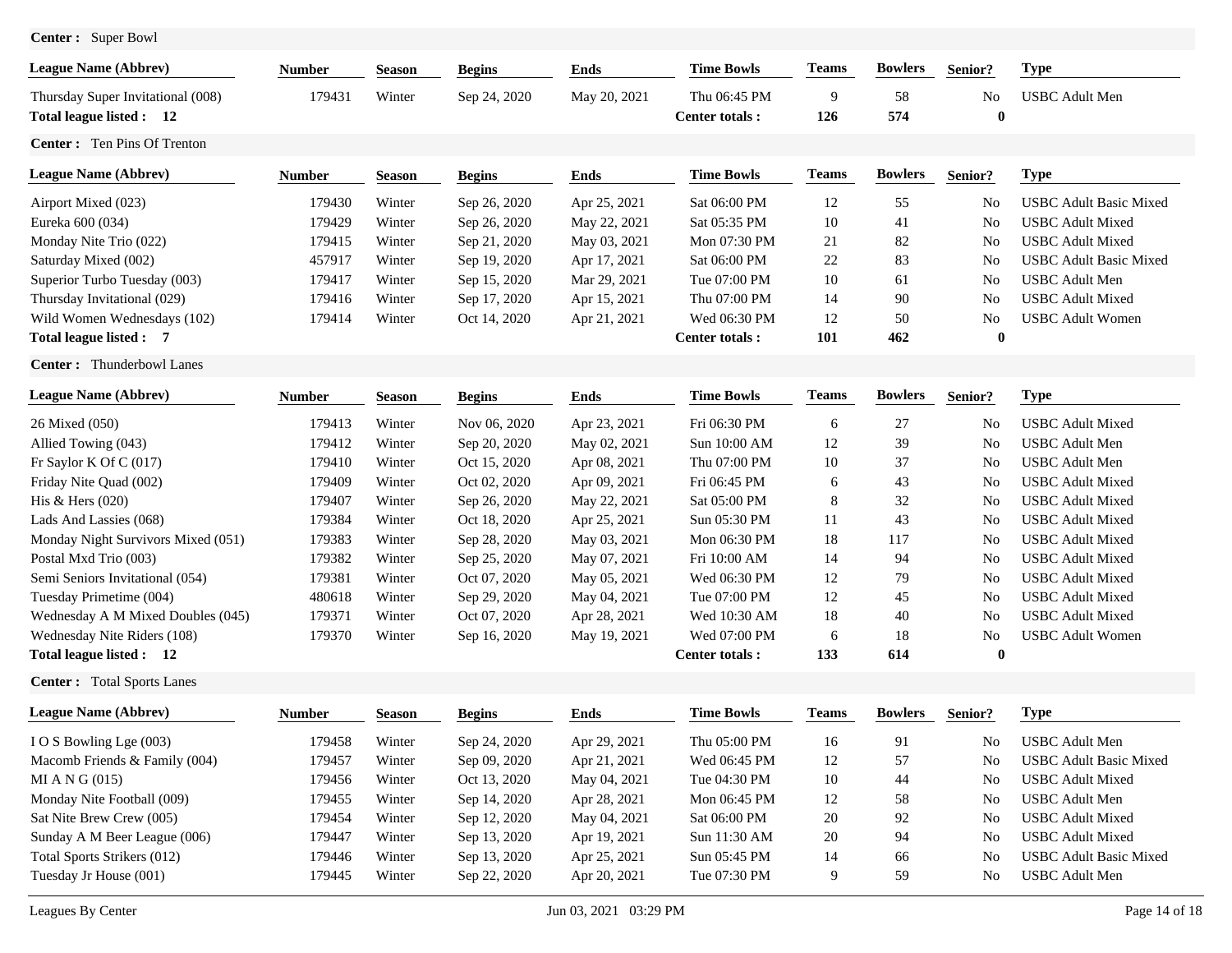| Total league listed : 8                                                                            |                  |                  |                              |                              | Center totals:                                        | 113            | 561             | $\bf{0}$             |                                                  |
|----------------------------------------------------------------------------------------------------|------------------|------------------|------------------------------|------------------------------|-------------------------------------------------------|----------------|-----------------|----------------------|--------------------------------------------------|
| <b>Center:</b> Traveling                                                                           |                  |                  |                              |                              |                                                       |                |                 |                      |                                                  |
| <b>League Name (Abbrev)</b>                                                                        | <b>Number</b>    | <b>Season</b>    | <b>Begins</b>                | <b>Ends</b>                  | <b>Time Bowls</b>                                     | <b>Teams</b>   | <b>Bowlers</b>  | Senior?              | <b>Type</b>                                      |
| District #10 Ladies Travel-Merged (102)<br>FOE District 10 Travel (002)<br>Total league listed : 2 | 179352<br>179354 | Winter<br>Winter | Sep 20, 2020<br>Sep 27, 2020 | Apr 25, 2021<br>Apr 25, 2021 | Sun 10:30 AM<br>Sun 10:30 AM<br><b>Center totals:</b> | 10<br>15<br>25 | 44<br>87<br>131 | No<br>No<br>$\bf{0}$ | <b>USBC</b> Adult Women<br><b>USBC</b> Adult Men |
| <b>Center:</b> Universal Lanes                                                                     |                  |                  |                              |                              |                                                       |                |                 |                      |                                                  |
| <b>League Name (Abbrev)</b>                                                                        | <b>Number</b>    | <b>Season</b>    | <b>Begins</b>                | <b>Ends</b>                  | <b>Time Bowls</b>                                     | <b>Teams</b>   | <b>Bowlers</b>  | Senior?              | <b>Type</b>                                      |
| All My Rowdy Friends (011)                                                                         | 179444           | Winter           | Sep 12, 2020                 | Jun 05, 2021                 | Sat 05:30 PM                                          | 18             | 82              | No                   | <b>USBC</b> Adult Mixed                          |
| Monday Mens Clash (003)                                                                            | 179441           | Winter           | Oct 05, 2020                 | May 10, 2021                 | Mon 06:00 PM                                          | 14             | 61              | No                   | <b>USBC</b> Adult Men                            |
| Red Run (024)                                                                                      | 480802           | Winter           | Oct 07, 2020                 | Apr 28, 2021                 | Wed 06:00 PM                                          | 9              | 42              | No                   | <b>USBC</b> Adult Men                            |
| Saturday Night Friendship (016)                                                                    | 179440           | Winter           | Sep 12, 2020                 | May 08, 2021                 | Sat 05:50 PM                                          | 10             | 38              | No                   | <b>USBC</b> Adult Mixed                          |
| Saturday Pinjammers (005)                                                                          | 179427           | Winter           | Jan 23, 2021                 | May 15, 2021                 | Sat 06:00 PM                                          | 10             | 40              | No                   | <b>USBC Adult Basic Mixed</b>                    |
| Sunday Mixers (002)                                                                                | 179425           | Winter           | Sep 26, 2020                 | May 08, 2021                 | Sun 05:40 PM                                          | 11             | 48              | No                   | <b>USBC</b> Adult Basic Mixed                    |
| Universal Boom (007)                                                                               | 179423           | Winter           | Sep 14, 2020                 | Apr 26, 2021                 | Mon 07:00 PM                                          | 10             | 49              | No                   | <b>USBC</b> Adult Mixed                          |
| West End Girls (112)                                                                               | 179422           | Winter           | Sep 22, 2020                 | May 11, 2021                 | Tue 06:00 PM                                          | 12             | 48              | No                   | <b>USBC</b> Adult Women                          |
| Total league listed : 8                                                                            |                  |                  |                              |                              | Center totals:                                        | 94             | 408             | $\bf{0}$             |                                                  |
| <b>Center:</b> Vision Lanes                                                                        |                  |                  |                              |                              |                                                       |                |                 |                      |                                                  |
| <b>League Name (Abbrev)</b>                                                                        | <b>Number</b>    | <b>Season</b>    | <b>Begins</b>                | <b>Ends</b>                  | <b>Time Bowls</b>                                     | <b>Teams</b>   | <b>Bowlers</b>  | Senior?              | <b>Type</b>                                      |
| Bags & Balls (006)                                                                                 | 179419           | Winter           | Oct 17, 2020                 | May 29, 2021                 | Sat 06:00 PM                                          | 8              | 23              | No                   | <b>USBC Adult Basic Mixed</b>                    |
| Big Money Tuesday (001)                                                                            | 179402           | Winter           | Sep 08, 2020                 | May 04, 2021                 | Tue 06:45 PM                                          | 20             | 132             | No                   | <b>USBC</b> Adult Mixed                          |
| Big Thursday (003)                                                                                 | 179404           | Winter           | Sep 10, 2020                 | Jun 03, 2021                 | Thu 07:00 PM                                          | 15             | 100             | No                   | <b>USBC</b> Adult Mixed                          |
| Friday Night Out (002)                                                                             | 179405           | Winter           | Sep 11, 2020                 | Jun 04, 2021                 | Fri 06:45 PM                                          | 15             | 126             | No                   | <b>USBC</b> Adult Mixed                          |
| Mobil Men Wednesday Invitational (008)                                                             | 179403           | Winter           | Sep 09, 2020                 | Jun 05, 2021                 | Wed 06:45 PM                                          | 16             | 112             | No                   | <b>USBC</b> Adult Men                            |
| Monday Foursome (004)                                                                              | 179401           | Winter           | Sep 14, 2020                 | May 17, 2021                 | Mon 07:00 PM                                          | 12             | 57              | No                   | <b>USBC</b> Adult Mixed                          |
| Primetime Mixers (005)                                                                             | 179406           | Winter           | Sep 12, 2020                 | May 24, 2021                 | Sat 06:15 PM                                          | 20             | 99              | No                   | <b>USBC</b> Adult Mixed                          |
| Total league listed : 7                                                                            |                  |                  |                              |                              | <b>Center totals:</b>                                 | 106            | 649             | $\bf{0}$             |                                                  |
| <b>Center:</b> Waterford Lanes                                                                     |                  |                  |                              |                              |                                                       |                |                 |                      |                                                  |
| <b>League Name (Abbrev)</b>                                                                        | <b>Number</b>    | <b>Season</b>    | <b>Begins</b>                | <b>Ends</b>                  | <b>Time Bowls</b>                                     | <b>Teams</b>   | <b>Bowlers</b>  | Senior?              | <b>Type</b>                                      |
| Monday Mens (004)                                                                                  | 179400           | Winter           | Sep 21, 2020                 | May 10, 2021                 | Mon 06:30 PM                                          | 12             | 50              | No.                  | <b>USBC</b> Adult Men                            |
| Wood's Saturday Mixed (007)                                                                        | 179398           | Winter           | Sep 12, 2020                 | May 08, 2021                 | Sat 06:30 PM                                          | 20             | 81              | No.                  | <b>USBC</b> Adult Basic Mixed                    |
| World ChallengeTrio (002)                                                                          | 179399           | Winter           | Sep 16, 2020                 | May 19, 2021                 | Wed 06:30 PM                                          | 9              | 27              | No                   | <b>USBC</b> Adult Men                            |
| Total league listed : 3                                                                            |                  |                  |                              |                              | <b>Center totals:</b>                                 | 41             | 158             | $\boldsymbol{0}$     |                                                  |
| Center: Westland Bowl                                                                              |                  |                  |                              |                              |                                                       |                |                 |                      |                                                  |
| <b>League Name (Abbrev)</b>                                                                        | <b>Number</b>    | <b>Season</b>    | <b>Begins</b>                | Ends                         | <b>Time Bowls</b>                                     | <b>Teams</b>   | <b>Bowlers</b>  | Senior?              | <b>Type</b>                                      |
| E/O Sat Friendship (002)                                                                           | 179396           | Winter           | Sep 19, 2020                 | May 29, 2021                 | Sat 06:15 PM                                          | 22             | 97              | No                   | <b>USBC</b> Adult Mixed                          |
| Ford Truck (012)                                                                                   | 179395           | Winter           | Sep 17, 2020                 | Apr 30, 2021                 | Thu 05:00 PM                                          | $10\,$         | 56              | No                   | <b>USBC</b> Adult Men                            |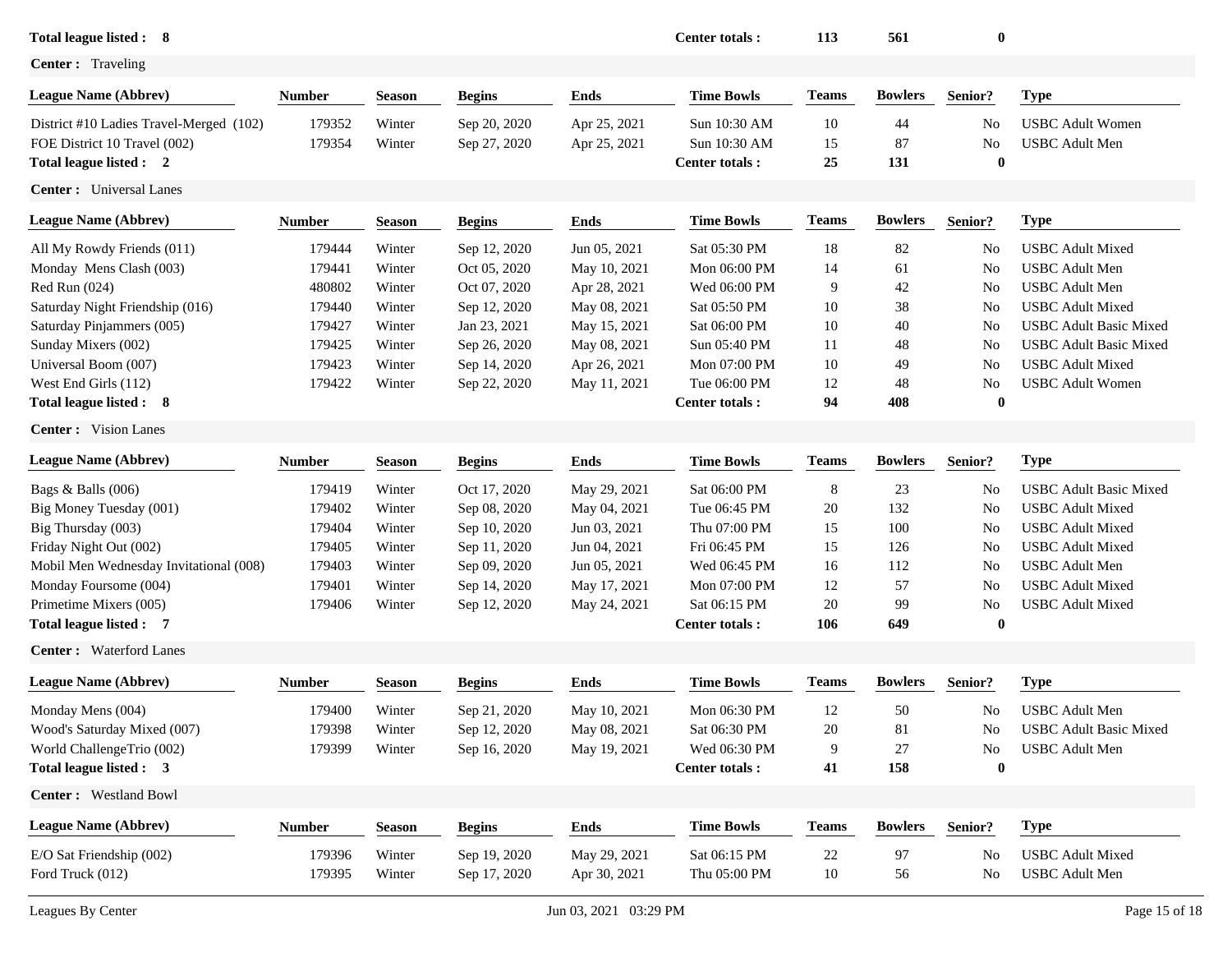**Center :** Westland Bowl

| <b>League Name (Abbrev)</b>     | Number | <b>Season</b> | <b>Begins</b> | Ends         | <b>Time Bowls</b> | <b>Teams</b> | <b>Bowlers</b> | Senior?        | Type             |
|---------------------------------|--------|---------------|---------------|--------------|-------------------|--------------|----------------|----------------|------------------|
| Jack $&$ Jill $(010)$           | 179375 | Winter        | Sep 26, 2020  | May 22, 2021 | Sat 05:00 PM      |              | 43             | N <sub>0</sub> | USBC Adult Mixed |
| Spartan Mixed (004)             | 480657 | Winter        | Sep 26, 2020  | Apr 24, 2021 | Sat 06:00 PM      | 16           | 69             | N <sub>0</sub> | USBC Adult Mixed |
| T.C.A.C. (041)                  | 179372 | Winter        | Oct 05, 2020  | May 10, 2021 | Mon 06:30 PM      | 58           | 137            | N <sub>0</sub> | USBC Adult Mixed |
| Tues Ladies Trio (006)          | 179359 | Winter        | Sep 22, 2020  | Apr 27, 2021 | Tue 06:30 PM      | 10           | 33             | N <sub>0</sub> | USBC Adult Women |
| Tues Men Invitational (007)     | 179358 | Winter        | Sep 22, 2020  | Apr 27, 2021 | Tue 06:45 PM      | 29           | 107            | N <sub>0</sub> | JSBC Adult Men-  |
| Tues Mens Trio (008)            | 179357 | Winter        | Sep 22, 2020  | Apr 06, 2021 | Tue 06:30 PM      |              | 17             | N <sub>0</sub> | USBC Adult Men   |
| Total league listed : 8         |        |               |               |              | Center totals :   | 161          | 559            |                |                  |
| <b>Center:</b> Wonderland Lanes |        |               |               |              |                   |              |                |                |                  |

| <b>League Name (Abbrev)</b>               | Number | <b>Season</b> | <b>Begins</b> | Ends         | <b>Time Bowls</b> | Teams | <b>Bowlers</b> | Senior?        | Type                          |
|-------------------------------------------|--------|---------------|---------------|--------------|-------------------|-------|----------------|----------------|-------------------------------|
| Assembled Multitude (005)                 | 179369 | Winter        | Sep 26, 2020  | May 12, 2021 | Sat 06:15 PM      | 12    | 61             | N <sub>0</sub> | USBC Adult Basic Mixed        |
| Bucks $& Does (001)$                      | 179368 | Winter        | Sep 25, 2020  | Apr 23, 2021 | Fri 07:30 PM      | 8     | 28             | N <sub>0</sub> | <b>USBC Adult Basic Mixed</b> |
| Crazy Eights (101)                        | 179367 | Winter        | Sep 21, 2020  | May 10, 2021 | Mon 06:15 PM      |       | 29             | N <sub>0</sub> | <b>USBC Adult Women</b>       |
| Excello Mixed (010)                       | 179365 | Winter        | Sep 06, 2020  | May 12, 2021 | Wed 07:00 PM      | 16    | 58             | N <sub>0</sub> | <b>USBC Adult Mixed</b>       |
| Jack - $N$ - Jill $(007)$                 | 179363 | Winter        | Sep 29, 2020  | May 11, 2021 | Tue 06:45 PM      | 16    | 69             | N <sub>0</sub> | <b>USBC Adult Basic Mixed</b> |
| Monday Mens (012)                         | 179362 | Winter        | Sep 21, 2020  | May 10, 2021 | Mon 07:00 PM      | 14    | 68             | N <sub>0</sub> | USBC Adult Men                |
| Msfits $(103)$                            | 179361 | Winter        | Sep 17, 2020  | May 13, 2021 | Thu 06:30 PM      | 12    | 53             | N <sub>0</sub> | <b>USBC Adult Women</b>       |
| Pin Slammers (011)                        | 179360 | Winter        | Oct 02, 2020  | Apr 30, 2021 | Fri 07:30 PM      | 18    | 79             | N <sub>0</sub> | <b>USBC Adult Basic Mixed</b> |
| Saturday Night Crawlers (003)             | 179353 | Winter        | Oct 03, 2020  | May 15, 2021 | Sat 06:15 PM      | 20    | 80             | N <sub>0</sub> | <b>USBC Adult Basic Mixed</b> |
| St Williams Mens (002)                    | 179351 | Winter        | Sep 24, 2020  | May 13, 2021 | Thu 07:45 PM      | 8     | 32             | N <sub>0</sub> | <b>USBC</b> Adult Men         |
| Thursday $6:05$ Men $(013)$               | 179340 | Winter        | Sep 24, 2020  | May 13, 2021 | Thu 06:05 PM      | 15    | 74             | N <sub>o</sub> | <b>USBC</b> Adult Men         |
| Tuesday Mens Invitational (018)           | 179339 | Winter        | Sep 22, 2020  | May 11, 2021 | Tue 07:30 PM      | 12    | 61             | N <sub>0</sub> | <b>USBC</b> Adult Men         |
| Tuesday Topplers (107)                    | 179338 | Winter        | Sep 21, 2020  | May 11, 2021 | Tue 12:00 PM      | 7     | 25             | N <sub>0</sub> | <b>USBC Adult Women</b>       |
| <b>Total league listed :</b><br><b>13</b> |        |               |               |              | Center totals:    | 165   | 717            | $\mathbf{0}$   |                               |

**Center :** Woodland Lanes

| <b>League Name (Abbrev)</b>     | <b>Number</b> | <b>Season</b> | <b>Begins</b> | <b>Ends</b>  | <b>Time Bowls</b> | Teams | <b>Bowlers</b> | Senior?        | Type                          |
|---------------------------------|---------------|---------------|---------------|--------------|-------------------|-------|----------------|----------------|-------------------------------|
| Allstate Trio (110)             | 179314        | Winter        | Sep 17, 2020  | May 20, 2021 | Thu 05:00 PM      |       | 18             | No             | <b>USBC Adult Mixed</b>       |
| American Legion Mixed (042)     | 179316        | Winter        | Sep 26, 2020  | May 08, 2021 | Sat 03:00 PM      | 10    | 47             | N <sub>0</sub> | <b>USBC Adult Basic Mixed</b> |
| $EZ-$ Rollers $(029)$           | 179317        | Winter        | Sep 16, 2020  | May 05, 2021 | Wed 05:15 PM      | 11    | 40             | No             | <b>USBC</b> Adult Mixed       |
| Ford LTP $(017)$                | 179341        | Winter        | Sep 16, 2020  | May 12, 2021 | Wed 04:30 PM      | 10    | 65             | No             | <b>USBC</b> Adult Men         |
| Friday Midnighters (026)        | 179349        | Winter        | Sep 18, 2020  | May 29, 2021 | Fri 09:30 AM      | 16    | 39             | No             | <b>USBC</b> Adult Mixed       |
| Grandale (009)                  | 179348        | Winter        | Sep 18, 2020  | May 21, 2021 | Fri 06:40 PM      | 23    | 160            | No             | <b>USBC</b> Adult Men         |
| Guys $&$ Dolls $(006)$          | 197329        | Winter        | Sep 17, 2020  | May 13, 2021 | Thu 01:00 PM      | 11    | 48             | Yes            | <b>USBC</b> Adult Mixed       |
| Happiness Is (008)              | 179330        | Winter        | Oct 03, 2020  | May 15, 2021 | Sat 05:30 PM      | 16    | 68             | N <sub>0</sub> | <b>USBC</b> Adult Mixed       |
| Livonia Thurs Night Men (004)   | 480666        | Winter        | Sep 17, 2020  | Jun 03, 2021 | Thu 06:15 PM      | 10    | 50             | No             | <b>USBC</b> Adult Men         |
| Metro Bolt & Fastener Inv (003) | 179313        | Winter        | Sep 15, 2020  | May 18, 2021 | Tue 06:30 PM      | 17    | 121            | No             | <b>USBC Adult Mixed</b>       |
| Monday Invitational Trio (005)  | 457822        | Winter        | Sep 21, 2020  | May 17, 2021 | Mon 09:30 AM      | 9     | 32             | Yes            | <b>USBC</b> Adult Men         |
| Monday Nite Mens (034)          | 179333        | Winter        | Sep 21, 2020  | May 17, 2021 | Mon 06:25 PM      | 10    | 69             | No             | <b>USBC</b> Adult Men         |
| Monday Oddballs (011)           | 457626        | Winter        | Feb 22, 2021  | May 03, 2021 | Mon 07:30 PM      | 10    | 40             | No             | <b>USBC Adult Basic Mixed</b> |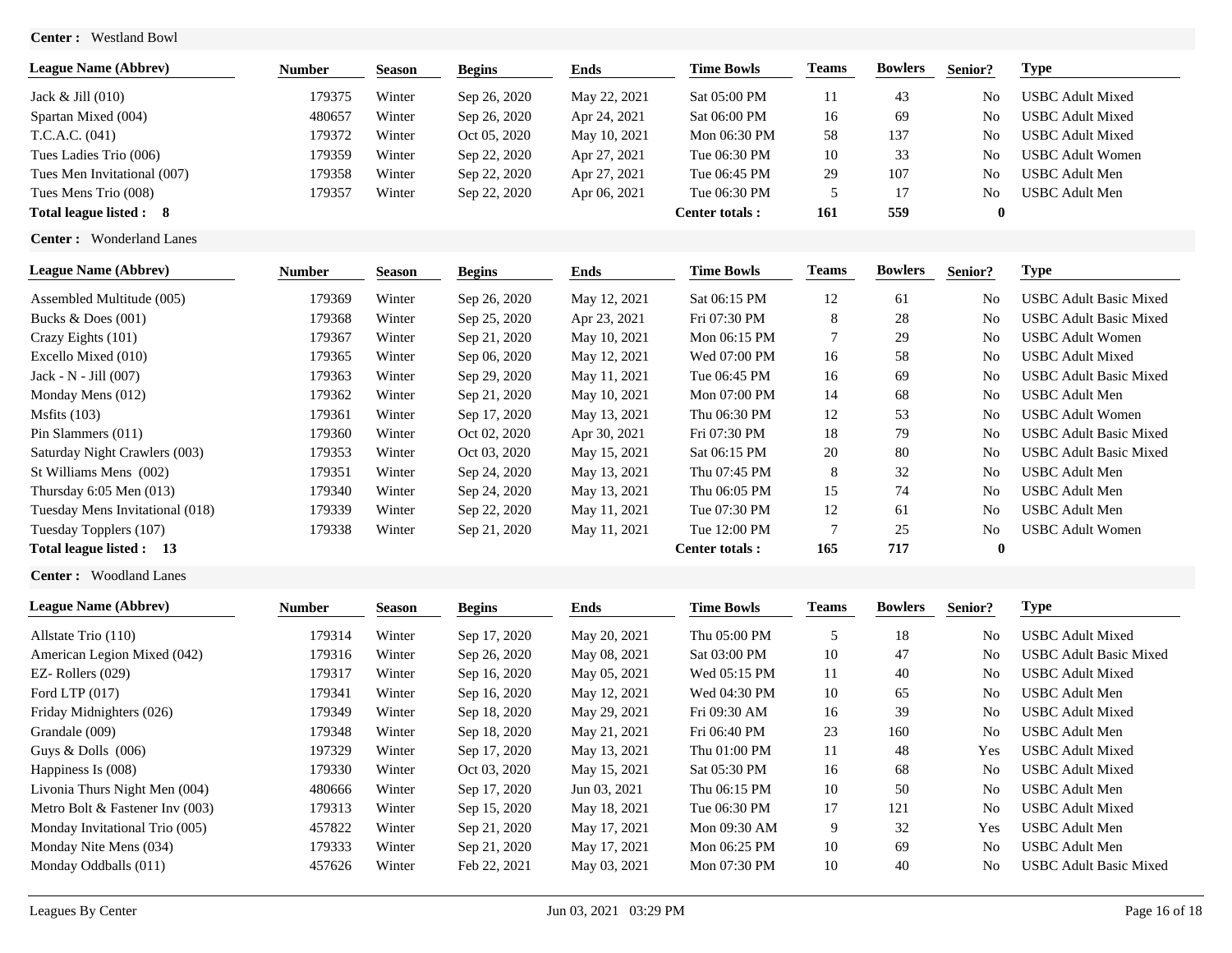## **Center :** Woodland Lanes

| <b>League Name (Abbrev)</b>      | <b>Number</b> | <b>Season</b> | <b>Begins</b> | Ends         | <b>Time Bowls</b> | <b>Teams</b> | <b>Bowlers</b> | Senior?        | Type                          |
|----------------------------------|---------------|---------------|---------------|--------------|-------------------|--------------|----------------|----------------|-------------------------------|
| Painter's West Chicago (032)     | 179335        | Winter        | Sep 20, 2020  | May 02, 2021 | Sun 10:15 AM      | 10           | 71             | N <sub>0</sub> | USBC Adult Men                |
| Saturday Kings & Queens (038)    | 179337        | Winter        | Sep 26, 2020  | May 08, 2021 | Sat 08:30 PM      | 14           | 56             | No             | <b>USBC Adult Basic Mixed</b> |
| Saturday Nite Mixed (016)        | 179318        | Winter        | Sep 26, 2020  | May 26, 2021 | Sat 05:00 PM      | 14           | 60             | N <sub>0</sub> | <b>USBC Adult Mixed</b>       |
| Senior Mens Classic (001)        | 480622        | Winter        | Sep 23, 2020  | May 19, 2021 | Wed 09:30 AM      | 18           | 87             | Yes            | USBC Adult Men                |
| Sunday Funnies (014)             | 179323        | Winter        | Sep 13, 2020  | May 09, 2021 | Sun 06:00 PM      | 8            | 32             | N <sub>0</sub> | <b>USBC Adult Mixed</b>       |
| Sunday Nite Kings & Queens (031) | 179324        | Winter        | Oct 04, 2020  | May 14, 2021 | Sun 06:00 PM      | 6            | 24             | No             | <b>USBC Adult Basic Mixed</b> |
| Wednesday Night Men (007)        | 179379        | Winter        | Sep 23, 2020  | May 16, 2021 | Wed 08:30 PM      | 8            | 36             | N <sub>0</sub> | USBC Adult Men                |
| Woodland Oddballs (046)          | 179321        | Winter        | Sep 28, 2020  | Jan 04, 2021 | Mon 07:30 PM      | 8            | 26             | No             | <b>USBC Adult Basic Mixed</b> |
| Woodland Rollers (101)           | 179377        | Winter        | Sep 19, 2020  | May 12, 2021 | Wed 07:10 PM      |              | 33             | No             | USBC Adult Women              |
| WoodlandThursday Night Men (002) | 179376        | Winter        | Sep 17, 2020  | Apr 29, 2021 | Thu 07:00 PM      | 8            | 55             | No             | USBC Adult Men                |
| Total league listed : 23         |               |               |               |              | Center totals:    | 257          | 1.277          | $\mathbf{0}$   |                               |

**Center :** YOUTH

| <b>League Name (Abbrev)</b>         | <b>Number</b> | <b>Season</b> | <b>Begins</b> | Ends         | <b>Time Bowls</b> | <b>Teams</b>   | <b>Bowlers</b> | Senior?        | <b>Type</b>                |
|-------------------------------------|---------------|---------------|---------------|--------------|-------------------|----------------|----------------|----------------|----------------------------|
| BN205 Unity Elite Stars - Saturday  | 641461        | Winter        | Oct 10, 2020  | Jun 12, 2021 | Sat 10:00 AM      | 6              | 15             | No             | <b>USBC Youth Standard</b> |
| BN206 Unity Rising Stars - Saturday | 641459        | Winter        | Oct 10, 2020  | Jun 12, 2021 | Sat 10:00 AM      | 6              | 18             | N <sub>o</sub> | <b>USBC</b> Youth Standard |
| BN207 Unity Future Stars - Saturday | 641460        | Winter        | Oct 10, 2020  | Jun 12, 2021 | Sat 10:00 AM      | 6              | 17             | No             | <b>USBC Youth Standard</b> |
| BN208 Unity Bumpers - Saturday      | 480665        | Winter        | Oct 10, 2020  | Jun 12, 2021 | Sat 10:00 AM      | $\overline{4}$ | 14             | No             | <b>USBC Youth Standard</b> |
| <b>BO201 Strike Force</b>           | 480519        | Winter        | Oct 03, 2020  | May 08, 2021 | Sat 10:00 AM      | 22             | 76             | No             | <b>USBC Youth Standard</b> |
| CE204 Century Strike Force          | 506916        | Winter        | Oct 03, 2020  | May 12, 2021 | Sat 09:15 AM      | 26             | 115            | No             | <b>USBC Youth Standard</b> |
| CN200 Sat. Youth Strikers           | 506919        | Winter        | Oct 10, 2020  | May 08, 2021 | Sat 10:00 AM      | $\overline{4}$ | 8              | No             | <b>USBC Youth Standard</b> |
| CN201 Sat. Bumpers                  | 506918        | Winter        | Oct 10, 2020  | May 08, 2021 | Sat 10:00 AM      | $\overline{4}$ | 3              | No             | <b>USBC Youth Standard</b> |
| CN202 Sat. Teen Strikers            | 480555        | Winter        | Oct 10, 2020  | May 08, 2021 | Sat 10:00 AM      | $\overline{4}$ | 11             | N <sub>o</sub> | <b>USBC Youth Standard</b> |
| CO200 Lake Orion High               | 480531        | Winter        | Sep 24, 2020  | May 13, 2021 | Thu 6:00 PM       | 20             | 15             | N <sub>o</sub> | <b>USBC Youth Standard</b> |
| CO202 Saturday Seniors              | 506920        | Winter        | Oct 24, 2020  | Apr 24, 2021 | Sat 09:30 AM      | 12             | 32             | N <sub>o</sub> | <b>USBC Youth Standard</b> |
| CO206 OX/LO Middle School           | 480504        | Winter        | Feb 12, 2021  | Jul 31, 2021 | Wed 4:00 PM       | 15             | 23             | No             | <b>USBC Youth Standard</b> |
| FD202 Ford Tweens 2021              | 480681        | Winter        | Sep 26, 2020  | Jun 12, 2021 | Sat 10:00 AM      | 8              | 16             | N <sub>0</sub> | <b>USBC Youth Standard</b> |
| FD204 Ford Prep/Jr/Sr 2021          | 480680        | Winter        | Sep 26, 2020  | Jun 12, 2021 | Sat 10:00 AM      | 10             | 18             | No             | <b>USBC Youth Standard</b> |
| IN200 Jr All Stars Mixed            | 480649        | Winter        | Sep 19, 2020  | Jan 02, 2021 | Sat 10:00 AM      | $\overline{4}$ | 9              | No             | <b>USBC Youth Standard</b> |
| <b>IN201 Jr All Stars Elite</b>     | 506758        | Winter        | Sep 19, 2020  | Jan 02, 2021 | Sat 10:00 AM      | 8              | 18             | No             | <b>USBC Youth Standard</b> |
| MW201 Merri Bowl Youth League       | 179218        | Winter        | Oct 26, 2020  | May 15, 2021 | Sat 09:15 AM      | 30             | 80             | No             | <b>USBC Youth Standard</b> |
| MY206 Unity Elite Stars - Friday    | 480660        | Winter        | Oct 09, 2020  | Jun 11, 2021 | Fri 4:45 PM       | $\overline{4}$ | 4              | No             | <b>USBC Youth Standard</b> |
| MY207 Unity Rising Stars- Friday    | 866364        | Winter        | Oct 09, 2020  | Jun 11, 2021 | Fri 4:45 PM       | $\overline{4}$ | 9              | N <sub>o</sub> | <b>USBC Youth Standard</b> |
| MY208 Unity Future Stars - Friday   | 480659        | Winter        | Oct 09, 2020  | Jun 12, 2021 | Fri 4:45 PM       | $\overline{4}$ | 8              | N <sub>o</sub> | <b>USBC Youth Standard</b> |
| MY209 Unity Bumpers - Friday        | 641462        | Winter        | Oct 09, 2020  | Jun 11, 2021 | Fri 4:45 PM       | 4              | 10             | No             | <b>USBC Youth Standard</b> |
| SB200 Bantams                       | 480584        | Winter        | Sep 19, 2020  | May 01, 2021 | Sat 09:30 AM      | 6              | 7              | No             | <b>USBC Youth Standard</b> |
| SB <sub>201</sub> Majors            | 480511        | Winter        | Sep 19, 2020  | May 01, 2021 | Sat 09:30 AM      | 10             | 16             | No             | <b>USBC Youth Standard</b> |
| SB202 Shelby Youth Singles Drop In  | 480655        | Winter        | Sep 23, 2020  | May 12, 2021 | Wed 06:30 PM      | 48             | 54             | N <sub>o</sub> | <b>USBC Youth Standard</b> |
| SK204 10am Juniors                  | 506981        | Winter        | Oct 03, 2020  | Apr 24, 2021 | Sat 10:00 AM      | $\overline{4}$ | 12             | No             | <b>USBC Youth Standard</b> |
| SK207 10am Majors                   | 506980        | Winter        | Oct 03, 2020  | Apr 24, 2021 | Sat 10:00 AM      | 8              | 20             | N <sub>0</sub> | <b>USBC Youth Standard</b> |
| SK215 Friday Bantams                | 506979        | Winter        | Oct 02, 2020  | Apr 23, 2021 | Fri 4:30 PM       | $\overline{4}$ | 5              | N <sub>0</sub> | <b>USBC Youth Standard</b> |